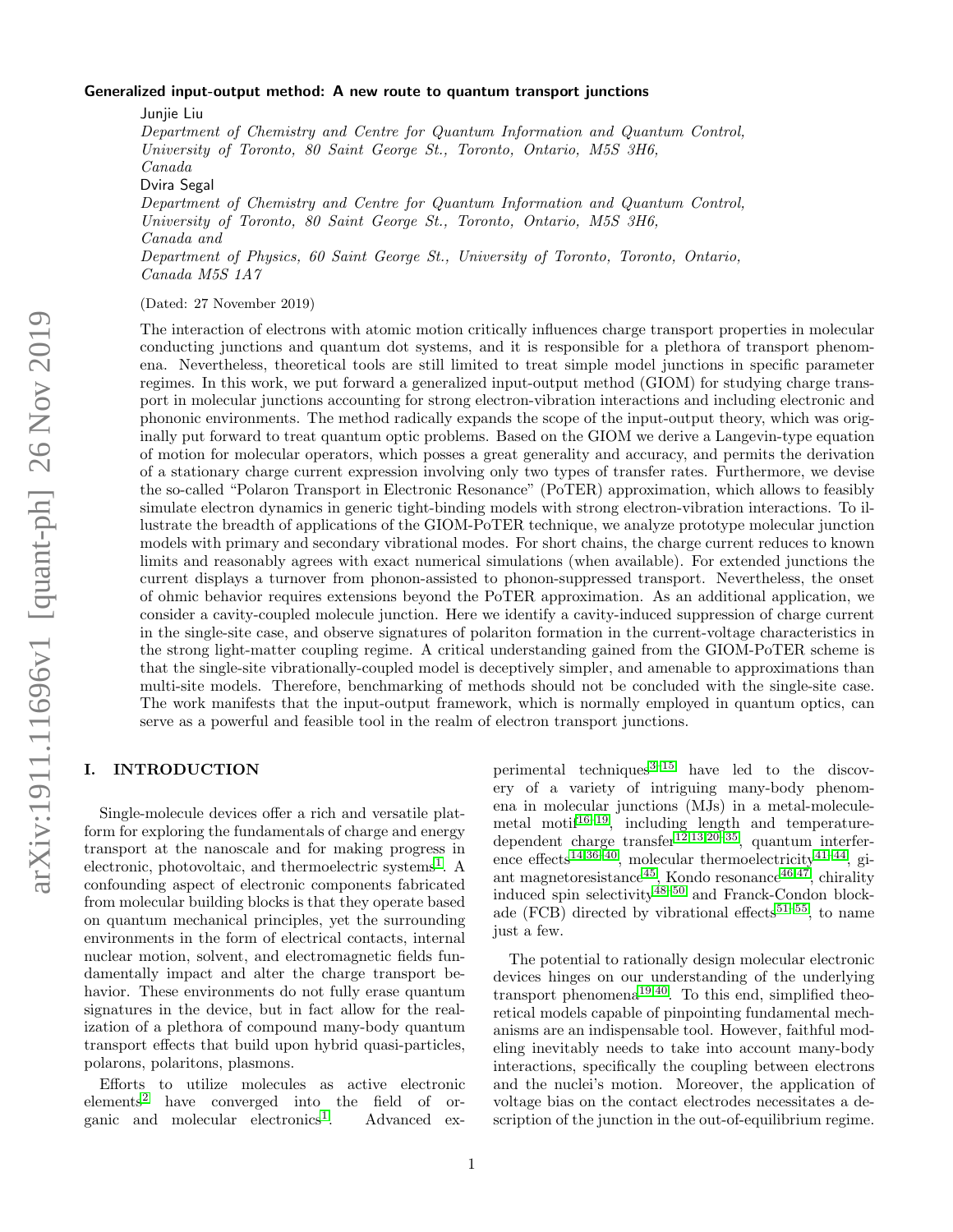Numerous approaches have been put forward to address vibrationally-coupled electron transport (VCET) processes in MJs, and similarly quantum dot systems. Partial list of approximate analytic methods include the inelastic scattering theory<sup>[56](#page-22-8)[–61](#page-22-9)</sup>, which only accounts for coherent scattering events, mixed quantum-classical approaches<sup>[62–](#page-22-10)[65](#page-22-11)</sup> where the vibrations are treated in a classical-like fashion, quantum master equation (QME) techniques $66-77$  $66-77$ , which is often limited to weak moleculelead couplings and become inadequate to describe offresonant tunneling, and the nonequilibrium Green's function method  $(NEGF)^{78-88}$  $(NEGF)^{78-88}$  $(NEGF)^{78-88}$ . Unambiguously, the NEGF is the state-of-the-art among these tools. However, its complicated structure limits its applicability to simple systems. Even so, standard formulations of the NEGF method can not account for strong electron-vibration in-teractions due to the cumulant expansion employed<sup>[89](#page-22-16)</sup>.

To provide benchmark calculations for analytic and perturbative studies, various numerically-exact methods have been developed, among them the hierarchical quantum master equation  $(HEOM)^{90-98}$  $(HEOM)^{90-98}$  $(HEOM)^{90-98}$ , multiconfigurational wave-function methods<sup>[99,](#page-22-19)[100](#page-22-20)</sup>, path integral techniques based on Monte Carlo sampling<sup>[95,](#page-22-21)[101–](#page-22-22)[103](#page-23-0)</sup> and the influ-ence functional formalism<sup>[104–](#page-23-1)[106](#page-23-2)</sup>. Complementing model system calculations, first principle density functional theory (DFT) simulations were integrated within the NEGF  $formalism$ <sup>[19](#page-21-5)[,83](#page-22-23)[,107](#page-23-3)[–109](#page-23-4)</sup> to include structural details of the junction and provide much insight into the transport  $process<sup>19,40</sup>$  $process<sup>19,40</sup>$  $process<sup>19,40</sup>$  $process<sup>19,40</sup>$ .

To make progress in organic and single-molecule electronics, it is imperative to develop a computationallyfeasible technique that treats (possibly strong) vibrational effects in electronic conduction and can handle extended models. In this study, we focus on electron transport in molecular transport junctions and introduce an alternative route to common QME and NEGF frameworks. Our approach builds upon the quantum optical input-output method, which was previously ad-vanced mainly for optical cavities<sup>[110](#page-23-5)[–120](#page-23-6)</sup>. The framework is termed the 'generalized input-output method' (GIOM), and it possesses a simple structure—and a wide domain of applicability.

The GIOM relies on the definitions of generalized input and output fields for the environments, which circumvent the state-independent coupling approximation adopted in the quantum optical input-output theory<sup>[110](#page-23-5)[,111,](#page-23-7)[113](#page-23-8)</sup>. Furthermore, the standard input-output theory is generalized here to include the coupling of system (molecular) operators to different (bosonic, fermionic) environmental degrees of freedom. Altogether, these extensions result in a Langevin-type equation of motion (EOM) for molecular operators that takes into account strong couplings of the molecule to the metal electrodes as well as to vibrational modes, which comprise primary and secondary vibrations.

The appealing features of the GIOM are apparent in a generic tight-binding model describing VCET in MJs, schematically represented in Fig. [1.](#page-2-0) In this case, the method provides a formally-exact solution, which is amenable to approximations and simulations. Remarkably, a closed-form expression for the charge current can be achieved, involving only two types of generalized transfer rates. We devise the "Polaron Transport in Electronic Resonance" (PoTER) approximation, and readily evaluate the charge current, which is in fact exact in the coherent limit, regardless of molecular complexities. Given this simplicity, the GIOM-PoTER framework can be readily implemented in large systems, thereby holding promise to bridge microscopic-oriented modelings and effective phenomenological descriptions.

To benchmark the GIOM-PoTER, we focus on VCET in single-site and two-site models, which see abundant applications in molecular transport junctions and quantum dot physics. We simplify the charge current expression and show analytically that it recovers the coherent and incoherent results as special limits. Further numerical calculations over a wide domain of the parameter space demonstrate the capabilities of the GIOM-PoTER in capturing essential features of VCET in those prototype models, covering weak-to-strong coupling effects to the metal electrodes and to the primary vibrations.

Strong light-matter interaction is now achievable at the single molecule level<sup>[121](#page-23-9)[,122](#page-23-10)</sup>. As the GIOM can naturally treat quantum optical setups, we consider cavitycoupled single-site MJ in which we identify a cavityinduced suppression of charge current. This should be contrasted to the enhancement observed in extended  $s$ ystems<sup>[123–](#page-23-11)[125](#page-23-12)</sup>. From the current-voltage characteristics, we further observe signatures of polariton formation in the strong light-matter coupling regime, suggesting that cavity-coupled MJs can provide a rich platform for studying nonequilibrium polaritonics.

The GIOM-PoTER favorably scales with system size, and we can readily perform simulations for extended models with many sites. Strong signatures of VCET effects are observed in the crossover behavior of the current with the electron-vibration coupling strength, transition that is missing in single-site MJs. Nevertheless, the sequential transport limit is not developed in uniform chains, within PoTER, as the obtained distance dependence is missing the ohmic component, presumably due to the approximate nature of the method. This calls for additional research into first-principle modelling of ohmic conduction, and further developments of the GIOM and other computational tools for extended models.

The paper is organized as follows. We present the GIOM for generic VCET models in Section [II.](#page-2-1) In Section [III,](#page-4-0) we focus on a tight-binding model. We devise the PoTER approximation scheme, and derive a general and computationally-feasible charge current expression in the steady state limit. In Section [IV,](#page-8-0) we benchmark our method on single-site and two-site MJs, and further present simulations on extended systems. We summarize our findings and discuss future directions in section [V.](#page-16-0)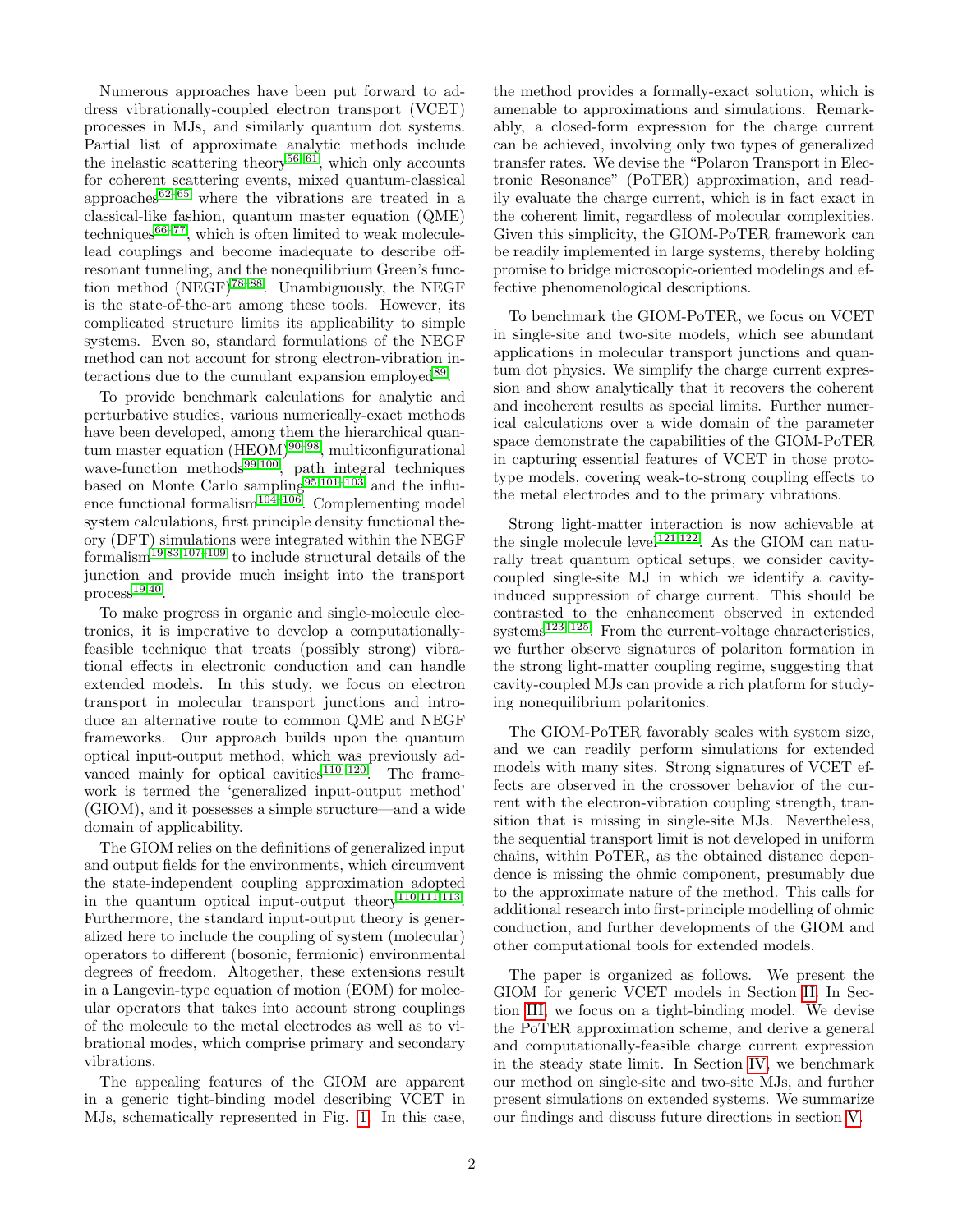<span id="page-2-0"></span>

FIG. 1: Scheme of a metal-molecule-metal junction with N repeating molecular units. As a minimal model, each monomer (represented by a hexagon) includes a single electronic level of energy  $\omega_e$ . The charge on each site is

coupled to a local, 'primary' vibrational mode of frequency  $\omega_b$ , that is furthermore equilibrated by a thermal bath with 'secondary' modes, represented by the shaded region surrounding the harmonic oscillator.

Between monomers,  $g$  quantifies the charge transfer transition amplitude.  $\Gamma_{L,R}$  is the hybridization energy

of the first and last sites to the left and right metal electrodes, respectively. Setting  $\mu_L > \mu_R$ , the main observable of interest is the steady state charge current evaluated here at the left metal-molecule interface,  $J_L$ .

## <span id="page-2-1"></span>II. GENERALIZED INPUT-OUTPUT METHOD

#### A. Quantum transport model

We start by defining a general model for describing VCET in MJs. The total Hamiltonian contains three different parts,

<span id="page-2-6"></span>
$$
H = H_M + H_E + H_I. \tag{1}
$$

First, the molecular part  $H_M$  accounts for a collection of electronic states with on-site energies  $\{\omega_{e,n}\}\$  and fermionic annihilation operators  $\{d_n\}$ , local molecular vibrations with frequencies  $\{\omega_{b,n}\}\$  and bosonic annihilation operators  ${b_n}$ , and electron-vibration couplings as measured by dimensionless coupling strengths  $\{\lambda_n\}$  (setting  $\hbar = 1, e = 1, k_B = 1$  and the Fermi energy  $\epsilon_F = 0$ hereafter),

<span id="page-2-4"></span>
$$
H_M = H_e(\{\omega_{e,n}, d_n\}) + \sum_n \omega_{b,n} b_n^{\dagger} b_n
$$

$$
+ \sum_n \lambda_n \omega_{b,n} (b_n^{\dagger} + b_n) d_n^{\dagger} d_n.
$$
 (2)

Here, we consider the coupling of each electronic site to a single local vibrational mode. However, generalizations to include additional vibrational modes per site, even yet creating a "bath" of primary modes is straightforward within our scheme. Noting that the electronic part  $H_e$ may also depend on additional internal parameters, for the moment, however, its detailed form is not relevant and we do not specify it.

The environmental part  $H_E$  contains two metallic leads  $(L \text{ and } R)$  and thermalized phonon baths that are associated with the local nuclear motions of molecules. These secondary modes allow vibrational relaxation of the primary modes,

$$
H_E = \sum_{k,v=L,R} \epsilon_{kv} c_{kv}^\dagger c_{kv} + \sum_{n,j} \omega_{n,j} r_{n,j}^\dagger r_{n,j}.
$$
 (3)

Here  $c_{kv}$  annihilates an electron in lead v with momentum  $k$ . The thermal phonon baths are represented by collections of harmonic oscillators with annihilation operators  $r_{n,j}$  and frequencies  $\omega_{n,j}$ . The third part,  $H_I$ , stands for the interaction between the molecule and its electronic and vibrational environments,

<span id="page-2-5"></span>
$$
H_I = \sum_{k,v=L,R} t_{kv} (c_{kv}^\dagger d_\sigma + d_\sigma^\dagger c_{kv}) + \sum_{n,j} \gamma_{n,j} (r_{n,j}^\dagger b_n + b_n^\dagger r_{n,j}),
$$
\n(4)

here,  $\sigma = 1(N)$  for  $v = L(R)$ . We refer to  $d_{\sigma}$  as 'boundary operators' since they are associated with terminal electronic sites of the molecule. We assume that the interaction between the primary vibrational modes and the secondary-thermalized modes is rather weak such that the rotating wave approximation is justified. The influence of each thermal bath, acting on sub-unit  $n$ , is characterized by the spectral density  $I_n(\omega) = \pi \sum_j \gamma_{n,j}^2 \delta(\omega \omega_{n,j}$ ). Similarly, we introduce spectral densities for the metal leads as  $\Gamma_v(\epsilon) = \pi \sum_k t_{kv}^2 \delta(\epsilon - \epsilon_{kv}).$ 

To handle potentially strong electron-vibration couplings, we perform the small polaron transformation with the unitary operator  $G \equiv \prod_n (D_{n,b})^{d_n^{\dagger} d_n}$  and displacement operators

<span id="page-2-7"></span>
$$
\mathcal{D}_{n,b} \equiv \exp[\lambda_n (b_n^{\dagger} - b_n)]. \tag{5}
$$

We neglect the effect of this transformation on the coupling of primary modes to the thermal bath $80$ . In other words, in the polaron-transformed Hamiltonian we ignore the effective weak interaction that forms between charge carriers and the secondary phonons. The transformed Hamiltonian then reads

<span id="page-2-2"></span>
$$
\tilde{H} = GHG^{\dagger} = \tilde{H}_M + H_E + \tilde{H}_I, \tag{6}
$$

with

<span id="page-2-3"></span>
$$
\tilde{H}_M = \tilde{H}_e(\{\tilde{\omega}_{e,n}, \tilde{d}_n\}) + \sum_n \omega_{b,n} b_n^{\dagger} b_n,
$$
\n
$$
\tilde{H}_I = \sum_{kv} t_{kv} (c_{kv}^{\dagger} \tilde{d}_{\sigma} + \tilde{d}_{\sigma}^{\dagger} c_{kv}) + \sum_{n,j} \gamma_{n,j} (r_{n,j}^{\dagger} b_n + b_n^{\dagger} r_{n,j}).
$$
\n(7)

As can be seen, the transformation amounts to the renormalization of on-site energies,  $\omega_{e,n} \rightarrow \tilde{\omega}_{e,n} = \omega_{e,n}$  $\lambda_n^2 \omega_{b,n}$ , and the dressing of the tunneling transition frequency; in the above expressions, we introduce the polaron operator as

$$
\tilde{d}_n \equiv \mathcal{D}_{n,b}^{\dagger} d_n. \tag{8}
$$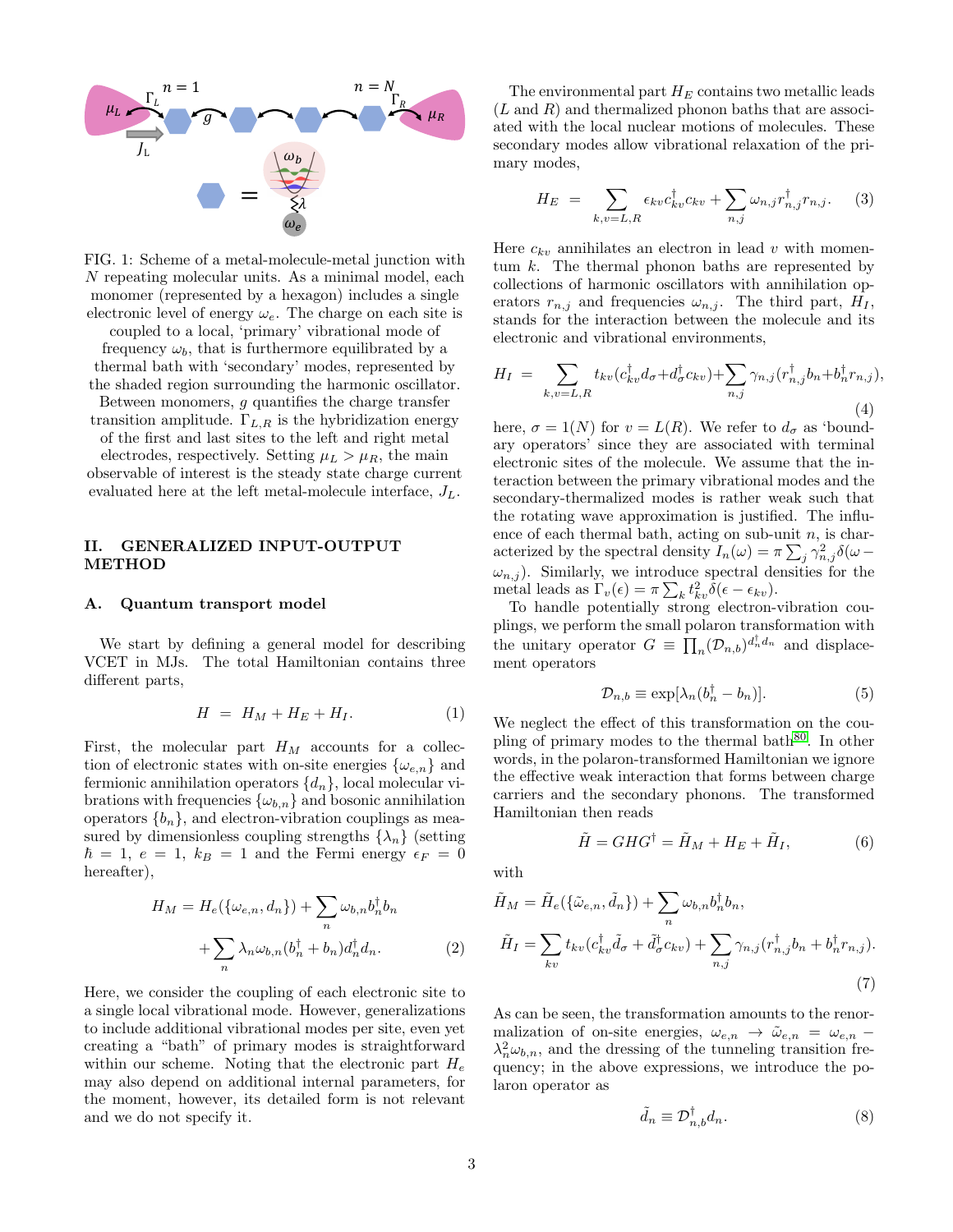Before presenting the GIOM we point out that while we discuss the model, the theoretical framework and our results in the context of molecular transport junctions, this work can be immediately applied to investigate related problems such as: (i) Charge transport in quantum dot setups defined e.g. within nanotubes, with electrons coupled to different phonon modes of the nanotube  $53,126$  $53,126$ . (ii) Quantum optics scenarios with quantum dots defined within heterostructures coupled to cavity modes and phonons of the substrate<sup>[127](#page-23-14)</sup>.

### B. Input-output equations of motion

To develop an input-output theory for the system, we first write down Heisenberg EOMs for the annihilation operators of the environments (electronic and secondary phonon modes) in the polaron frame,

$$
\dot{r}_{n,j} = -i\omega_{n,j}r_{n,j} - i\gamma_{n,j}b_n,\tag{9a}
$$

$$
\dot{c}_{kv} = -i\epsilon_{kv}c_{kv} - it_{kv}\tilde{d}_{\sigma},\tag{9b}
$$

where we have introduced the notation  $\dot{A} \equiv dA/dt$ . From the above EOMs, we get the following formal solutions,

$$
r_{n,j}(t) = e^{-i\omega_{n,j}(t-t_0)} r_{n,j}(t_0) - i\gamma_{n,j} \int_{t_0}^t e^{-i\omega_{n,j}(t-\tau)} b_n(\tau) d\tau,
$$
\n(10a)

$$
c_{kv}(t) = e^{-i\epsilon_{kv}(t-t_0)}c_{kv}(t_0) - it_{kv}\int_{t_0}^t e^{-i\epsilon_{kv}(t-\tau)}\tilde{d}_{\sigma}(\tau)d\tau.
$$
\n(10b)

Here  $t_0$  is the initial time at which the dynamical evolution begins. As the coupling of primary modes to the phonon thermal bath is weak, we approximate  $b_n(\tau)$  by  $b_n(t)e^{i\omega_{b,n}(t-\tau)}$  in Eq. [\(10a\)](#page-3-0), yielding

<span id="page-3-1"></span>
$$
\sum_{j} \gamma_{n,j} r_{n,j}(t)
$$
  
=  $\sqrt{2\pi} b_{in}^n(t) - ib_n(t) \sum_{j} \gamma_{n,j}^2 \int_{t_0}^t e^{-i(\omega_{n,j} - \omega_{b,n})(t-\tau)} d\tau,$  (11)

where we have defined the input field

$$
b_{in}^{n}(t) \equiv \frac{1}{\sqrt{2\pi}} \sum_{j} \gamma_{n,j} e^{-i\omega_{n,j}(t-t_0)} r_{n,j}(t_0).
$$
 (12)

Assuming that  $I_n(\omega)$  is about a constant at the vicinity of  $\omega_{b,n}$ , we find that  $\sum_j \gamma_{n,j}^2 e^{-i(\omega_{n,j}-\omega_{b,n})t}$  is nonzero only around  $t = 0$ . We then extend the lower limit of integra-tion on the right-hand-side of Eq. [\(11\)](#page-3-1) to  $-\infty$  and proceed as  $\sum_j \gamma_{n,j}^2 \int_0^\infty e^{-i(\omega_{n,j}-\omega_{b,n})\tau} d\tau \approx I_n(\omega_{b,n}) \equiv \nu_n;$ we have neglected the Cauchy principal value, which just stands for a minute frequency renormalization. Overall, we get

<span id="page-3-3"></span>
$$
\sum_{j} \gamma_{n,j} r_{n,j}(t) = \sqrt{2\pi} b_{in}^{n}(t) - i\nu_n b_n(t). \tag{13}
$$

Here,  $\nu_n$  is the damping rate (energy over  $\hbar$ ) on site n of primary modes of frequency  $\omega_{b,n}$  to the associated thermal bath. Contrasting this derivation to steps in the quantum optical input-output theory<sup>[110](#page-23-5)[,111](#page-23-7)[,113](#page-23-8)</sup>, we note that here we define the input field from the summation  $\sum_j \gamma_{n,j} r_{n,j}$ , instead of  $\sum_j r_{n,j}$ . By doing so, we circumvent the state-independent coupling approximation adopted in the quantum optical input-output theory<sup>[110](#page-23-5)[,111](#page-23-7)[,113](#page-23-8)</sup>, which assumes that the coupling coefficients  $\gamma_{n,j} = \gamma_n$  are independent of the state index j.

Proceeding with the metallic leads, we consider the wide-band  $\text{limit}^{128}$  $\text{limit}^{128}$  $\text{limit}^{128}$  such that we can exactly turn Eq. [\(10b\)](#page-3-2) into

<span id="page-3-4"></span>
$$
\sum_{k} t_{kv} c_{kv}(t) = \sqrt{2\pi} d_{in}^{v}(t) - i \Gamma_{v} \tilde{d}_{\sigma}(t) \qquad (14)
$$

<span id="page-3-6"></span><span id="page-3-5"></span>without compromising the magnitude of hybridization energy  $\Gamma_v$ . The input fields from the metal leads are defined as

$$
d_{in}^{v}(t) \equiv \frac{1}{\sqrt{2\pi}} \sum_{k} t_{kv} e^{-i\epsilon_{kv}(t-t_0)} c_{kv}(t_0).
$$
 (15)

<span id="page-3-2"></span><span id="page-3-0"></span>The definitions of input fields in terms of environment operators at the initial time ensure that they can be specified as initial conditions. Here, we prepare the initial state of the composite system to be such that, at  $t = t_0$ , the molecule and its environments factorize. Specifically, we assume that the metal leads and the vibrational thermal baths are initially in their thermal equilibrium states characterized by the Dirac-Fermi distribution function  $n_F^v(\epsilon) = {\exp[(\epsilon - \mu_v)/T] + 1}^{-1}$  with  $\mu_v$  the chemical potentials and  $T$  the temperature, and the Bose-Einstein distribution function  $n_B(\omega) = [\exp(\omega/T) - 1]^{-1}$ , respectively. The resulting anticommutation/commutation relations, correlation functions for input fields, which define their statistics, as well as input-output relations that connect input and output fields can be found in Appendix [A.](#page-18-0)

We now write down the Heisenberg EOM for an arbitrary molecular operator  $\mathcal{O},$ 

$$
\dot{\mathcal{O}} = i[\tilde{H}_M, \mathcal{O}] - i \sum_{kv} t_{kv} \left\{ [\mathcal{O}, c_{kv}^\dagger \tilde{d}_\sigma] + [\mathcal{O}, \tilde{d}_\sigma^\dagger c_{kv}] \right\} \n- i \sum_{n,j} \gamma_{n,j} \left\{ [\mathcal{O}, r_{n,j}^\dagger b_n] + [\mathcal{O}, b_n^\dagger r_{n,j}] \right\}.
$$
\n(16)

As the molecular system contains both fermionic and bosonic operators, we should treat them separately. To this end, we redefine quantum commutator and anticommutator as  $[A, B]_-\equiv [A, B]$  and  $\{A, B\}\equiv [A, B]_+,$ respectively. The EOM for  $\mathcal O$  can be expressed as

$$
\dot{\mathcal{O}} = i[\tilde{H}_M, \mathcal{O}]_ - - i \sum_{kv} t_{kv} \left\{ \mp c_{kv}^{\dagger}[\mathcal{O}, \tilde{d}_{\sigma}]_{\pm} + [\mathcal{O}, \tilde{d}_{\sigma}^{\dagger}]_{\pm} c_{kv} \right\}
$$

$$
-i \sum_{n,j} \gamma_{n,j} \left\{ r_{n,j}^{\dagger}[\mathcal{O}, b_n]_{-} + [\mathcal{O}, b_n^{\dagger}]_{-} r_{n,j} \right\}. \tag{17}
$$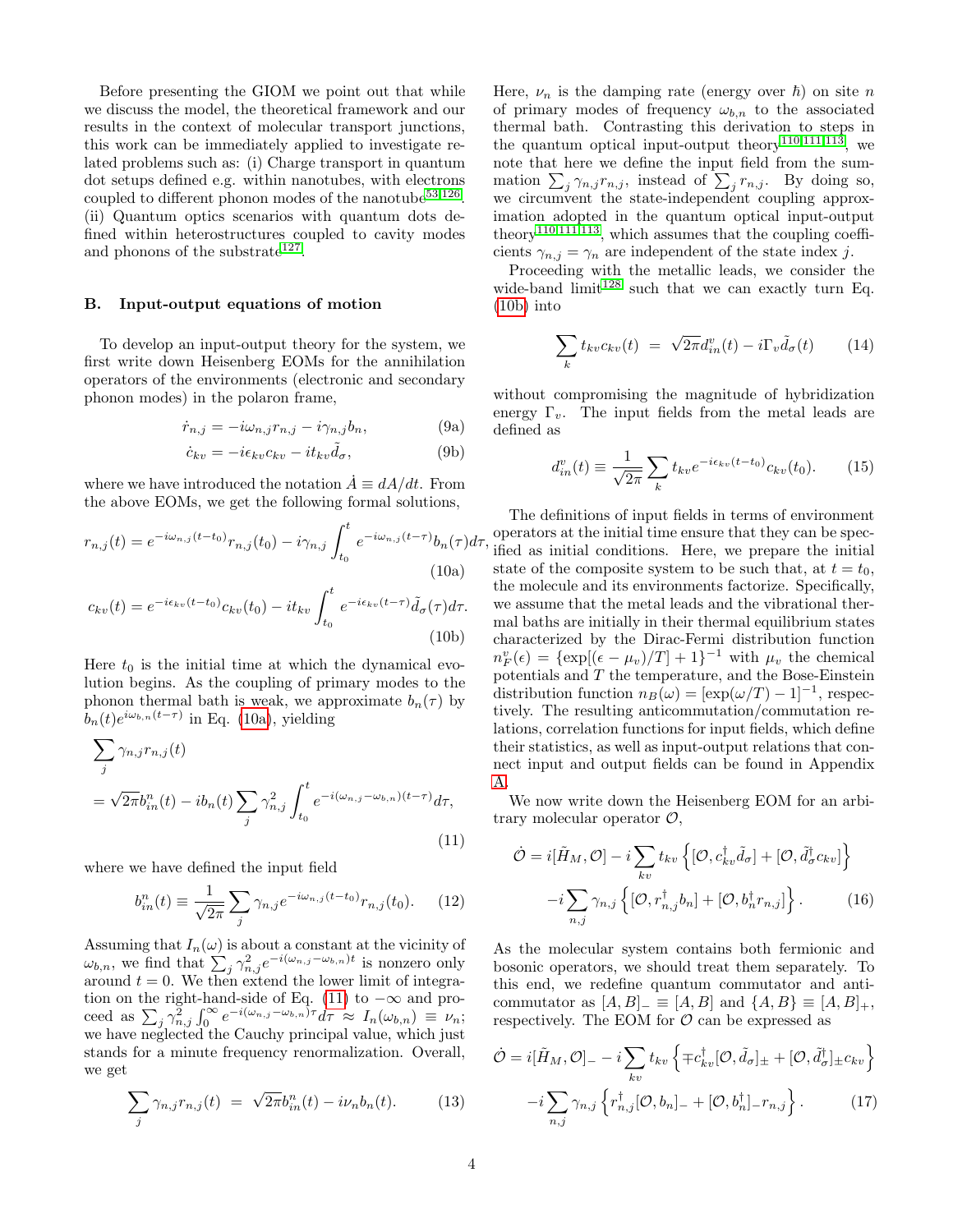Here, the top signs apply if  $\mathcal O$  is a fermionic operator; the bottom signs apply if  $\mathcal O$  is bosonic. Making use of Eqs. [\(13\)](#page-3-3) and [\(14\)](#page-3-4), we obtain the EOM

<span id="page-4-1"></span>
$$
\dot{\mathcal{O}} = i[\tilde{H}_M, \mathcal{O}]_--i\sum_v \mathbb{L}^v_{\pm} - i\sum_n \mathbb{X}_n, \qquad (18)
$$

where

$$
\mathbb{L}_{\pm}^{v} \equiv \mp \left( i \Gamma_{v} \tilde{d}_{\sigma}^{\dagger} + \sqrt{2\pi} d_{in}^{v,\dagger} \right) [\mathcal{O}, \tilde{d}_{\sigma}]_{\pm} \n+ [\mathcal{O}, \tilde{d}_{\sigma}^{\dagger}]_{\pm} \left( -i \Gamma_{v} \tilde{d}_{\sigma} + \sqrt{2\pi} d_{in}^{v} \right), \n\mathbb{X}_{n} \equiv \left( i \nu_{n} b_{n}^{\dagger} + \sqrt{2\pi} b_{in}^{n,\dagger} \right) [\mathcal{O}, b_{n}]_{-} \n+ [\mathcal{O}, b_{n}^{\dagger}]_{-} \left( -i \nu_{n} b_{n} + \sqrt{2\pi} b_{in}^{n} \right).
$$
\n(19)

This Langevin-type EOM constitutes the first main result of this study. Before proceeding to derive it for tightbinding models, there are several features of Eq. [\(18\)](#page-4-1) that are worth mentioning. First, it does not rely on molecular details and thus possesses a great generality. Second, the electronic part is treated exactly in the wide band limit. Third, there is no corresponding Lindblad master equation for Eq. [\(18\)](#page-4-1) as it can treat possible strong hybridization energy, in direct contrast to stan-dard quantum optical input-output theory<sup>[111](#page-23-7)</sup>. Moreover, the equation conserves the overall charge.

The main observable of interest in the steady state limit is the charge current across the system. Introducing the charge occupation number operator of the left lead (source),  $n_L \equiv \sum_k c_{kL}^{\dagger} c_{kL}$ , the charge current out of the L metal is formally given by

$$
J_L = -\frac{d}{dt}\langle n_L \rangle = i \sum_k t_{kL} \langle (c_{kL}^\dagger \tilde{d}_1 - \tilde{d}_1^\dagger c_{kL}) \rangle, \tag{20}
$$

with the average performed over the initial factorized state of the composite system. In the language of the input field, using Eq. [\(14\)](#page-3-4), we get

<span id="page-4-2"></span>
$$
J_L = 2\left(\sqrt{2\pi}\mathrm{Im}\langle \tilde{d}_1^{\dagger} d_{in}^L \rangle - \Gamma_L \langle d_1^{\dagger} d_1 \rangle\right). \tag{21}
$$

Here, "Im" refers to an imaginary part.

In a complete analogy to the input fields, one can define output fields by solving Eqs. [\(9a\)](#page-3-5)-[\(9b\)](#page-3-6) for  $t_1 > t$ , rather than from the initial condition  $t_0$  (see Appendix [A\)](#page-18-0). This allows the derivation of a Langevin-type equation, which is parallel to Eq. [\(18\)](#page-4-1), but given in terms of the output fields. However, due to the existence of input-output relations as given in Appendix [A,](#page-18-0) it is sufficient to work with the input fields.

Before proceeding, we recall other EOM methods that has been developed to treat transport problems, such as the Heisenberg EOM approach<sup>[129](#page-23-16)[,130](#page-23-17)</sup> and methods writ-ten in the form of the Langevin equation<sup>[63,](#page-22-26)[131](#page-23-18)</sup>. However, so far, the Heisenberg EOM approach has been only applied to simple noninteracting electronic systems, since it requires the inverse Laplace transform in order to calculate the dynamics of observables, typically a tedious and

prohibitive task in molecular systems. Langevin equation techniques discussed in the literature for quantum transport are formulated for density matrix elements within the scope of the  $QME^{63,131}$  $QME^{63,131}$  $QME^{63,131}$  $QME^{63,131}$ . In contrast, the GIOM formulates the dynamics at the level of operators, rather than states, and it is nonperturbative.

#### <span id="page-4-0"></span>III. GIOM FOR TIGHT-BINDING MODELS

We now apply the GIOM Langevin-type equation [\(18\)](#page-4-1) to a generic tight binding model with electron-vibration couplings, culminating with a closed-form expression for the stationary charge current. The section includes two powerful results of theoretical and computational importance:

(i) From the theoretical side, we arrive at a formally exact EOM for molecular electronic operators in this open, many-body system, Eq. [\(24\)](#page-5-0), and write down its solution, Eq. [\(29\)](#page-5-1). This equation describes exact electron dynamics in a molecular junction, barring two elements from our modeling: The effective electronsecondary phonon bath coupling was omitted from the polaronic Hamiltonian, and the wide band limit for the reservoirs was enforced.

(ii) To allow feasible calculations, we further devise an approximate solution to Eq.  $(24)$ , that is Eq.  $(32)$ . This solution neglects some aspects of electron-vibration interactions (as we describe in this section), and we refer to it as the Polaron Transport in Electronic Resonance approximation. As evident from its title, this PoTER approximation describes the transport of polarons through electronic resonances, eigenstates of electronic Hamiltonian  $H_e$  that are broadened by their hybridization to the metal reservoirs. Notably, in the context of the GIOM the electronic current is given in terms of only two types of rates, and the PoTER approximation allows for an economical simulation of these rates, and therefore the charge current, for a broad range of parameters.

#### <span id="page-4-3"></span>A. Exact GIOM equations of motion

We specify the model Hamiltonian of Eqs. [\(6\)](#page-2-2)-[\(7\)](#page-2-3), and apply the GIOM. The model includes a tight-binding chain with vibrational coupling, see Fig. [1.](#page-2-0) We assign a single electronic state to each repeat unit of a molecular wire. For the electronic part, we therefore have

$$
\tilde{H}_e = \sum_{n=1}^{N} \tilde{\omega}_{e,n} d_n^{\dagger} d_n + \sum_{n=1}^{N-1} g_n(\tilde{d}_n^{\dagger} \tilde{d}_{n+1} + \tilde{d}_{n+1}^{\dagger} \tilde{d}_n), (22)
$$

with  $q_n$  as the hopping element between sites n and  $n+1$ ; N is the total number of electronic states. The single-site case,  $N = 1$ , corresponds to the eminent single-impurity Anderson-Holstein model. Multisite extensions involve two electronic sites, and beyond.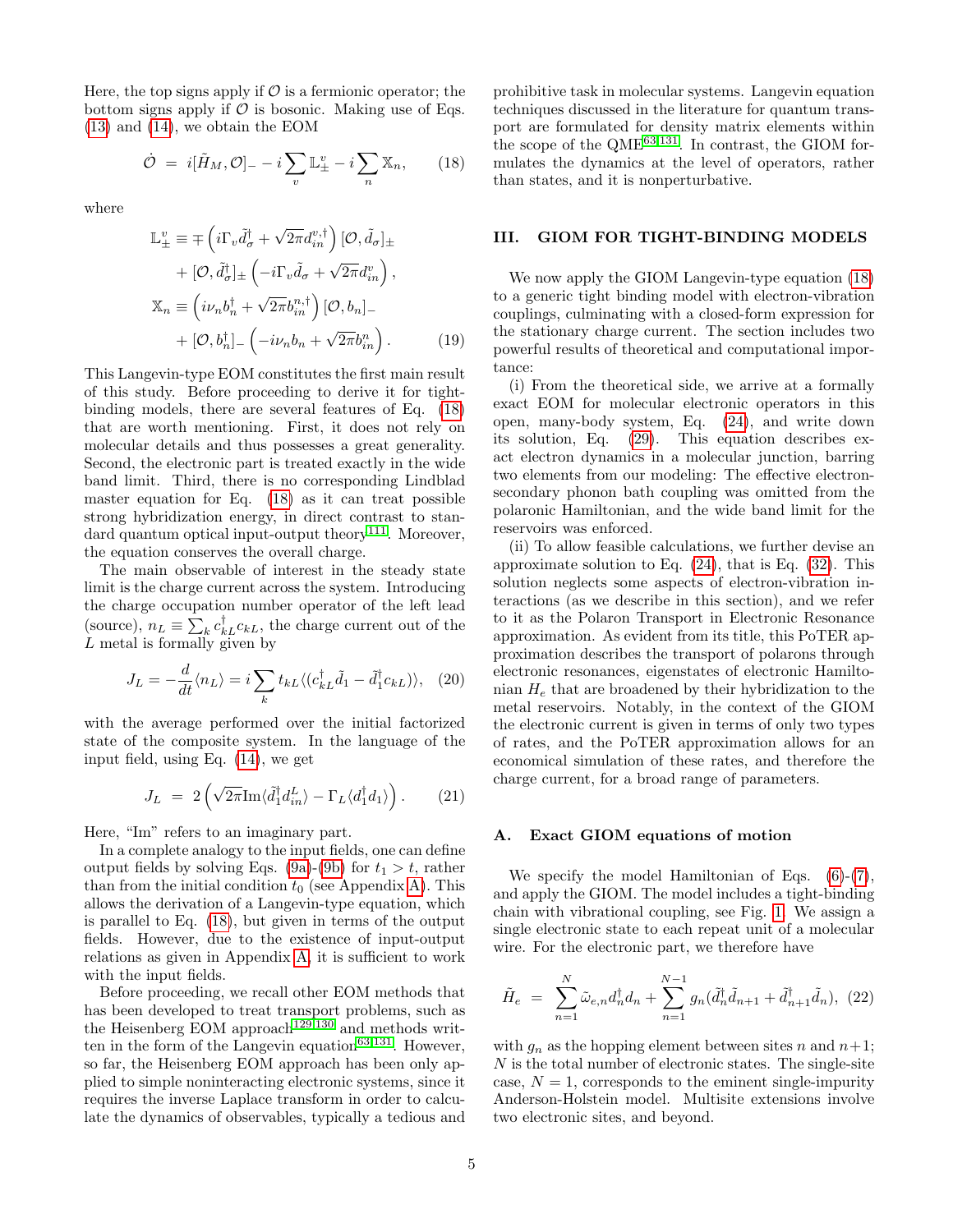Inserting the above form into Eq. [\(18\)](#page-4-1), we obtain the following coupled EOMs for the bare electronic operators  $d_n$ ,

<span id="page-5-2"></span>
$$
\dot{d}_{1} = -(\Gamma_{L} + i\tilde{\omega}_{e,1}) d_{1} - ig_{1} \mathcal{D}_{1,b} \mathcal{D}_{2,b}^{\dagger} d_{2} - i\sqrt{2\pi} \mathcal{D}_{1,b} d_{in}^{L}, \n\dot{d}_{n \neq 1,N} = -i\tilde{\omega}_{e,n} d_{n} - ig_{n-1} \mathcal{D}_{n,b} \mathcal{D}_{n-1,b}^{\dagger} d_{n-1} - ig_{n} \mathcal{D}_{n,b} \mathcal{D}_{n+1,b}^{\dagger} d_{n+1}, \n\dot{d}_{N} = -(\Gamma_{R} + i\tilde{\omega}_{e,N}) d_{N} - ig_{N-1} \mathcal{D}_{N,b} \mathcal{D}_{N-1,b}^{\dagger} d_{N-1} - i\sqrt{2\pi} \mathcal{D}_{N,b} d_{in}^{R}.
$$
\n(23)

Notably, EOMs for boundary operators  $d_{1,N}$  naturally incorporate level broadening due to molecule-lead coupling. By introducing column vectors  $\mathbf{d} = (d_1, d_2, \cdots, d_N)^T$ ,  $\tilde{d}_{in} = (\mathcal{D}_{1,b}d_{in}^L, 0, \cdots, 0, \mathcal{D}_{N,b}d_{in}^R)^T$ , we recast Eq. [\(23\)](#page-5-2) into a matrix form,

<span id="page-5-0"></span>
$$
\dot{\boldsymbol{d}} = -\boldsymbol{M} \cdot \boldsymbol{d} - i \sqrt{2\pi} \tilde{\boldsymbol{d}}_{in}.
$$
 (24)

Note that  $\mathbf{d}_{in}$  includes the dressing of input fields by displacement operators. The drift matrix  $M$  is of a tridiagonal structure with elements  $[M]_{nm} = W_{nm} \mathcal{D}_{n,b} \mathcal{D}_{m,b}^{\dagger}.$ Here,  $W_{nn} = \Gamma_L \delta_{n1} + \Gamma_R \delta_{nN} + i \tilde{\omega}_{e,n}$  and  $W_{n,n+1}$  =  $W_{n+1,n} = ig_n$ ;  $\delta_{kp}$  is the Kronecker delta function.

We now formally introduce the matrix  $R$  whose rows are made of the left eigenvectors of the drift matrix  $M$ ,

<span id="page-5-3"></span>
$$
\mathbf{R} \cdot \mathbf{M} = \mathbf{\Lambda}_M \cdot \mathbf{R}.\tag{25}
$$

Here  $\Lambda_M = \text{diag}(\Lambda_1, \cdots, \Lambda_N)$  is a diagonal matrix with eigenvalues  $\{\Lambda_n\}$  representing electronic resonances. The fact that electronic resonances are characterized by complex c-numbers implies the form for matrix elements in the site basis,  $[\mathbf{R}]_{nm} = \tilde{s}_{nm} \mathcal{D}_{n,b} \mathcal{D}_{m,b}^{\dagger}$  with  $\tilde{s}_{nm}$  complex c-numbers according to Eq. [\(25\)](#page-5-3).

We now make an important observation: The determinant of  $M - \Lambda I$  is equivalent to that of another tridiagonal matrix,  $M_0 - \Lambda I$ , having the same  $\Lambda$  and  $[M_0]_{nm} = W_{nm}$ . This can be proved by noting that the determinant of a tridiagonal matrix can be easily evaluated through the continuant of its elements. Defining  $f_N = det[\mathbf{M}_{N \times N} - \Lambda \mathbf{I}_{N \times N}]$ , the sequence  $\{f_N\}$ is called the continuant and satisfies the recurrence relation  $f_N = (W_{NN} - \Lambda)f_{N-1} + g_{N-1}^2f_{N-2}$  with the boundary conditions  $f_1 = \Gamma_L + i\tilde{\omega}_{e,1} - \Lambda$ ,  $f_0 = 1$  and  $f_{-1} = 0$ . As can be seen, the sequence is fully equivalent to that of  $M_0 - \Lambda I$ . Therefore, the task of determining **R** and  $\Lambda_M$  corresponds to the diagonalization problem of  $R_0 \cdot M_0 = \Lambda_M \cdot R_0$  with  $[R_0]_{nm} = \tilde{s}_{nm}$ , thereby avoiding the displacement operators that appear in original matrices. In fact, this correspondence holds as well for one-dimensional models with long-range interactions, noting that displacement operators involved in  $[M]_{nm}$ and  $[M]_{mn}$  are always complex conjugate.

For small N, this diagonalization permits an analytical treatment. For larger  $N$ , we resort to a numerical diagonalization of the tridiagonal matrix  $M_0$ . We reiterate that the diagonal matrix  $\Lambda_M$  involves the set of

electronic resonances of the system (c-numbers). These broadened energy levels describe the electronic states of a molecule hybridized to metal electrodes. Equipped with the knowledge that the diagonal matrix  $\Lambda_M$  does not depend on nuclear coordinates we rewrite Eq. [\(24\)](#page-5-0),

<span id="page-5-4"></span>
$$
\mathbf{R} \cdot \dot{\mathbf{d}} = -\mathbf{\Lambda}_M \cdot \mathbf{R} \cdot \mathbf{d} - i \sqrt{2\pi} \mathbf{R} \cdot \tilde{\mathbf{d}}_{in}. \qquad (26)
$$

To proceed, we further reorganize [\(26\)](#page-5-4),

<span id="page-5-5"></span>
$$
\frac{d}{dt}(\boldsymbol{R} \cdot \boldsymbol{d}) = -(\boldsymbol{\Lambda}_M - \dot{\boldsymbol{R}} \cdot \boldsymbol{R}^{-1}) \cdot \boldsymbol{R} \cdot \boldsymbol{d} - i \sqrt{2\pi} \boldsymbol{R} \cdot \tilde{\boldsymbol{d}}_{in}. (27)
$$

Here,  $\mathbb{R}^{-1}$  denotes the inverse matrix of  $\mathbb{R}$  with the matrix elements  $[\boldsymbol{R}^{-1}]_{nm} = s_{nm} \mathcal{D}_{n,b} \mathcal{D}_{m,b}^{\dagger}$ . Unlike  $\boldsymbol{\Lambda}_M$ ,  $\dot{\mathbf{R}} \cdot \mathbf{R}^{-1}$  depends on the nuclear coordinates, and it includes nonzero off-diagonal matrix elements in the site basis,

$$
[\dot{\boldsymbol{R}} \cdot \boldsymbol{R}^{-1}]_{nm} = \sum_{k} \tilde{s}_{nk} s_{km} (\lambda_n \dot{P}_n - \lambda_k \dot{P}_k) \mathcal{D}_{n,b} \mathcal{D}_{m,b}^{\dagger}
$$

$$
= \delta_{nm} \lambda_n \dot{P}_n - \sum_{k} \tilde{s}_{nk} s_{km} \lambda_k \dot{P}_k \mathcal{D}_{n,b} \mathcal{D}_{m,b}^{\dagger}.
$$
(28)

For simplicity, we introduce the notation  $P_n \equiv b_n^{\dagger} - b_n$ . In obtaining the second line we used the fact that  $\sum_{k} \tilde{s}_{nk} s_{km} \mathcal{D}_{n,b} \mathcal{D}_{m,b}^{\dagger} = \delta_{nm}$  since  $\mathbf{R} \cdot \mathbf{R}^{-1} = \mathbf{I}$ .

The exact dynamical evolution of electronic degrees of freedom is given by the formal solution of Eq. [\(27\)](#page-5-5) in the steady state limit,

<span id="page-5-1"></span>
$$
\mathbf{d}(t) = -i\sqrt{2\pi} \int_{-\infty}^{t} d\tau \mathbf{R}^{-1}(t) e^{-\mathbf{\Lambda}_M(t-\tau)} \times e^{\int_{\tau}^{t} \dot{\mathbf{R}}(\tau') \mathbf{R}^{-1}(\tau') d\tau'} \mathbf{R}(\tau) \tilde{\mathbf{d}}_{in}(\tau).
$$
 (29)

The term resulting from the initial condition,  $d(t_0)$ , is dropped as it does not contribute to the ensemble average in the steady state limit (for the terms involved in charge current Eq. [\(21\)](#page-4-2), this is evident by noting the causality that  $d(t_0)$  does not correlate with the input fields in the future).

From the above formal solution we can find, for instance, the evolution of the operator  $d_1$ 

<span id="page-5-6"></span>
$$
d_1(t) = -i\sqrt{2\pi} \sum_{nm} \int_{-\infty}^t d\tau \Big[ s_{1n} \tilde{s}_{m1} K_{nm}(t,\tau) d_{in}^L(\tau) + s_{1n} \tilde{s}_{mN} K_{nm}(t,\tau) d_{in}^R(\tau) \Big], \tag{30}
$$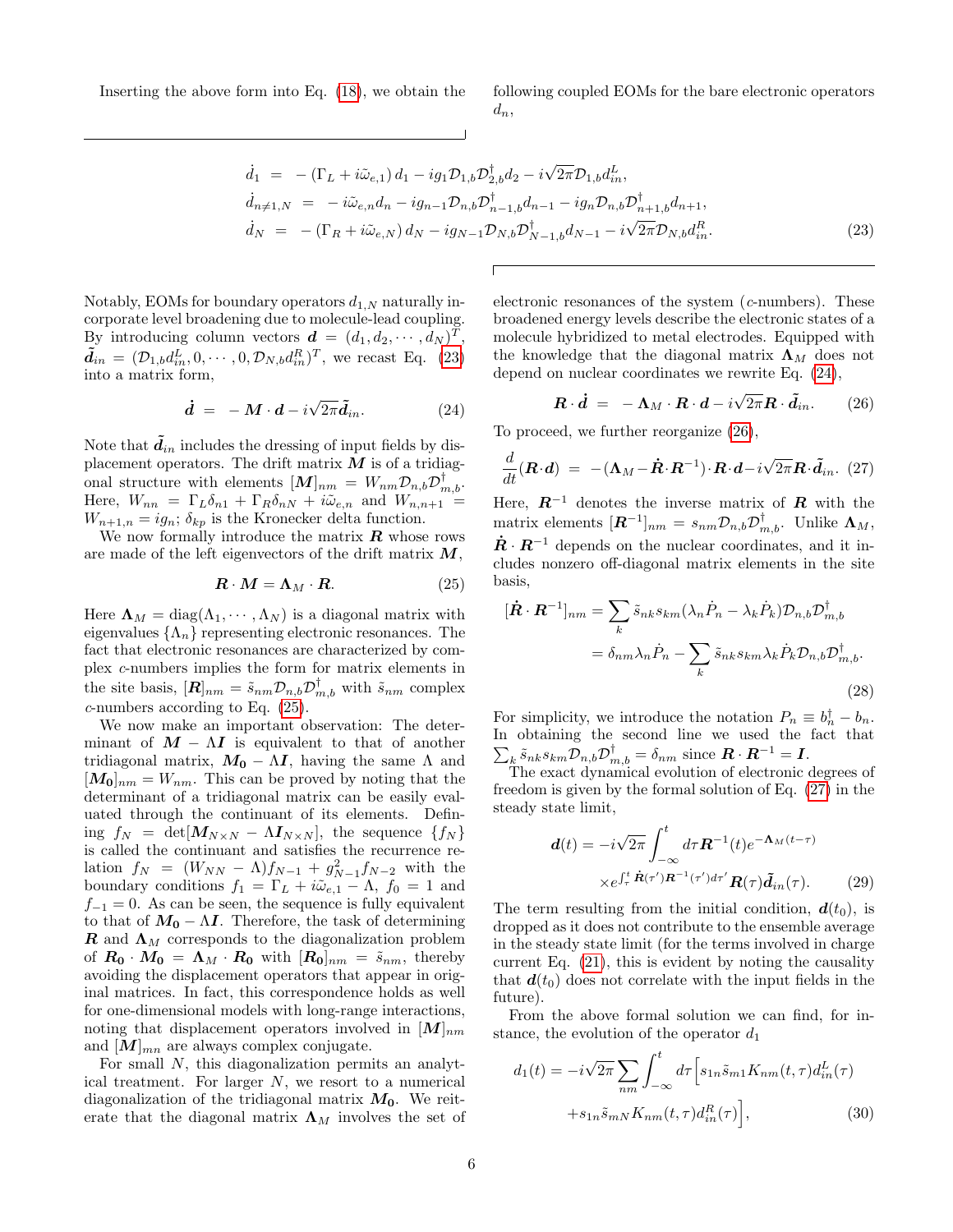where we have denoted by

<span id="page-6-1"></span>
$$
K_{nm}(t,\tau) = e^{-\Lambda_n(t-\tau)} \mathcal{D}_{1,b}(t) \mathcal{D}_{n,b}^{\dagger}(t)
$$

$$
\times \left[ \exp \left( \int_{\tau}^{t} (\dot{\mathbf{R}} \mathbf{R}^{-1})_{\tau'} d\tau' \right) \right]_{nm} \mathcal{D}_{m,b}(\tau). \tag{31}
$$

This term incorporates all the vibrational effects. Altogether, beginning with the exact EOM of the GIOM, Eq. [\(24\)](#page-5-0), we obtain the formally-exact solution [\(29\)](#page-5-1) for electronic operators. Interestingly, by inserting Eq. [\(30\)](#page-5-6) into Eq. [\(21\)](#page-4-2) one immediately reveals that the charge current expression builds upon only two types of transfer processes involving one and two electronic resonances, which we will elaborate on later. Nevertheless, since nuclear coordinates appear in the combination  $(\dot{R}R^{-1})_{\tau}$ , which evolves in time according to the full Hamiltonian, the problem is formidable and it requires making approximations to become practical.

#### B. PoTER approximation

We now devise an approximation that allows us to reach a highly efficient computational scheme for solving the GIOM equations, [\(24\)](#page-5-0). This so-called PoTER approximation includes two components. In this section, we elaborate on the first, critical part of the PoTER approximation: polarons are transmitted between the metals through purely electronic resonances. In Section [III C,](#page-7-0) we perform the second part of the PoTER approximation: The vibrational degrees of freedom which form the polaron time-evolve without the back-action of electrons.

Under the first part of the PoTER approximation, we simplify the kernel in Eq. [\(31\)](#page-6-1) and replace  $\left[\exp\left(\int_{\tau}^t (\dot{\boldsymbol{R}}\boldsymbol{R}^{-1})_{\tau'} d\tau'\right)\right]$ with  $\delta_{nm}$ . This approximation amounts to (i) neglecting nonlocal vibration effects with  $n \neq m$  in the dynamical evolution of electronic degrees of freedom, and (ii) neglecting phonon corrections to the electronic resonances. This reduces Eq. [\(29\)](#page-5-1) to

<span id="page-6-0"></span>
$$
\boldsymbol{d}(t) \approx -i\sqrt{2\pi} \int_{-\infty}^{t} d\tau \boldsymbol{R}^{-1}(t) e^{-\boldsymbol{\Lambda}_M(t-\tau)} \boldsymbol{R}(\tau) \tilde{\boldsymbol{d}}_{in}(\tau).
$$
\n(32)

Specifically, Eq. [\(30\)](#page-5-6) becomes

<span id="page-6-2"></span>
$$
d_1(t) \approx -i\sqrt{2\pi} \sum_n \int_{-\infty}^t d\tau \left[ s_{1n} \tilde{s}_{n1} K_n^{PoTER}(t, \tau) d_{in}^L(\tau) + s_{1n} \tilde{s}_{nN} K_n^{PoTER}(t, \tau) d_{in}^R(\tau) \right],
$$
\n(33)

with the PoTER kernel,

$$
K_n^{PoTER}(t,\tau) = e^{-\Lambda_n(t-\tau)} \mathcal{D}_{1,b}(t) \mathcal{D}_{n,b}^{\dagger}(t) \mathcal{D}_{n,b}(\tau). (34)
$$

For simplicity, in what follows we replace the approximate symbol by an equality, since we consistently work the PoTER approximation.

Elaborating on this approximation: The term  $(\dot{R}R^{-1})$ in Eq. [\(29\)](#page-5-1) involves time derivative of  $\mathcal{D}_{n,b}\mathcal{D}_{m,b}^{\dagger}$ . It is proportional to  $\lambda_n \dot{P}_n - \lambda_m \dot{P}_m$ , or approximately to  $\lambda_n \omega_{b,n} (b_n^{\dagger} + b_n) - \lambda_m \omega_{b,m} (b_m^{\dagger} + b_m)$ , once we consider free vibrations,  $b_n^{\dagger}(t) = b_n^{\dagger}(0)e^{i\omega_{b,n}t}$ . Therefore, the first part of the PoTER approximation amounts to assuming that nuclear displacements are uniform across the lattice. This assumption is expected to be reasonably valid for a tight-binding model with identical (or similar) repeating units and when the dissipation to secondary modes is weak.

It is worth mentioning that: (i) The PoTER solution is exact in the coherent limit  $({\lambda_n} \to 0)$  since then **R** is strictly time-independent. (ii) In Appendix [B](#page-18-1) we prove that the PoTER scheme does not impact the total charge conservation. (iii) The solution for  $d_1^{\dagger}$  is just the Hermitian transpose of Eq. [\(33\)](#page-6-2); the PoTER approximation does not cripple this relation. We show that by writing down the EOM for row vectors  $\mathbf{d}^{\dagger} = (d_1^{\dagger}, d_2^{\dagger}, \cdots, d_N^{\dagger})$ ,  $\tilde{\bm{d}}_{in}^{\dagger}=(d_{in}^{L,\dagger}\mathcal{D}_{1,b}^{\dagger},0,\cdots,0,d_{in}^{R,\dagger}\mathcal{D}_{N,b}^{\dagger}),$ 

$$
\dot{\mathbf{d}}^{\dagger} = -\mathbf{d}^{\dagger} \cdot \mathbf{M}^{\dagger} + i\sqrt{2\pi} \tilde{\mathbf{d}}_{in}^{\dagger}.
$$
 (35)

We diagonalize  $M^{\dagger}$  in term of  $M^{\dagger} \cdot Q = Q \cdot$  $\Lambda_M^*$  with  $Q = R^{\dagger}$  and find the PoTER solution  $\boldsymbol{d}^{\dagger}(t) \quad = \quad i\sqrt{2\pi} \int_{-\infty}^{t} d\tau \tilde{\boldsymbol{d}}_{in}^{\dagger}(\tau) \boldsymbol{Q}(\tau) e^{-\boldsymbol{\Lambda}_{M}^{\ast}(t-\tau)} \boldsymbol{Q}^{-1}(t),$ which is the Hermitian transpose of Eq.  $(32)$ . Hence, we can obtain  $d_1^{\dagger}$  directly from the Hermitian transpose of Eq. [\(33\)](#page-6-2).

When do we expect the GIOM-PoTER treatment to be accurate? As mentioned above, the PoTER approximation does not affect the purely electronic problem, i.e. it exactly recovers the Landauer form with the correct transmission function. It is also expected to be accurate in the low temperature regime when nuclear motion is largely suppressed. Moreover, for the single impurity problem with electron-vibration interaction Eq. [\(32\)](#page-6-0) is exact since  $\boldsymbol{M}$  simply involves the electronic resonance without vibrational corrections, which are fully delegated to the input fields. Lastly, for short wires we expect corrections to Eq. [\(32\)](#page-6-0) due to nonlocal vibrational effects and vibrational self energies to be minor. However, these terms could become important in long wires, particularly once energy dissipation is substantial.

So far, we discussed the first part of the PoTER approximation: polarons are transmitted through purely electronic resonances. The second part of the approximation is practiced in the next subsection, and it concerns the time evolution of the vibrations forming the polaron: We propagate the displacement operators  $\mathcal{D}_{n,b}(t)$ while ignoring back-action from charge carriers. This approximation allows us to prepare and evaluate the time correlation function of the polaron, a component in the expression of the charge current.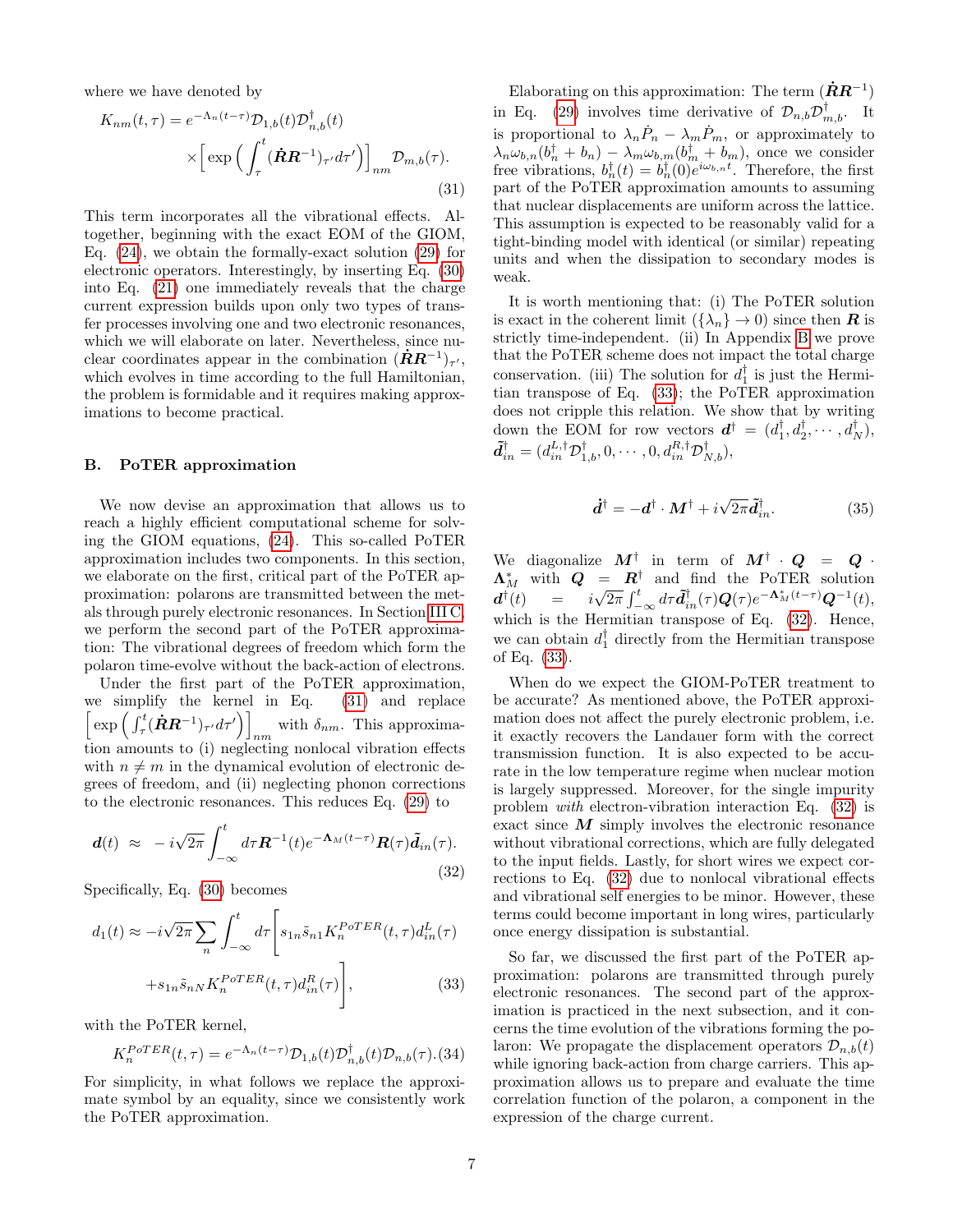### <span id="page-7-0"></span>C. Charge current

In this section we derive a closed-form expression for the steady state charge current. Our starting point is the definition, Eq. [\(21\)](#page-4-2), with the average performed with respect to the initial total density matrix, which is assumed to be in a factorized form,  $\rho(t=0) = \rho_e \otimes \rho_b$ . Here  $\rho_e$ is the initial state for the electronic degrees of freedom, factorized to the two baths and the molecular electronic system,  $\rho_e = \rho_L \otimes \rho_R \otimes \rho_S$ .  $\rho_b$  is the initial state for the bosonic modes. It is factorized between the  $N$  sites, and between the the primary and secondary modes, the latter are assumed to be in a thermal state.

Using the PoTER solution, Eq. [\(33\)](#page-6-2), and the commutation relations of input fields from appendix [A,](#page-18-0) we get

<span id="page-7-2"></span>
$$
\sqrt{2\pi} \text{Im}\langle \tilde{d}_1^{\dagger} d_{in}^L \rangle = \sum_n \text{Re}[\Phi_n^L \chi_n^L]. \tag{36}
$$

Here " Re" refers to the real part. We have denoted by  $\Phi_n^L = s_{1n} \tilde{s}_{n1}$  and defined the transfer rate

<span id="page-7-1"></span>
$$
\chi_n^v = 2\Gamma_v \int \frac{d\epsilon}{2\pi} n_F^v(\epsilon) \int_0^\infty d\tau e^{i\epsilon\tau} e^{-\Lambda_n \tau} B_n(\tau), \quad (37)
$$

with the vibrational correlation function  $B_n(t - \tau)$  =  $\langle \mathcal{D}_{n,b}^{\dagger}(t)\mathcal{D}_{n,b}(\tau)\rangle$ ; the index n recounts the electronic resonances. We refer to this rate as 'first order' since it involves a single electronic resonance,  $\Lambda_n$ . Clearly,  $\chi_n^v$ describes a transfer event assisted by a single electronic resonance and dressed by local vibrational correlations.

The derivation of Eq. [\(37\)](#page-7-1) is detailed in Appendix [C.](#page-18-2) Briefly, it involves the second part of the PoTER approximation: We ignore the back-action of electrons on primary modes in the polaron frame and separately organize electronic and vibrational correlation functions.

We proceed and calculate the vibrational correlation function using the decoupled EOMs for the primary modes, Eq. [\(18\)](#page-4-1),  $\dot{b}_n \approx -(\nu_n + i\omega_{b,n})b_n - i\sqrt{2\pi}\dot{b}_{in}^n$ . We get

<span id="page-7-6"></span>
$$
B_n(\tau) = \exp\left[-\lambda_n^2 \int d\omega \frac{I_n(\omega)}{\pi} \frac{1}{\nu_n^2 + (\omega - \omega_{b,n})^2} \times \left(\coth(\beta \omega/2)(1 - \cos \omega \tau) + i \sin \omega \tau\right)\right].{(38)}
$$

Details can be found in Appendix [D.](#page-19-0)

The second contribution to the charge current involves the stationary charge occupation on the first site,

<span id="page-7-3"></span>
$$
\langle d_1^{\dagger} d_1 \rangle = \frac{1}{2} \sum_{nm,v} \frac{\Psi_{nm}^v}{\Gamma_v} \eta_{nm}^v.
$$
 (39)

Here, we have denoted the coefficients  $\Psi_{nm}^L =$  $s_{1n}^* \tilde{s}_{n1}^* s_{1m} \tilde{s}_{mn}$ ,  $\Psi_{nm}^R = s_{1n}^* \tilde{s}_{nN}^* s_{1m} \tilde{s}_{mN}$  and introduced the transfer rate (see Appendix [C\)](#page-18-2),

<span id="page-7-5"></span>
$$
\eta_{nm}^{v} = 4\Gamma_v^2 \int \frac{d\epsilon}{2\pi} n_F^v(\epsilon) \Big(\int_0^\infty d\tau e^{i\epsilon\tau} e^{-\Lambda_n \tau} B_n(\tau)\Big)^*
$$

$$
\times \Big(\int_0^\infty d\tau e^{i\epsilon\tau} e^{-\Lambda_m \tau} B_m(\tau)\Big). \tag{40}
$$

We refer to this rate as 'second order' since it involves two resonances; diagonal terms are exceptions as they reduce to first order rates,  $\eta_{nn}^v = \frac{2\Gamma_v}{\text{Re}\Lambda_n} \text{Re}[\chi_n^v]$  after performing a time integration. To evaluate the auto-correlation function of the polaron, we neglect the back-action of electrons on the vibrational dynamics.

Inserting Eqs. [\(36\)](#page-7-2) and [\(39\)](#page-7-3) into Eq. [\(21\)](#page-4-2) we build the final expression for the charge current out of the left lead,

<span id="page-7-4"></span>
$$
J_L = 2\sum_{n} \text{Re}[\Phi_n^L \chi_n^L] - \Gamma_L \sum_{nm,v} \frac{\Psi_{nm}^v}{\Gamma_v} \eta_{nm}^v.
$$
 (41)

Similarly, the steady state charge current out of the right lead,  $J_R$ , can be expressed as  $J_R = 2\sum_n \text{Re}[\Phi_n^R \chi_n^R]$  –  $\Gamma_R \sum_{nm,v}$  $\frac{\tilde{\Psi}^v_{nm}}{\Gamma_v}\eta^v_{nm}$  with  $\Phi^R_n = s_{Nn}\tilde{s}_{nN}, \quad \tilde{\Psi}^R_{nm} =$  $s_{Nn}^* \tilde{s}_{nN}^* s_{Nm} \tilde{s}_{mN}$  and  $\tilde{\Psi}_{nm}^L = s_{Nn}^* \tilde{s}_{n1}^* s_{Nm} \tilde{s}_{m1}$ . These two analytic charge current expressions represent one of main results of this study. As the method maintains the charge conservation, it should satisfy  $J_L = -J_R$  in the steady state limit.

Notably, the charge current involves only two types of rates as revealed by the GIOM, regardless of molecular complexities. The PoTER approximation allows their facile evaluation: The rates  $\chi_n$  depend on individual eigenvalues *n*. The rates  $\eta_{nm}$  involve charge transfer jointly through two resonances.

#### D. GIOM-PoTER: Synopsis

We summarize and enumerate the assumptions and approximations underlying the GIOM-PoTER scheme, as well as the technical advances.

The GIOM equations are derived under the following three assumptions:

a1. The two types of environments, the metal electrodes and the secondary phonon baths are treated in the wide band limit. That is, the spectral density of the metal reservoirs is assumed to be about constant at the vicinity of molecular electronic levels. Similarly, the spectral function of secondary phonon baths is assumed flat around frequencies of the primary modes.

a2. The secondary phonon bath is coupled to the primary vibrational modes within a rotating-wave Hamiltonian.

a3. In the polaron-transformed Hamiltonian we neglect the effective interaction between electronic degrees of freedom and the secondary bath modes.

These assumptions are justified based on weak coupling between primary and secondary modes. Altogether,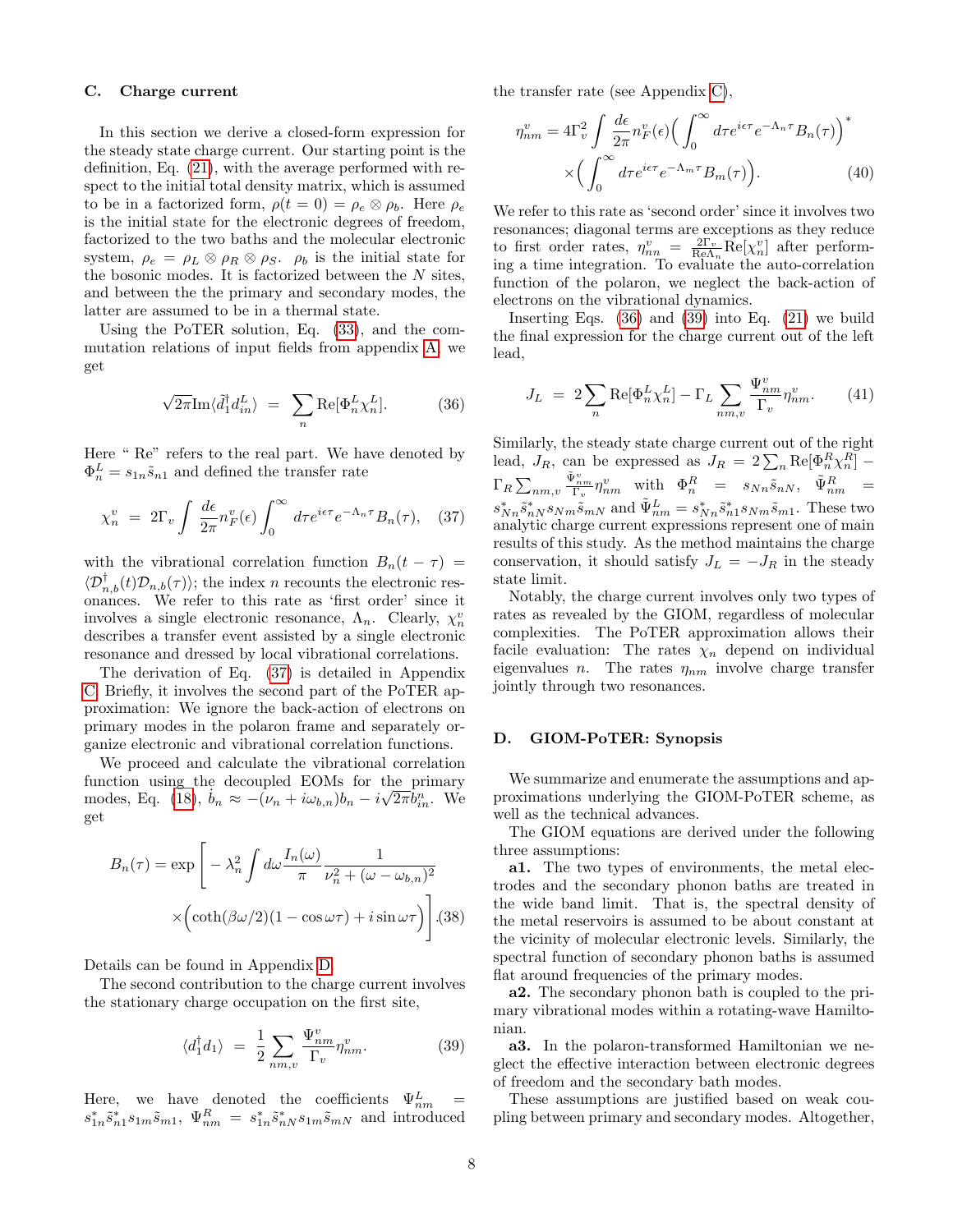we regard the polaronic Hamiltonian [\(7\)](#page-2-3) as our starting point, and therefore refer to the resulting GIOM EOM as exact for this class of Hamiltonians.

The GIOM advances the quantum optical counterparts in four ways: (i) The GIOM relies on the definition of generalized input and output fields for the environments, going beyond the state-independent coupling approximation<sup>[110](#page-23-5)[,111](#page-23-7)[,113](#page-23-8)</sup> frequently used in the quantum optical counterpart. This allows to faithfully model the coupling of molecular operators to metal electrodes and vibrational degrees of freedom. (ii) The derived Langevin-type EOM Eq. [\(18\)](#page-4-1) describes the coupling of molecular operators to different degrees of freedom, fermionic and bosonic, and there is no corresponding Lindblad master equation for it. (iii) Electron-vibration interactions are included nonperturbatively, and molecular electronic degrees of freedom are treated exactly in the wide band limit<sup>[128](#page-23-15)</sup>. (iv) For tight-binding models the GIOM equation has a compact-exact form [\(24\)](#page-5-0) with the formally-exact steady state solution [\(29\)](#page-5-1).

To implement the GIOM efficiently, we furthermore make the PoTER approximation:

A1. We disregard nonlocal phonon effects on charge transport, as well as corrections to resonance energies due to nuclear effects. As a result, the vibrationally-dressed electrons cross the system through purely electronic resonances.

A2. We time-evolve vibrations forming the polarons while ignoring back-action from the electronic degrees of freedom.

Under the PoTER approximation A1, Equation [\(29\)](#page-5-1) is replaced by [\(32\)](#page-6-0), which is amenable to numerical simulations. With the assistance of A2, correlation functions of primary vibrations are feasibly calculated. Specifically we gain the following advantages: (i) The charge current expression, which depends on two types of rates (even for extended systems), is readily computed, with computational efforts scaling quadratically with system size,  $N^2$ . (ii) Analytic expressions can be obtained for short  $(N = 1, 2)$  junctions. (iii) The GIOM-PoTER solution is exact in the coherent limit. Moreover, the first part of the PoTER approximation, A1, is redundant for the single-site case. For relatively uniform structures, the approximation A1 is expected to be validated even in extended systems.

## <span id="page-8-0"></span>IV. APPLICATIONS

The GIOM-PoTER treatment with the resulting charge current expression, Eq.  $(41)$ , is applicable to Nsite tight-binding models. Here, we focus on two central models for MJs: the single-site and two-site MJs. Results for longer chains are also described. A central advantage of our technique is the feasibility of computations compared to other transport methods. With existing benchmark results, we are able to fully elucidate the utility of the GIOM. The list of physical parameters along with

TABLE I: Summary of parameters

| $\omega_{e,n}$         | Molecular electronic energy on site $n$                               | $0.1-2$ eV                      |
|------------------------|-----------------------------------------------------------------------|---------------------------------|
| $\tilde{\omega}_{e,n}$ | Renormalized site energies, $\omega_{e,n} - \lambda_n^2 \omega_{b,n}$ |                                 |
| $\mathfrak{g}$         | intersite tunneling element                                           | $0.01 - 0.5$ eV                 |
| $\Gamma_{L,R}$         | Decay rate to the metals                                              | $0.01 - 1$ eV                   |
| V                      | bias voltage                                                          | $0 - 3$ V                       |
| $\omega_{b,n}$         | Frequency of primary mode                                             | $0.2 \text{ eV}$                |
| $\lambda$              | Electron-vibration coupling (dimensionless)                           | $0 - 3$                         |
| $\boldsymbol{\nu}$     | Broadening of primary modes                                           | $0.005 - 0.01$ eV               |
| T                      | Temperature of metals and vibrational baths                           | 300 K                           |
| $\omega_c$             | Cavity frequency                                                      | $\omega_{\scriptscriptstyle P}$ |
| $\Omega_R$             | Light-matter coupling energy                                          | 0-0.8 $\omega_c$                |
| $\kappa$               | Cavity loss rate                                                      | 0.05 eV                         |
| N                      | Number of repeating units                                             | $1 - 15$                        |

experimentally relevant values employed in this work are given in Table 1.

# <span id="page-8-2"></span>A. single-site junction

We first consider a monomeric MJ comprising a single electronic state. We recall that the PoTER approximation is redundant in the single-site model, and the only assumption involved is A2. The molecular electronic Hamiltonian is

$$
\tilde{H}_e = \tilde{\omega}_e d_1^\dagger d_1. \tag{42}
$$

The other terms in the Hamiltonian, describing the contributions of primary and secondary vibrational modes, as well as coupling of the molecule to metal electrodes are given by Eqs.  $(2)-(4)$  $(2)-(4)$ .

One immediately resolves the resonance energy,  $\Lambda_1 =$  $\Gamma + i\tilde{\omega}_e$ , with  $\Gamma = \Gamma_L + \Gamma_R$  and  $s_{11} = 1$ ,  $\tilde{s}_{11} = 1$ . Hence, the nonvanishing coefficients of Eq. [\(41\)](#page-7-4) are  $\Phi_1^L = 1$  and  $\Psi_{11}^{L,R} = 1$ , leading to the following simplified form of the charge current,

<span id="page-8-1"></span>
$$
J_L = 2 \frac{\Gamma_R \text{Re}[\chi_1^L] - \Gamma_L \text{Re}[\chi_1^R]}{\Gamma}.
$$
 (43)

For convenience, we denote  $\gamma_v = \text{Re}[\chi_1^v]$  and introduce the notations

<span id="page-8-3"></span>
$$
\gamma_v = 2\text{Re}\Big[\Gamma_v \int \frac{d\epsilon}{2\pi} n_F^v(\epsilon) \int_0^\infty d\tau e^{i(\epsilon - \tilde{\omega}_e)\tau} e^{-\Gamma \tau} B(\tau) \Big],
$$
  

$$
\bar{\gamma}_v = 2\text{Re}\Big[\Gamma_v \int \frac{d\epsilon}{2\pi} (1 - n_F^v(\epsilon)) \int_0^\infty d\tau e^{-i(\epsilon - \tilde{\omega}_e)\tau} e^{-\Gamma \tau} B^*(\tau) \Big],
$$
(44)

satisfying  $\gamma_v + \bar{\gamma}_v = \Gamma_v$ . With that, one can recast Eq. [\(43\)](#page-8-1) into the form

$$
J_L = 2 \frac{\bar{\gamma}_R \gamma_L - \bar{\gamma}_L \gamma_R}{\bar{\gamma}_L + \gamma_L + \bar{\gamma}_R + \gamma_R}.
$$
 (45)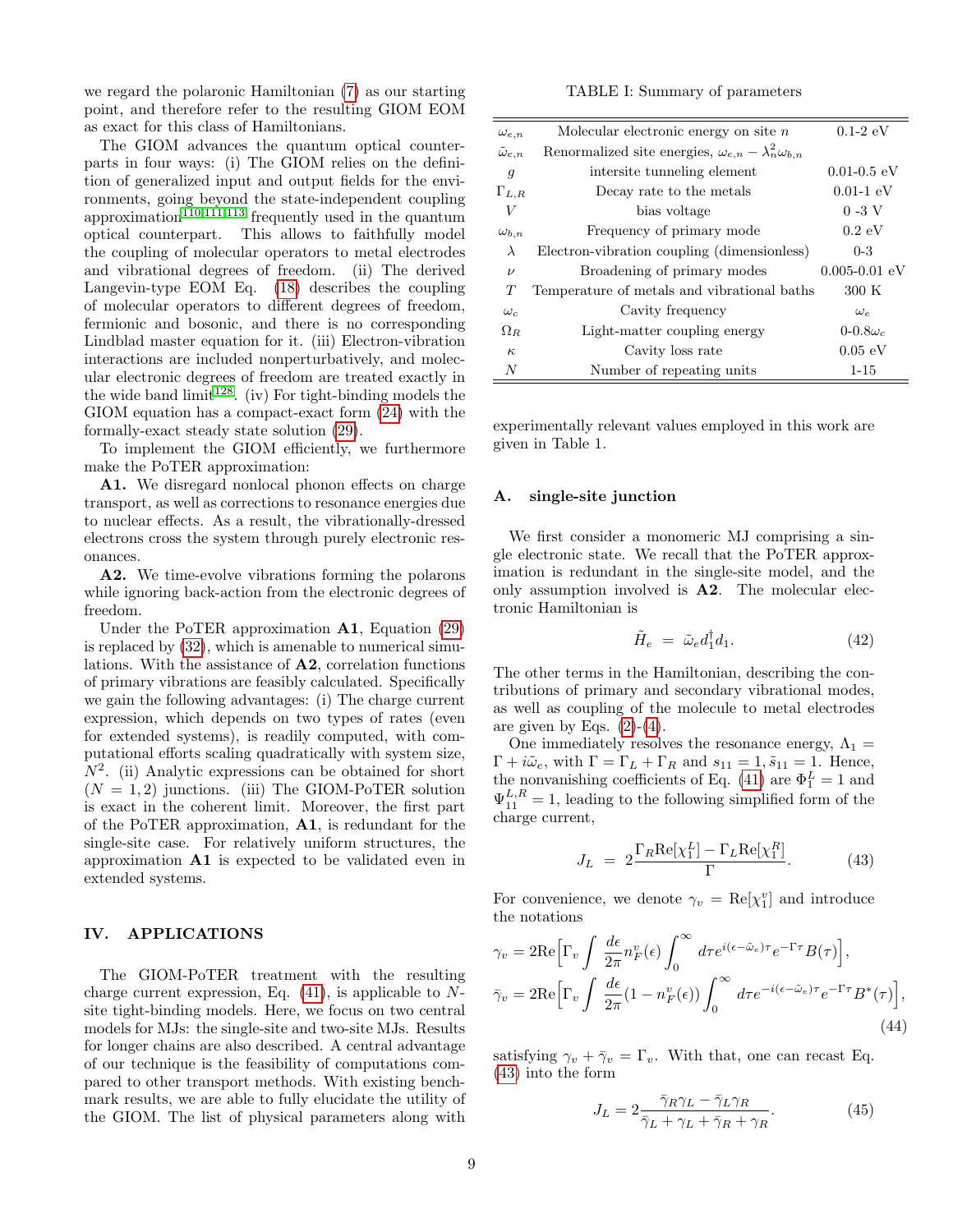This result was recently obtained using a generalized QME method<sup>[132](#page-23-19)</sup> (noting the adopted definition of  $\Gamma_v$  is half of theirs). Given the vast applications of the singlesite Anderson model, achieving a closed-form expression for the current, Eq. [\(43\)](#page-8-1), is a significant achievement. Our derivation provides the foundation of this approximate yet powerful result.

As noted in Ref.[132](#page-23-19), the charge current expression Eq. [\(43\)](#page-8-1) is capable of bridging the coherent and incoherent descriptions. In the coherent limit of  $\lambda = 0$ , we have

$$
\gamma_v = \int \frac{d\epsilon}{2\pi} n_F^v(\epsilon) \frac{2\Gamma_v \Gamma}{\Gamma^2 + (\epsilon - \omega_e)^2}, \tag{46}
$$

and the current in Eq. [\(43\)](#page-8-1) reduces to

$$
J_L^{LB} = \int \frac{d\epsilon}{2\pi} \frac{4\Gamma_L \Gamma_R}{\Gamma^2 + (\epsilon - \omega_e)^2} [n_F^L(\epsilon) - n_F^R(\epsilon)]. \quad (47)
$$

This is precisely the Landauer-Büttiker (LB) expression for a single noninteracting  $level^{133,134}$  $level^{133,134}$  $level^{133,134}$  $level^{133,134}$ .

In contrast, in the high temperature limit of  $T \gg \Gamma_v$ , one simplifies Eq. [\(43\)](#page-8-1) by neglecting level broadening due to molecule-lead couplings. Then, the rate  $\gamma_v$  turns out to be the one obtained by the second order QME in the polaron frame[135](#page-23-22), and the corresponding charge current reads

$$
J_L^{QME} = \int \frac{d\epsilon}{2\pi} \frac{4\Gamma_L \Gamma_R}{\Gamma_L + \Gamma_R} \tilde{B}(\epsilon) [n_F^L(\epsilon) - n_F^R(\epsilon)], \quad (48)
$$

where we have defined  $\tilde{B}(\epsilon) = \text{Re}[\int_{0}^{\infty} d\tau e^{i(\epsilon - \tilde{\omega}_e)\tau} B(\tau)].$ In the high bias limit of  $V \to \infty$ ,  $J_L^{QME} = 2\Gamma_L \Gamma_R / (\Gamma_L +$  $\Gamma_R$ ) which is expected as the influence of electronvibration coupling is negligible in that limit.

#### Electron-vibration effects

In order to gain additional physical insight and evaluate the performance of the proposed GIOM-PoTER framework between the two limits, coherent and incoherent, we utilize Eq. [\(43\)](#page-8-1) to study the current-voltage characteristics while varying system parameters. For the sake of simplicity, in simulations we set  $\Gamma_L = \Gamma_R = \Gamma/2$ . A super-Ohmic spectrum  $I(\omega) = \nu \frac{\omega^3}{\omega^3}$  $\frac{\omega^3}{\omega_{b,cut}^3}e^{-(\omega-\omega_{b,cut})/\omega_{b,cut}}$ with a cut-off frequency  $\omega_{b,cut} = 0.5$  eV is adopted for the thermal vibrational bath. We emphasize that the GIOM is not limited to a specific form of spectral density, and other functions such as the Debye-Drude form can be easily incorporated in the GIOM. However, the basic features of the current-voltage characteristics remain unaltered.

A typical set of current-voltage curves is depicted in Fig. [2.](#page-9-0) In panel (a), we vary the electron-vibration coupling strength  $\lambda$ . For vanishing and small  $(\lambda = 0.1)$ electron-vibration couplings, the charge current is dominated by elastic processes. The step around  $V = 0.6$ marks the onset of resonant tunneling regime, noting

<span id="page-9-0"></span>

FIG. 2: Current-voltage characteristics of a single-site MJ for (a) different electron-vibration coupling strengths  $\lambda$  with fixed  $\Gamma = 0.01$  eV, (b) different molecule-lead coupling strengths  $\Gamma$  at fixed  $\lambda = 0.6$ . Model parameters are  $\mu_L = -\mu_R = V/2$ ,  $\tilde{\omega}_e = 0.3$  eV,  $\omega_b = 0.2$  eV,  $\nu = 0.005$  eV and  $T = 300$  K. Hereafter, "a.u." denotes a short notation for "arbitrary units".

that  $\tilde{\omega}_e = 0.3$  eV in simulations. Increasing  $\lambda$  further, inelastic processes begin to play a role and the charge transfer is generally accompanied by excitation of molecular vibrations, leading to Franck-Condon step structures in the current-voltage curve. For high enough values of  $\lambda$ , the equilibrium coordinates in adjacent charge states are significantly shifted from each other, making diagonal Franck-Condon transitions between low-lying vibrational states exponentially suppressed. As a result, we observe the  $FCB^{51-55}$  $FCB^{51-55}$  $FCB^{51-55}$  at low bias with strong electron-vibration coupling,  $\lambda = 3$ .

In Fig. [2](#page-9-0) (b), we further investigate the current-voltage characteristics while varying the molecule-lead hybridization Γ with a fixed, moderate electron-vibration coupling  $\lambda = 0.6$ . In the high bias limit, all curves approach the same value  $\Gamma/2^{136}$  $\Gamma/2^{136}$  $\Gamma/2^{136}$ , therefore we plot the scaled charge current  $J_L/\Gamma$  in Fig. [2](#page-9-0) (b). As can be seen, the step structure only appears in the nonadiabatic transport regime when  $\Gamma \ll \omega_b$ . For  $\Gamma = 0.1$  eV, level broadening smears out the fine step structure. When the moleculelead coupling is increased up to  $\Gamma = 1$  eV, the metal leads form Ohmic contacts (energy independent transmission probability) to the molecule. As a result, the current exhibits an Ohmic-like behavior, that is, an almost linearly increasing trend as a function of voltage. Altogether, Fig. [2](#page-9-0) clearly demonstrates that the GIOM-PoTER is able to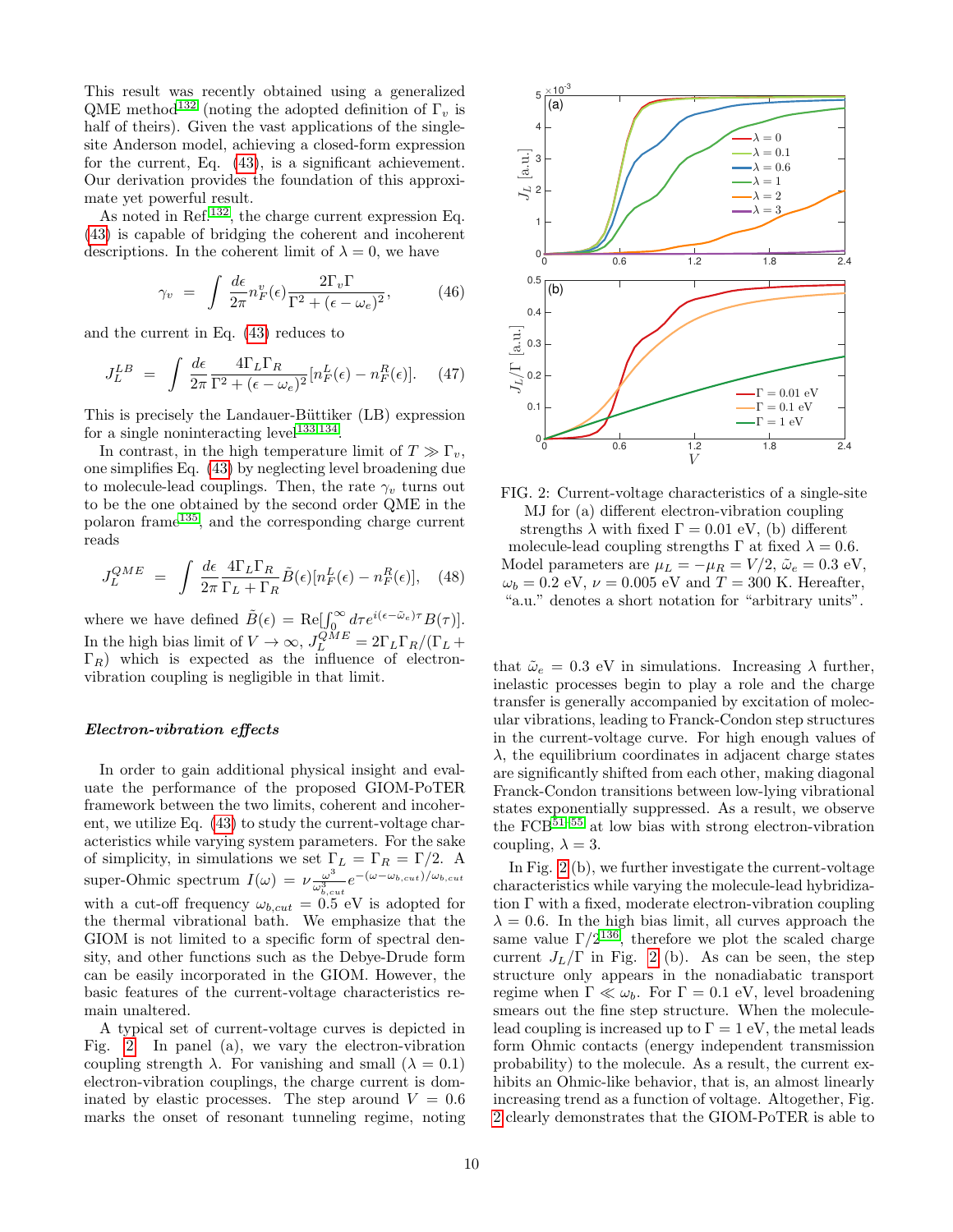qualitatively capture all the essential features of currentvoltage characteristics as revealed, for instance, by the HEOM method<sup>[96,](#page-22-27)[97](#page-22-28)[,137](#page-23-24)</sup>. We note that the HEOM calculations only include a primary vibrational mode, without a secondary bath, therefore we do not attempt to perform a direct comparison.

#### Cavity-induced suppression of charge current

As the GIOM builds upon the quantum optical input-output method<sup>[111](#page-23-7)</sup>, it naturally permits to include an additional optical environment that consists modes of an electromagnetic field, thereby uncover the effect of nano-cavities on charge transfer<sup>[138](#page-23-25)</sup>. A cavity-enhanced charge transfer process has been revealed both experimentally and theoretically in mesoscopic molecular-based systems<sup>[123–](#page-23-11)[125](#page-23-12)</sup>. Here, we complement previous studies by considering a cavity-coupled single-site MJ in the strong light-matter coupling regime. Instead of an enhancement, we observe a cavity-induced suppression of the charge current.

The single-site junction is placed within a plasmonic nanocavity supporting a single dispersionless electromag-netic mode<sup>[121](#page-23-9)[,122](#page-23-10)</sup>. Consequently, the molecular part  $H_M$ in Eq. [\(1\)](#page-2-6) is extended to comprise the cavity photon and a light-matter interaction term,

$$
H_{M+C} = H_M + \omega_c a^\dagger a + \Omega_R (a^\dagger + a) d_1^\dagger d_1. \tag{49}
$$

Here, a cavity mode with frequency  $\omega_c$  is described by the annihilation operator a. The cavity photon directly couples to an electronic excited-state with the vacuum Rabi frequency  $\Omega_R$  measuring the light-matter coupling strength. We adopt this light-matter interaction form by taking into account the facts that (i) no cavity effect presents when there is no electron on the single-site MJ and (ii) charge conservation should be preserved.

To mimic experimental conditions<sup>[123](#page-23-11)</sup>, we restrict the problem to cavity-vacuum effects and assume that the cavity is prepared in the vacuum state. Loss processes from the cavity are included by adding a far-field photon bath to the environmental Hamiltonian,

$$
H_{E+C} = H_E + \sum_l \omega_l f_l^{\dagger} f_l. \tag{50}
$$

The associated interaction in Eq. [\(1\)](#page-2-6) is therefore generalized to

$$
H_{I+C} = H_I + i \sum_{l} \eta_l (a - a^{\dagger}) (f_l^{\dagger} + f_l). \tag{51}
$$

The far-field photon modes are described by frequencies  $\omega_l$  and annihilation operators  $f_l$ . This coupling is characterized by the spectral density for the far-field photon bath,  $F(\omega) = \pi \sum_l \eta_l^2 \delta(\omega - \omega_l)$ . The form of light-matter interaction indicates that one can diagonalize the molecular part  $H_{M+C}$  by applying the unitary transformation  $G \equiv (\mathcal{D}_b \mathcal{D}_a)^{d_1^{\dagger} d_1}$  with  $\mathcal{D}_a = \exp[\Omega_R(a^{\dagger} - a)/\omega_c]$  and  $\mathcal{D}_b$ 

as defined in Eq. [\(5\)](#page-2-7). By doing so, the GIOM incorporates nonperturbative (strong-coupling) effects of both the electron-vibration coupling and light-matter interaction. The previously-introduced renormalized on-site electronic energy is now modified into  $\tilde{\omega}_e = \omega_e - \lambda^2 \omega_b$  $\Omega_R^2/\omega_c$ , and the vibrational-polariton operator becomes  $\tilde{d}_1 = \mathcal{D}_b^{\dagger} \mathcal{D}_a^{\dagger} d_1.$ 

By extending the GIOM, as described in Sec. [II,](#page-2-1) to include the optical field, we write down the Heisenberg EOM for the far-field photon modes,  $\dot{f}_l = -i\omega_l f_l + \eta_l a$ within the rotation wave approximation. An input field  $a_{in}(t) \equiv \frac{1}{\sqrt{2}}$  $\frac{1}{2\pi} \sum_{l} \eta_{l} e^{-i\omega_{l}(t-t_{0})} f_{l}(t_{0})$  for the far-field photon bath can then be defined through the relation

$$
\sum_{l} \eta_l f_l(t) = \sqrt{2\pi} a_{in}(t) + \kappa a(t), \tag{52}
$$

where  $\kappa \equiv F(\omega_c)$  sets the bare cavity decay rate. For plasmonic cavities, we take  $\kappa = 0.05 \text{ eV}^{139}$  $\kappa = 0.05 \text{ eV}^{139}$  $\kappa = 0.05 \text{ eV}^{139}$ . From the initial vacuum state we get the nonvanishing correlation of the input field  $\langle a_{in}(t) a_{in}^{\dagger}(t') \rangle = \int d\omega \frac{F(\omega)}{2\pi^2} e^{-i\omega(t-t')}$ . Taking into account the contribution from the cavity photon, Eq. [\(18\)](#page-4-1) is modified into

$$
\dot{\mathcal{O}} = i[\tilde{H}_M, \mathcal{O}] - i \sum_v \mathbb{L}^v_{\pm} - i \sum_n \mathbb{X}_n + \mathbb{C}_a, \qquad (53)
$$

where

$$
\mathbb{C}_a = \left(\kappa a^\dagger + \sqrt{2\pi} a_{in}^\dagger\right) [\mathcal{O}, a]_ - - [\mathcal{O}, a^\dagger]_ - \left(\kappa a + \sqrt{2\pi} a_{in}\right).
$$
\n(54)

It is interesting to point out that the contribution from the cavity and the associated photonic environment is always incorporated in an additive manner when considering dynamics at the level of operators, in direct contrast to the emergent environmental nonadditivity in density matrix formalism<sup>[140](#page-23-27)</sup>.

Recall that the charge current of a single-site MJ [\(43\)](#page-8-1) is written in terms of the first order transfer rate  $\chi_1^v$ , as defined in equation [\(37\)](#page-7-1). Generalizing this rate to include the effect of the cavity photon, we get

<span id="page-10-0"></span>
$$
\chi_1^v = 2\Gamma_v \int \frac{d\epsilon}{2\pi} n_F^v(\epsilon) \int_0^\infty d\tau e^{i(\epsilon - \tilde{\omega}_e)\tau} e^{-\Gamma \tau} B(\tau) A(\tau), \tag{55}
$$

where the cavity photon correlation function  $A(t-t') =$  $\langle \mathcal{D}_a^{\dagger}(t) \mathcal{D}_a(t') \rangle$  takes the form (see appendix [D](#page-19-0) for details),

$$
A(\tau) = \exp\left[-\frac{\Omega_R^2}{\omega_c^2} \int d\omega \frac{F(\omega)}{\pi} \frac{1 - e^{-i\omega \tau}}{\kappa^2 + (\omega_c - \omega)^2}\right]. \tag{56}
$$

The exponential form of  $A(\tau)$  clearly indicates that the charge current is largely suppressed in the strong coupling regime of light-matter interaction.

To visualize such a cavity-induced suppression of charge current in single-site junctions, we present a representative set of numerical results based on Eqs. [\(43\)](#page-8-1) and [\(55\)](#page-10-0) in Fig. [3.](#page-11-0) In calculations, we take  $\omega_c = \omega_e$ ,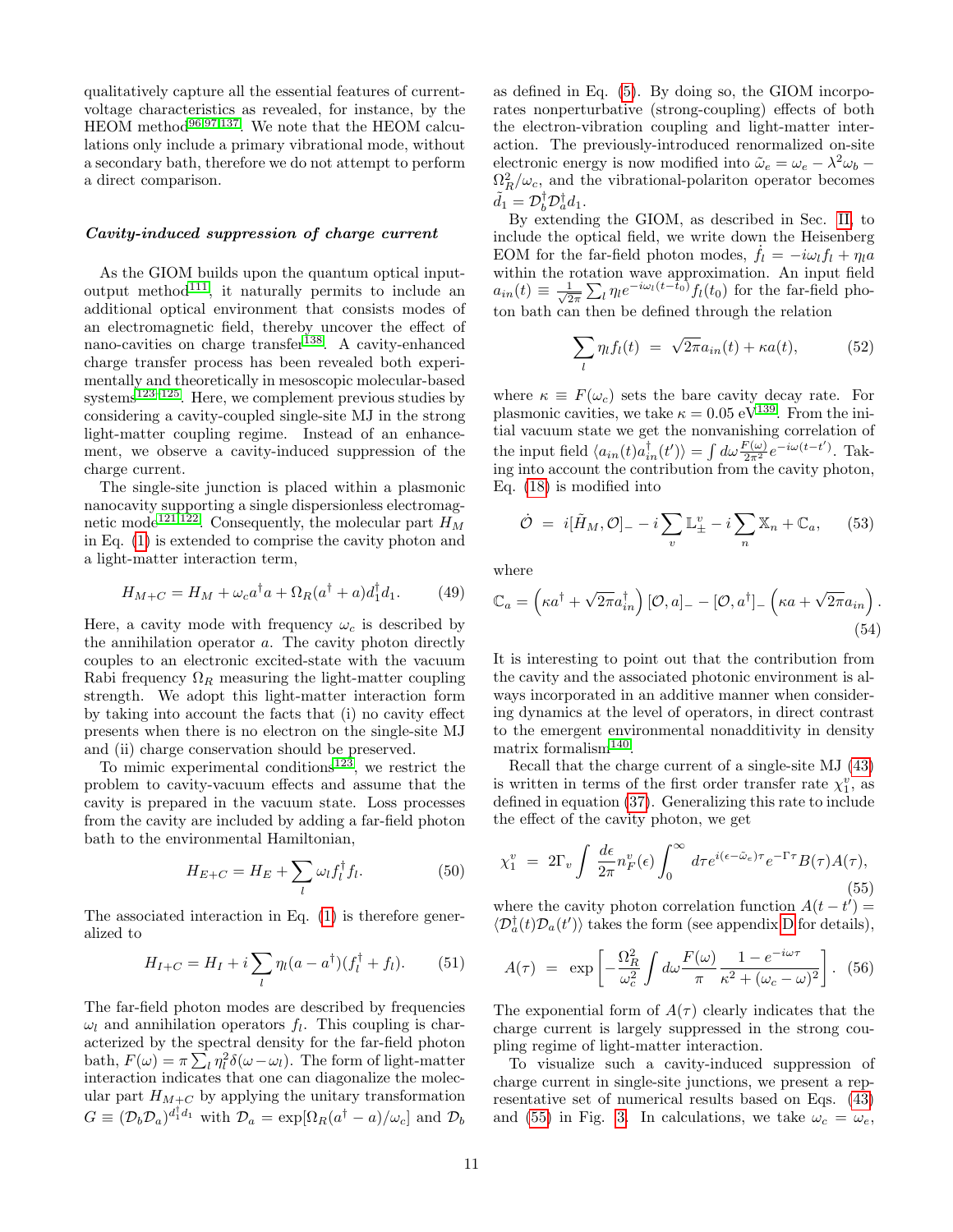i.e. the cavity mode is made resonant with the bare electronic level, and we use a fixed renormalized onsite energy  $\tilde{\omega}_e > 0$ ; the bare value  $\omega_{e,c}$  can be inferred from the relation  $\omega_{e,c} = (\tilde{\omega}_e + \lambda^2 \omega_b)/(1 - \alpha^2)$ with the parameter  $\alpha \equiv \Omega_R/\omega_c$  satisfying  $0 \leq \alpha < 1$ (noting that  $\alpha$  can be larger than 1, which simply implies that the renormalized electronic level sits below the Fermi level, namely,  $\tilde{\omega}_e < 0$ ). A super-Ohmic spectrum  $F(\omega) = \kappa \frac{\omega^3}{\omega^3}$  $\frac{\omega^3}{\omega_{c,cut}^3}e^{-(\omega-\omega_{c,cut})/\omega_{c,cut}}$  with a cut-off frequency  $\omega_{c,cut} = 1$  eV is adopted for the far-field photon bath<sup>[139](#page-23-26)</sup>.

<span id="page-11-0"></span>

FIG. 3: Current-voltage characteristics in cavity-coupled single-site MJ, varying the light-matter coupling strengths,  $\Omega_R/\omega_c$  for (a)  $\lambda = 0$ , and (b)  $\lambda = 0.6$ . In (a),  $V_{L,U}$  mark two estimated voltage thresholds at which resonant tunneling through the polariton states for  $\Omega_R/\omega_c = 0.8$  begins. Other parameters are  $\mu_L = -\mu_R = V/2$ ,  $\tilde{\omega}_e = 0.3$  eV,  $\Gamma = 0.01$ eV,  $\omega_b = 0.2$  eV,  $\nu = 0.02$  eV,  $\kappa = 0.05$  eV and  $T = 300$ K.

In Fig. [3](#page-11-0) (a) we turn off electron-vibration coupling and study the effect of the cavity mode on charge transport. Subsequently, in panel (b) we study the vibrationally-coupled polariton case. In both scenarios, we observe a cavity-induced suppression of charge current upon increasing the light-matter interaction.

More intriguingly, we notice that a well-resolved step structure emerges when the system enters into the strong coupling regime of light-matter interaction (see panel (a)). To pinpoint the origin of these steps, we note that strong light-matter interaction can give rise to hybrid states, the so-called polariton states<sup>[141](#page-23-28)[,142](#page-23-29)</sup>. In analogy

with the case where a cavity mode couples to an excitonic transition in molecules<sup>[139,](#page-23-26)[143](#page-23-30)[,144](#page-23-31)</sup>, we expect that two hybrid states that correspond to the upper (U) and lower (L) polariton will form. However, in contrast to the picture of Refs.[139](#page-23-26)[,143,](#page-23-30)[144](#page-23-31), here the cavity photon couples to the electronic excited state in the molecule, rather than to a transition, implying that the cavity photon actually shifts the manifold of excited state. Hence, the energies of the two polaritons (in the absence of heat baths and vibrations) should be  $\omega_L = \tilde{\omega}_e$  and  $\omega_U = \tilde{\omega}_e + \omega_c$  where  $\tilde{\omega}_e$ incorporates the vacuum Rabi frequency in the polariton frame.

Since we apply the bias voltage symmetrically, we find the voltage thresholds  $V_L = 2\tilde{\omega}_e = 0.6$  and  $V_U =$  $2(\tilde{\omega}_e + \omega_c) \approx 2.27$  for  $\Omega_R/\omega_c = 0.8$ . These values are marked by vertical blue dashed-dotted lines in Fig. [3](#page-11-0) (a). As can be seen, these two voltage values well describe the thresholds for the onset of resonant tunneling with these two polariton states—if one further takes into account level broadening induced by the couplings of the polaritons to the different environments. Altogether, our results demonstrate that current-voltage characteristics in a cavity-coupled junction provide a valuable tool to probe the formation of polariton states in nano-cavities.

We further allow nonzero electron-vibration coupling in Fig. [3](#page-11-0) (b). In this case, the charge current suppression occurs due to the combined effect of the primary vibrational modes and the cavity photon, as can be inferred from the modified transfer rate in Eq. [\(55\)](#page-10-0). The interplay between electron-vibration and light-matter interactions generates polariton states as a threefold mixture of photonic, electronic and phononic degrees of freedom<sup>[139,](#page-23-26)[145–](#page-23-32)[148](#page-23-33)</sup>, leading to the breakdown of the previous simple picture of two branches of polaritons. Hence, we observe more sophisticated step structures in Fig. [3](#page-11-0) (b) as compared with Fig. [3](#page-11-0) (a). Nevertheless, our results suggest that a cavity-coupled junction offers a powerful platform for studying nonequilibrium polaritonics.

The suppression effect of the current due to the formation of polaritons as observed here is not at odds with previous findings in extended systems $123-125$  $123-125$ , where current enhancement at strong light-matter coupling was observed. Rather, this is a natural consequence of size reduction of the conductor. In fact, consider a single cavity mode that couples to a tight-binding system of  $N > 1$ sites with the interaction term  $\frac{\Omega_R}{\sqrt{N}}$  $\frac{R}{N}(a^{\dagger}+a)\sum_{n=1}^{N}d_{n}^{\dagger}d_{n}.$ By performing the unitary displacement transformation, as we did before, it can be shown that the cavity induces an effective attractive electron-electron correlation,  $-(\Omega_R^2/\omega_c)(\sum_n d_n^{\dagger} d_n)^2$  (different from a renormalization  $-(\Omega_R^2/\omega_c)\sum_n d_n^{\dagger} d_n$  when  $N>1$ ). We argue that this cavity-induced long-range interaction underlies the cavity-enhanced charge transfer process observed in ex-periments of extended systems<sup>[123](#page-23-11)</sup>. This phenomenon will be further investigated in future works.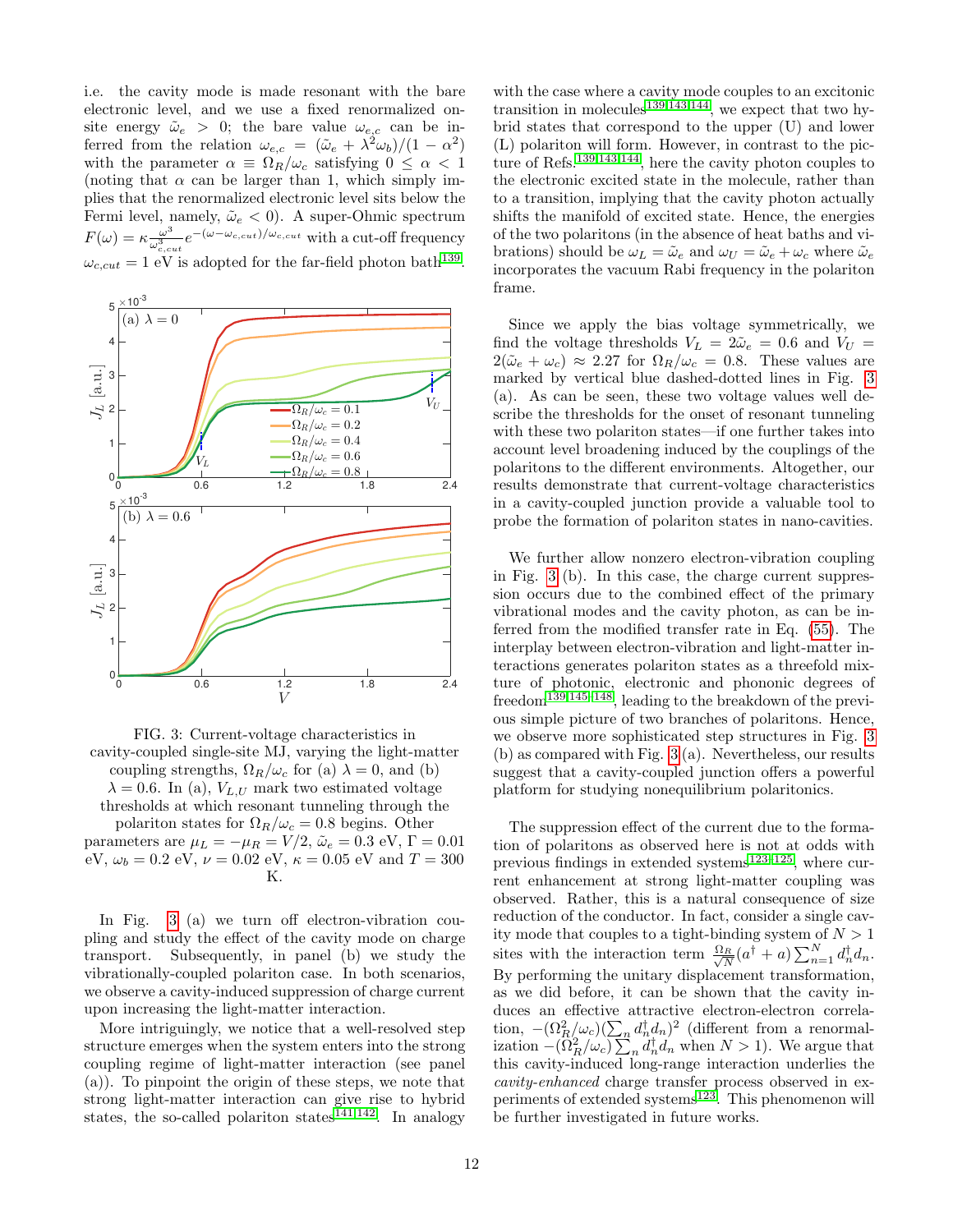## B. Two-site junction

Continuing our investigation with building blocks of extended systems, we focus here on the two-site MJ. Remarkably, our formalism allows us to derive (we believe for the first time) a closed-form expression for the vibrationally-coupled charge current in the system [cf. Eq. [\(61\)](#page-12-0) below], which depends on the two types of rates, Eqs. [\(37\)](#page-7-1) and [\(40\)](#page-7-5). The two-site MJ is described by

$$
\tilde{H}_e = \sum_n \tilde{\omega}_{e,n} d_n^{\dagger} d_n + g(\tilde{d}_1^{\dagger} \tilde{d}_2 + \tilde{d}_2^{\dagger} \tilde{d}_1). \tag{57}
$$

For the sake of simplicity, we proceed with the analytic treatment assuming a symmetric junction,  $\Gamma_L = \Gamma_R =$ Γ/2. The corresponding drift matrix M takes a  $2 \times 2$ form

<span id="page-12-3"></span>
$$
\mathbf{M} = \begin{pmatrix} \Gamma/2 + i\tilde{\omega}_{e,1} & ig\mathcal{D}_{1,b}\mathcal{D}_{2,b}^{\dagger} \\ ig\mathcal{D}_{2,b}\mathcal{D}_{1,b}^{\dagger} & \Gamma/2 + i\tilde{\omega}_{e,2} \end{pmatrix}.
$$
 (58)

Diagonalizing this matrix yields two eigenvalues

$$
\Lambda_{\pm} = \frac{\Gamma}{2} + \frac{i}{2} \left[ \tilde{\omega}_{e,1} + \tilde{\omega}_{e,2} \pm \sqrt{(\tilde{\omega}_{e,1} - \tilde{\omega}_{e,2})^2 + 4g^2} \right],
$$
\n(59)

which are the resonance states of the electronic system, together with the following explicit forms for the matrices **R** and  $\mathbb{R}^{-1}$  (see Appendix [E](#page-20-0) for more details),

$$
\mathbf{R} = \begin{pmatrix} \frac{\Lambda_{+} - \Gamma/2 - i\tilde{\omega}_{e,2}}{i\sqrt{Z}} & \frac{g}{\sqrt{Z}} \mathcal{D}_{1,b} \mathcal{D}_{2,b}^{\dagger} \\ -\frac{g}{\sqrt{Z}} \mathcal{D}_{2,b} \mathcal{D}_{1,b}^{\dagger} & -\frac{\Lambda_{-} - \Gamma/2 - i\tilde{\omega}_{e,1}}{i\sqrt{Z}} \end{pmatrix}, \n\mathbf{R}^{-1} = \begin{pmatrix} 1 & \frac{\Lambda_{-} - \Gamma/2 - i\tilde{\omega}_{e,2}}{ig} \mathcal{D}_{1,b} \mathcal{D}_{2,b}^{\dagger} \\ \frac{\Lambda_{+} - \Gamma/2 - i\tilde{\omega}_{e,1}}{ig} \mathcal{D}_{2,b} \mathcal{D}_{1,b}^{\dagger} & 1 \end{pmatrix}.
$$
\n(60)

Here  $Z = (\tilde{\omega}_{e,1} - \tilde{\omega}_{e,2})^2 + 4g^2$ . Inserting these eigenvalues and matrix elements into the general charge current expression, Eq. [\(41\)](#page-7-4), we obtain a closed-form formula for the charge current, describing the VCET in a two-site MJ,

<span id="page-12-0"></span>
$$
J_L = \frac{2g^2}{Z} \text{Re}[\chi_+^L + \chi_-^L - \chi_+^R - \chi_-^R + \eta_{+-}^R - \eta_{+-}^L].
$$
 (61)

Explicitly,

<span id="page-12-1"></span>
$$
J_L = \frac{2g^2 \Gamma}{Z} \int \frac{d\epsilon}{2\pi} \left[ n_F^L(\epsilon) - n_F^L(\epsilon) \right] \sum_{n=\pm} \text{Re} \int_0^\infty d\tau e^{i\epsilon \tau} e^{-\Lambda_n \tau} B_n(\tau)
$$

$$
- \frac{2g^2 \Gamma^2}{Z} \text{Re} \int \frac{d\epsilon}{2\pi} \left[ n_F^L(\epsilon) - n_F^R(\epsilon) \right] \left( \int_0^\infty d\tau e^{i\epsilon \tau} e^{-\Lambda + \tau} B_+(\tau) \right)^* \left( \int_0^\infty d\tau e^{i\epsilon \tau} e^{-\Lambda - \tau} B_-(\tau) \right). \tag{62}
$$

This analytic result is one of the central results of our work. We note that the specific matrix forms for  $R$  and  $R^{-1}$  may vary due to certain equalities for eigenvalues (see Eq. [\(E7\)](#page-20-1)). However, we confirmed that the above charge current form is independent of such a (normalization) freedom. Appendix [E](#page-20-0) describes the generalization to the  $\Gamma_L \neq \Gamma_R$  case.

In the coherent limit of  $\lambda_{1,2} = 0$ , we get

$$
\text{Re}[\chi_{+}^{v} + \chi_{-}^{v} - \eta_{+-}^{v}] =
$$
  

$$
\int \frac{d\epsilon}{2\pi} n_{F}^{v}(\epsilon) \frac{\Gamma^{2} Z/2}{|(\epsilon - \omega_{e,1} + i\Gamma/2)(\epsilon - \omega_{e,2} + i\Gamma/2) - g^{2}|^{2}}.
$$
  
(63)

Inserting it into Eq. [\(61\)](#page-12-0) yields exactly the Landauer-Büttiker expression for noninteracting double quantum dot system $149-151$  $149-151$ ,

$$
J_L^{LB} = \int \frac{d\epsilon}{2\pi} \frac{\Gamma^2 g^2 [n_F^L(\epsilon) - n_F^R(\epsilon)]}{|(\epsilon - \omega_{e,1} + i\Gamma/2)(\epsilon - \omega_{e,2} + i\Gamma/2) - g^2|^2}.
$$
\n(64)

\nIn the high-bics limit, in which  $\text{Bole}^{L} + \Delta^L = n^L$ .

In the high bias limit in which  $\text{Re}[\chi_+^L + \chi_-^L - \eta_{+-}^L] =$  $\Gamma(2 - \Gamma^2/(\Gamma^2 + Z))$  and  $\text{Re}[\chi_+^R + \chi_-^R - \eta_{+-}^R] = 0$ , we get (keeping the lowest order of  $\Gamma$ )

<span id="page-12-2"></span>
$$
J_L^{QME,1} = \frac{4\Gamma g^2}{\Gamma^2 + (\omega_{e,1} - \omega_{e,2})^2 + 4g^2},\qquad(65)
$$

which is the quantum master equation result obtained by[136](#page-23-23)[,152](#page-23-36). Notably, if we neglect the contribution from the second order (two-resonance) term determined by  $\eta^L_{+-}$ , we achieve instead another quantum master equa-tion result<sup>[153](#page-23-37)</sup>,

$$
J_L^{QME,2} = \frac{2\Gamma g^2}{(\omega_{e,1} - \omega_{e,2})^2 + 4g^2}.
$$
 (66)

However, for degenerate on-site energies  $\omega_{e,1} = \omega_{e,2}$ , this latter charge current expression becomes independent on the hopping rate  $g$ , implying nonzero current in the limit of  $g \to 0$ . This unphysical artifact highlights the importance of keeping second order terms, even in the weak coupling regime.

We now explore different limits of the current, Eq. [\(62\)](#page-12-1), based on numerical simulations. Representative numerical results are summarized in Figs. [4](#page-13-0) and [5.](#page-13-1)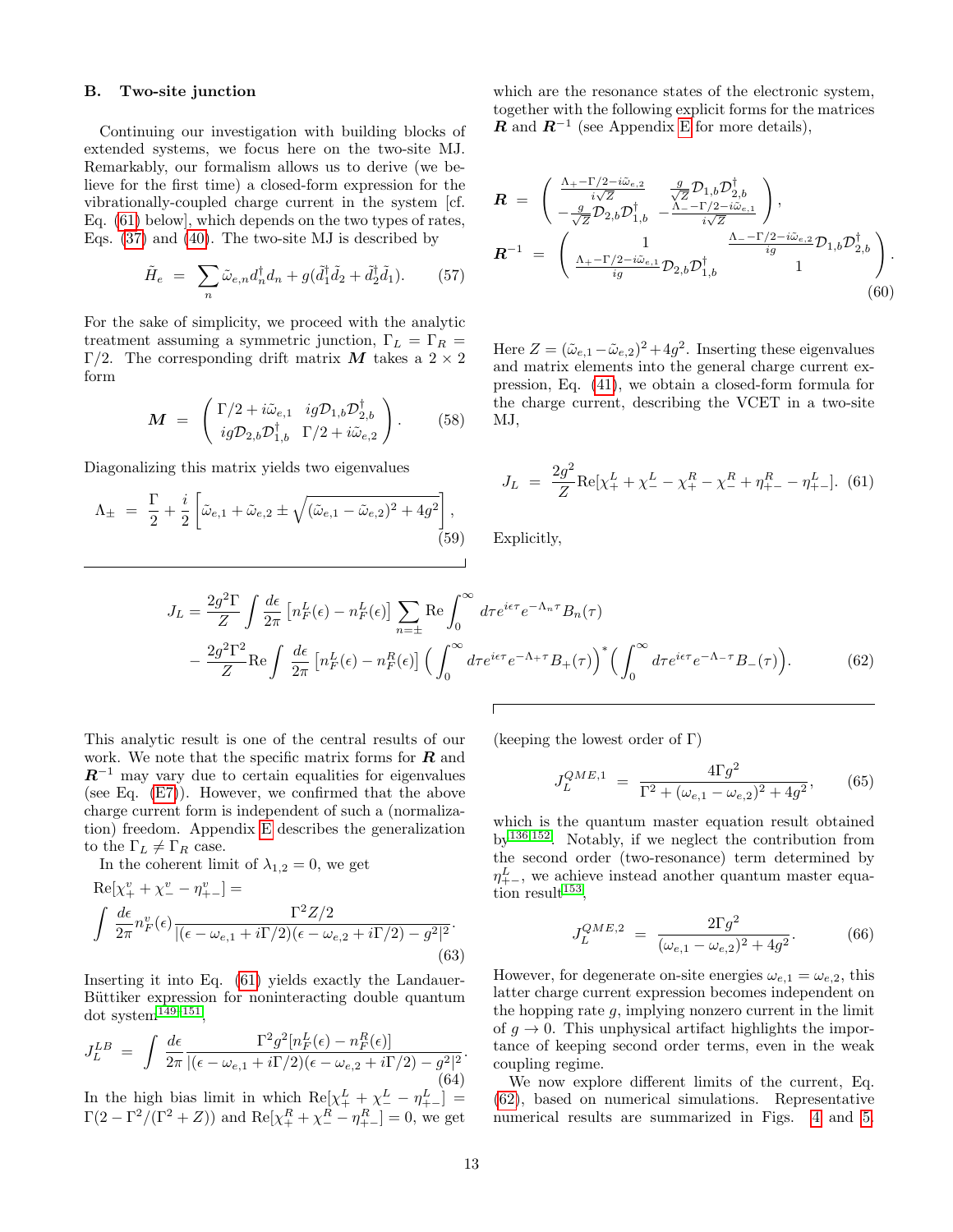<span id="page-13-0"></span>

FIG. 4: Current-voltage characteristics in two-site junctions for (a) various hopping amplitude  $g$  with a fixed electron-vibration coupling,  $\lambda = 0.1$  and (b) different electron-vibration coupling strengths  $\lambda$  at a fixed  $g = 0.1$  eV. In panel (a),  $V_{1,2}$  mark the values of the onset voltages for resonant tunneling through the two electronic states for the case  $q = 0.5$  eV. Model parameters are  $\mu_L = -\mu_R = V/2$ ,  $\Gamma = 0.01$  eV,  $\tilde{\omega}_e = 0.3$ eV,  $\omega_{b,1} = \omega_{b,2} = 0.2$  eV,  $\nu_1 = \nu_2 = 0.005$  eV and  $T = 300$  K.

Without loss of generality, we study a dimer made of identical building blocks with identical electron-vibration coupling,  $\lambda_1 = \lambda_2 = \lambda$ , and equal (dressed) site energies  $\tilde{\omega}_{e,1} = \tilde{\omega}_{e,2} = \tilde{\omega}_e$ . A super-ohmic spectrum  $I_n(\omega) = \nu_n \frac{\omega^3}{\omega^3}$  $\frac{\omega^3}{\omega_{b,cut}^3}e^{-(\omega-\omega_{b,cut})/\omega_{b,cut}}$  with a cut-off frequency  $\omega_{b,cut} = 0.5$  eV is assumed for the secondary vibrational baths. The asymmetric two-site case can realize the Aviram-Ratner donor-acceptor charge rectifier[2](#page-21-1) and its recent extensions, e.g.[154,](#page-24-0)[155](#page-24-1). This setup, a primary application of molecular transport junctions, is not explored in this work.

### Current-voltage characteristics

In Fig. [4](#page-13-0) (a) and (b), we display the currentvoltage characteristics for various hopping amplitude g and electron-vibration coupling  $\lambda$ , respectively. We first focus on the effect of the hopping rate  $g$  in Fig. [4](#page-13-0) (a). Obviously, the charge current should vanish in the limit of  $g \to 0$ , and increasing g from zero should favor charge

transport. Indeed, we observe an enhancement of the current when  $g$  is raised from 0.01 eV to 0.05 eV. However, for larger values of g, different trends are observed. Particularly, at high voltage a two-step structure forms before reaching saturation, and the current is no longer monotonously growing in g.

Since the electron-vibration interaction and the molecule-lead couplings are relatively weak in this example, we analyze the observed behavior from the perspective of the closed electronic system. In this case, the eigenfrequencies for the two eigenstates are  $\omega_e \pm g$ . When g is small (relative to  $\omega_e - \epsilon_F$ ), these two states are almost degenerate (given level broadening), and the onset of resonant tunneling occurs just around  $V = 0.6$  (noting  $\omega_e = 0.3$  eV) as confirmed by the result for  $g = 0.01$ eV in Fig. [4](#page-13-0) (a). However, once  $q$  is large enough such that the two eigenstates are well separated, we observe the two-step structure in current-voltage curve with the corresponding voltage thresholds,  $V_{1,2} = 2|\omega_e \pm g|$ ; the absolute value is a direct consequence of the symmetric voltage drop applied. For instance,  $\omega_e$  and  $-\omega_e$  have the same voltage thresholds for resonant transport.

In Fig. [4](#page-13-0) (b), we vary the electron-vibration coupling up to a moderate value, while fixing  $q$ . Similarly to the single-site MJ described in Sec. [IV A,](#page-8-2) we observe steps in the current, corresponding to Franck-Condon transitions. Meanwhile, the charge current is suppressed for large  $\lambda$ due to the FCB.

<span id="page-13-1"></span>



fixed  $\lambda$  are depicted. Model parameters are  $\mu_L = -\mu_R = V/2, g = 0.05$  eV,  $V = 0.01, \Gamma = 0.2$  eV,  $\tilde{\omega}_e = 0.2 \text{ eV}, \omega_{b,1} = \omega_{b,2} = 0.2 \text{ eV}, \text{ and } \nu_1 = \nu_2 = 0.005$ eV.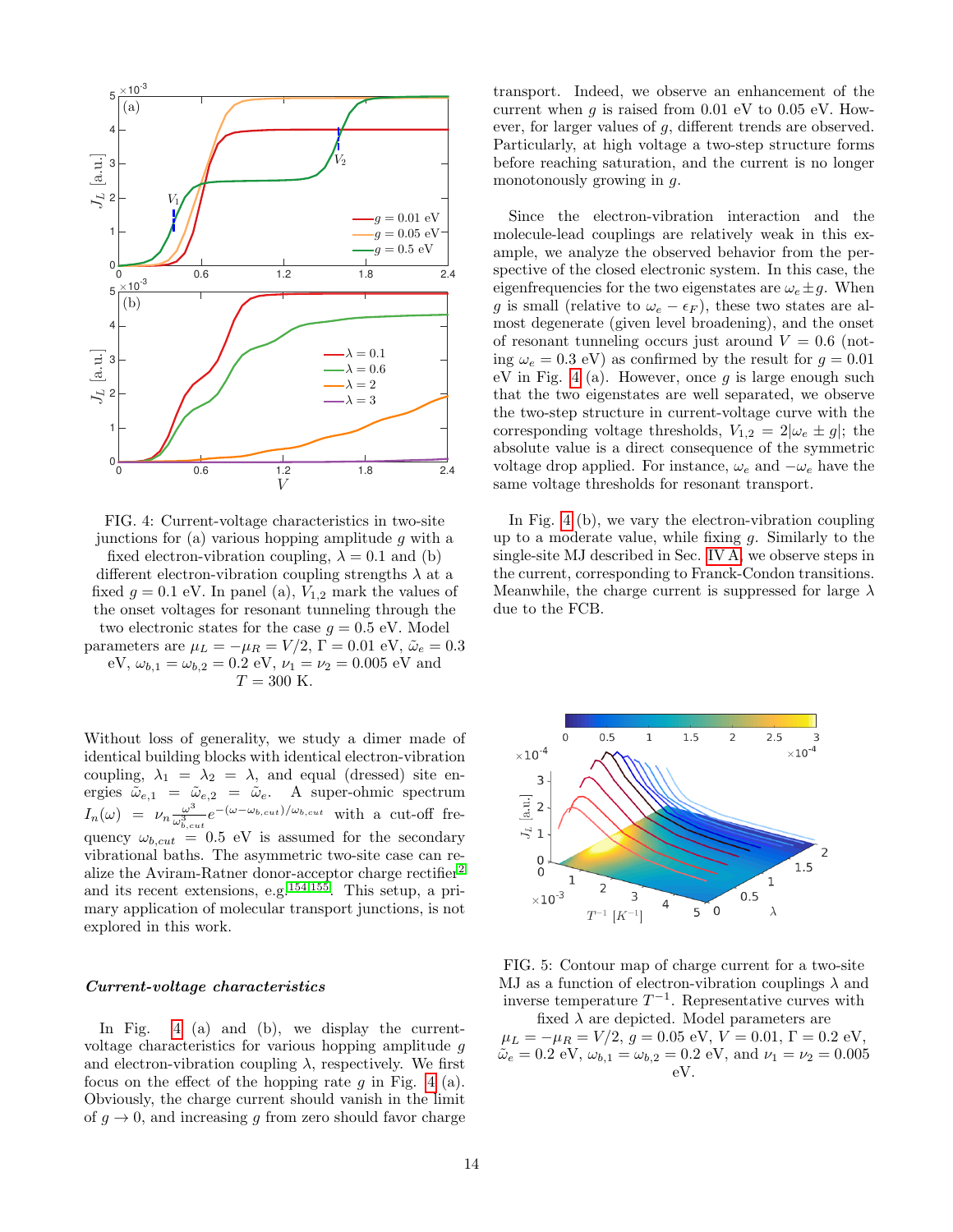<span id="page-14-0"></span>

FIG. 6: Contour map of charge current as a function of electron-vibration coupling  $\lambda$  and metal-molecule hybridization Γ for (a1)-(b1)  $N = 1$ -site junction at low and high voltage, and similarly for (a2)-(b2)  $N = 2$ -site junction and (a3)-(b3)  $N = 3$ -site junction. Model parameters are  $\mu_L = -\mu_R = V/2$ ,  $\tilde{\omega}_e = 0.3$  eV,  $\omega_b = 0.2$  eV,  $\nu$ =0.005 eV, T=300 K, and  $q = 0.1$  eV for the multi-site cases.

## Thermal effects

Thermal effects in molecular transport junction may realize different transport mechanisms[20–](#page-21-8)[25,](#page-21-14)[30–](#page-21-15)[32,](#page-21-16)[66](#page-22-12)[,156](#page-24-2)[–161](#page-24-3). Arrhenius-type behavior of the charge current with the ambient temperature has been often considered as a guidepost for the sequential hopping mechanism. Nevertheless, in a metal-molecule-metal geometry charge current may strongly depend on temperature even in the quantum coherent limit given the broadening of the electron occupation functions (Fermi distribution) at nonzero temperature<sup>[158](#page-24-4)</sup>. Thermal electrons contribute to the current a resonant-ballistic component, which is often difficult to separate from the contribution of incoherent scattering effects.

Inspecting the transfer rates defined in Eqs. [\(37\)](#page-7-1) and [\(40\)](#page-7-5), we note that temperature enters the charge current through (i) the broadening of the Fermi distribution of electrons at the leads and (ii) the impact on vibrations, encoded in the vibrational correlation functions. To gauge thermal effects, in Fig. [5](#page-13-1) we study the behavior of the charge current as a function of temperature and electron-vibration coupling energy. To exclude the effect of energy renormalization, induced by nonzero electron-vibration couplings, we fix  $\tilde{\omega}_e$  and consider the off-resonant transport regime setting  $\tilde{\omega}_e \gg V$ .

Based on the different curves in Fig. [5,](#page-13-1) we identify the following trends: (i) At low temperature, the coherent, deep tunneling (superexchange) mechanism dominates the charge transfer process, showing up as a temperatureindependent charge current. (ii) As the temperature increases, the Fermi distributions broaden. When the exponential tail of the Fermi distribution of the left lead (source electrode) sufficiently overlaps with the molecular electronic states, the MJ enters into a thermally activated coherent resonant transport (ballistic) regime and the charge current increases with temperature showing an Arrhenius-like law. (iii) If one further increases the temperature, the exponential tail of the Fermi function at the right lead (drain electrode) starts to overlap with the molecular electronic levels, the number of unoccupied electronic states that are accessible in the right lead  $(drain)$  decreases, and the charge current is suppressed<sup>[24](#page-21-17)</sup>. (iv) The charge current is a non-monotonic function of  $\lambda$  over the whole range of temperatures, indicating on a phonon-assisted transport behavior in the off-resonant tunneling regime. This should be contrasted with the monotonic tendency in the resonant tunneling regime revealed in Fig. [4](#page-13-0) (b), in which the current was systematically suppressed with an increasing  $\lambda$ .

Altogether, these results expose that the coupling of electrons to local vibrations may lead to either an the enhancement of the charge current or to its suppression relative to the  $\lambda = 0$ , rigid-molecule case. We elaborate on this effect in the discussion of Fig. [6.](#page-14-0)

## Vibrational-enhancement and suppression of charge current

The impact of vibrational effects on charge current is expected to display distinct signatures in the resonant and off-resonant transport regimes. In the off-resonant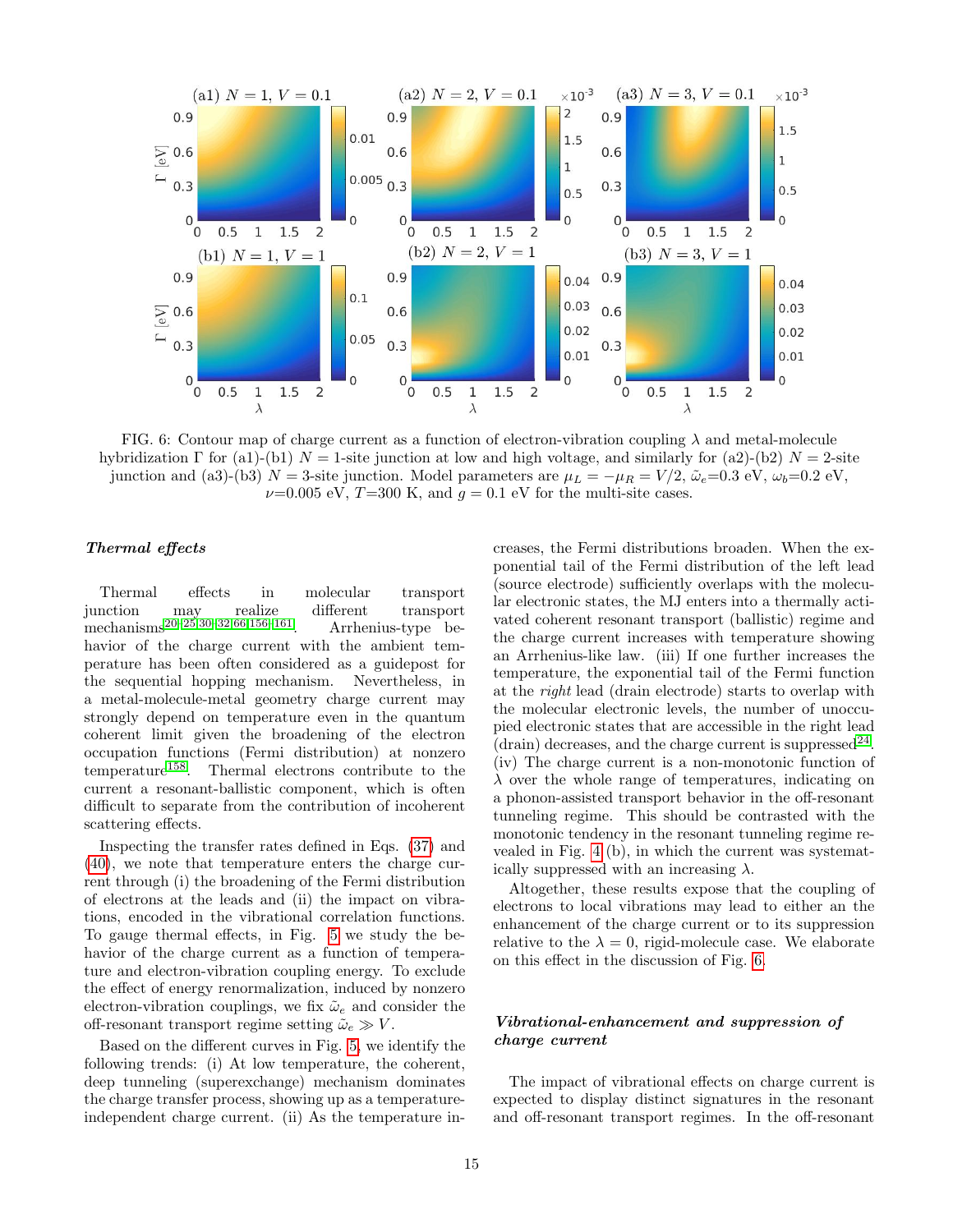case, molecular electronic levels are well-separated from the Fermi energy of the leads. Beginning from such a scenario with  $\tilde{\omega}_e - \epsilon_F > T$ , the resonant regime can be approached by raising the bias voltage, increasing the metal-molecule hybridization energy and increasing temperature.

In Fig. [6,](#page-14-0) we study the behavior of the charge current as a function of electron-vibration coupling  $\lambda$  and the metal-molecule hybridization  $\Gamma$  at low (top panels) and high (bottom panels) voltage. Furthermore, we depict results for single-site, two-site, and three-site MJs (the latter is simulated by combining a numerical diagonalization of matrix  $M_0$  and Eq. [\(21\)](#page-4-2)). These results highlight a critical difference between single-site and multi-site junctions. In the former case, a phonon-assisted transport behavior is clearly absent across all parameters, at low and high voltage, as can be seen from Fig. [6](#page-14-0) (a1), (b1). In contrast, the two-site and three-site models display nonlinear behaviors with a crossover behavior of current as a function  $\Gamma$  and  $\lambda$ .

We first focus on single-site MJs. In this case, the charge current builds only upon first order transfer rates, Eq. [\(44\)](#page-8-3). The observed monotonic behavior as a function of both parameters,  $\Gamma$  and  $\lambda$ , can be fully attributed to the properties of the first order transfer rate: For a fixed Γ, the rate is systematically suppressed by increasing  $λ$ due to the exponential form of the vibrational correlation function as given in Eq. [\(38\)](#page-7-6). Fixing  $\lambda$  and increasing  $\Gamma$ enhances the transfer rate. Particularly, large Γ hinders the suppression effect of electron-vibration coupling, as the exponential function in the integrand  $e^{i(\epsilon - \tilde{\omega}_e)\tau}e^{-\Gamma \tau}$ resembles the delta function  $\delta(\tau)$  in the large Γ limit. Hence, charge transport is maximal for large Γ and vanishing  $\lambda$ . We also show that the bias voltage only change the magnitude of the charge current, by comparing Fig. [6](#page-14-0) (a1) with (b1).

In two-site junctions, charge transport is dictated by the interplay between the first order transfer rates and the second order counterparts, defined in Eq. [\(40\)](#page-7-5). First order rate have the  $\Gamma$  as a prefactor, along with a decay function, which depends on  $\lambda$ . In contrast, the prefactor in second order rates is quadratic in  $\Gamma$ , and the rate has a more pronounced decay with  $\lambda$ . Combined with the fact that second order rates negatively contribute to the current [see the prefactor of  $n_F^L(\epsilon) - n_F^R(\epsilon)$  in Eq. [\(62\)](#page-12-1)], the current may go through an extremum point with respect to  $\lambda$  and  $\Gamma$ , as opposed to the single-site case. This observation, rooted in the analytic structure of the current, is one of the main results of this work.

Comparing Figs. [6](#page-14-0) (a2) with (b2), we find that such a crossover persists in both voltage regimes. However, in the resonant tunneling regime (at high voltage) the optimal transport region appears at weak  $\Gamma$  and vanishing  $\lambda$ . At low voltage, Fig. [6](#page-14-0) (a2), the charge current is high at large  $\Gamma$  as the lower electronic eigenstate can become a resonant channel for electrons. At high voltage, Fig. [6](#page-14-0) (b2), both states are already in resonance with the left lead, even for small Γ. An interesting outcome of Eq. [\(65\)](#page-12-2), which is valid at high voltage and vanishing electron-vibration coupling, is that the optimal charge transport occurs at  $\Gamma_{op} = 2g = 0.2$  eV. This value agrees very well with the results shown in Fig. [6](#page-14-0) (b2).

Three-site MJs involve more electronic resonances, as well as additional combinations for second order transfer rates, but, the qualitative picture resembles the twosite MJs, as can be seen from by comparing Fig. [6](#page-14-0) (a2) and (a3) to Fig. [6](#page-14-0) (b2) and (b3). This observation further confirms that the competition between the two types of rates underlies the nonlinear vibrational effects. Therefore, we conclude that the observed enhancementsuppression crossover of charge current as a function of  $\lambda$ in two-site MJs (and possibly in more extended systems based on the resemblance between results for  $N = 2$  and  $N = 3$ ) is rooted in the competition between the two kinds of transfer rates. More intriguingly, our results indicate that charge transport in extended systems can be optimized by coordinating the interaction of electrons with different degrees of freedom, vibrational and electronic.

## C. N-site junction

What are the signatures of electron-vibration coupling on charge transfer mechanism at the nanoscale? In the off-resonant case, when the voltage is small and molecular electronic levels are placed outside the bias-voltage window, transport is dominated by quantum tunneling. In extended but ordered systems, transport is ballistic in the quantum resonant limit. Inelastic scatterings of electrons are responsible for the development of an ohmic-like electrical conductance<sup>[158](#page-24-4)</sup>. These transport mechanisms, and the crossover behavior between them, have been experimentally observed in, e.g., conjugated molec- $\mu$ lar wires<sup>[20–](#page-21-8)[23,](#page-21-18)[25–](#page-21-14)[34](#page-21-19)</sup>.

We now ask the following basic question: What is the expected length dependence of charge current in an extended tight-binding one-dimensional system with local electron-vibration coupling? While many descriptions of ohmic conduction are based on the phenomenological introduction of dissipative dynamics for electrons, here we ask this question with regards to a first-principle modelling of electron-vibration coupling. In fact, methods that have been used so far to address this question involve major simplifications, such as  $QME^{66}$  $QME^{66}$  $QME^{66}$  or the phenomeno-logical Büttiker's probe method<sup>[158](#page-24-4)</sup>. Aside from the exact solution, what is the prediction of the GIOM-PoTER for the current in extended systems?

We recall that the GIOM-PoTER scheme involves several critical assumptions on the electron-vibration coupling: the dynamics of electrons and vibrations (within the polaron picture) are decoupled, vibrational corrections to electronic resonances are disregarded, and nonlocal vibrational correlations are ignored. The resulting picture is of polarons moving coherently across the junction. To what extent then can the GIOM-PoTER scheme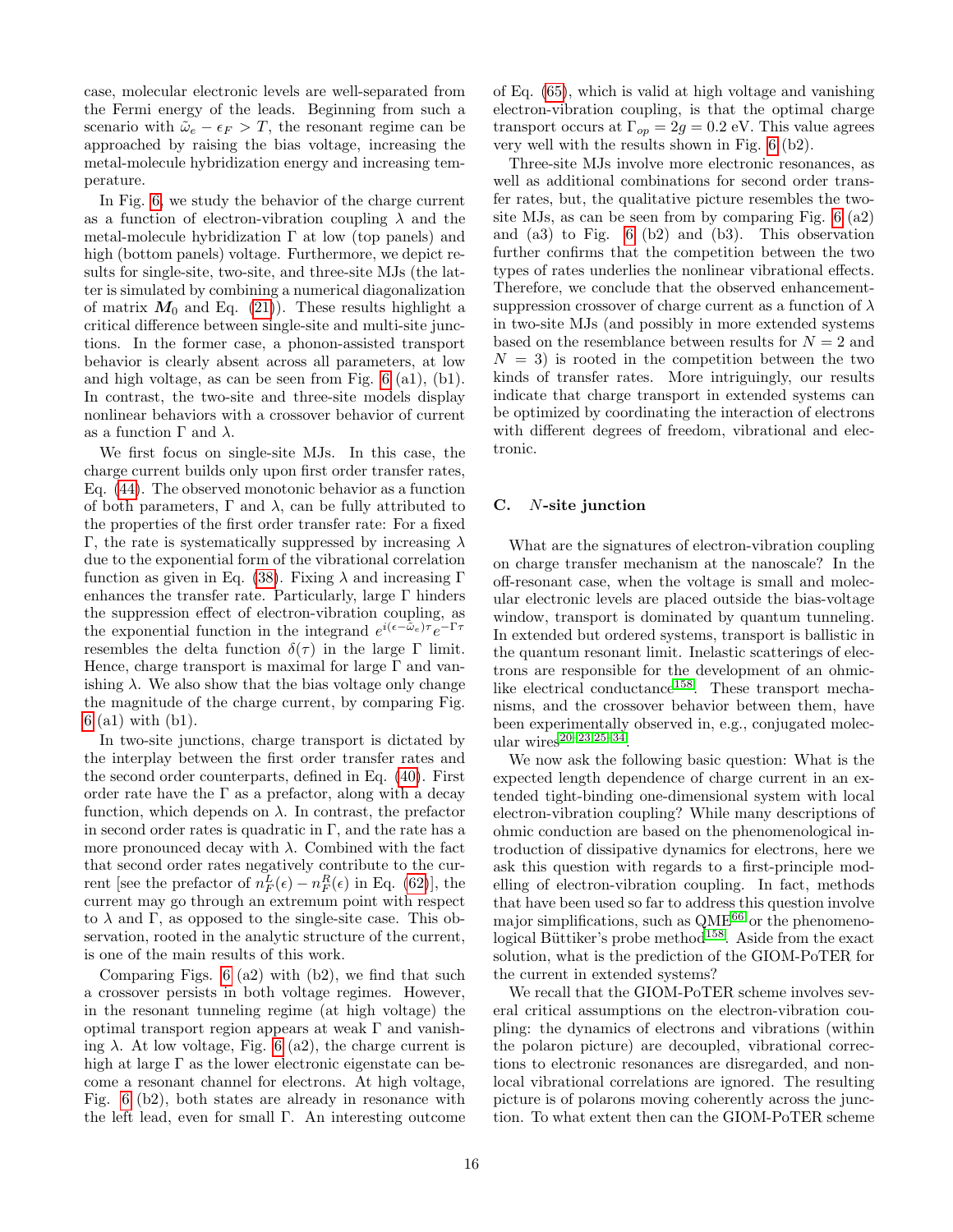<span id="page-16-1"></span>

FIG. 7: Charge current in an N-site junction as a function of size at (a) low and (b) high bias voltage, illustrating the crossover of the transport mechanism from off-resonant tunneling to resonant conduction. Model parameters are  $\mu_L = -\mu_R = V/2$ ,  $g = 0.05$  eV,  $\Gamma = 0.2$  eV,  $\tilde{\omega}_e = 0.4$  eV,  $\omega_b = 0.2$  eV, and  $\nu = 0.01$  eV,  $T = 300$  K. We further present in the small panels the current with respect to the electron-vibration coupling, displaying a turnover behavior for  $N > 1$ .

capture different mechanisms (deep tunneling, ballistic transport, ohmic behavior), and the crossover between them?

To this end, we adopt Eq. [\(41\)](#page-7-4) derived for tightbinding models, and investigate the dependence of the charge current on the number of electronic sites N. In what follows, we consider molecular wires made of identical units,  $\{g_n\} = g$ ,  $\{\omega_{e,n}\} = \omega_e$ ,  $\{\omega_{b,n}\} = \omega_b$  and  $\{\nu_n\} = \nu$ . We also choose symmetric hybridization  $\Gamma_L = \Gamma_R = \Gamma/2$  in simulations. The complex *c*-numbers  $s_{nm}$  and  $\tilde{s}_{nm}$  are obtained by diagonalizing the matrix  $M_0$ , as illustrated in Sec. [III A.](#page-4-3)

The length dependence of the current in the offresonant (low voltage) and resonant (high voltage) tunneling regimes are depicted in Fig. [7](#page-16-1) (a) and (b), respectively. The results with different electron-vibration coupling strengths clearly illustrate the crossover of the transport mechanism from deep tunneling for short junctions to ballistic (distance independent) transport for long chains. This latter mechanism corresponds to the contribution of resonant electrons, arriving at the tail of the Fermi functions, in resonance with molecular electronic levels. Nevertheless, given the PoTER approximations, the method does not capture the development of ohmic (hopping) conduction for long chains.

We further display in Fig. [7](#page-16-1) (insets) the behavior of the current as a function of electron-vibration coupling strength  $\lambda$  for  $N = 1, 6$ , complementing results in Fig. [6.](#page-14-0) As we discussed above, for  $N = 1$  the current

is monotonic—always suppressed—with increasing coupling  $\lambda$ , regardless of the voltage value. In contrast, in long chains we resolve a crossover behavior with  $\lambda$ , which confirms our expectation that this crossover behavior is a generic feature of extended systems.

Altogether, while the current for e.g.  $N = 6$  sites clearly displays the involvement of vibrations in the charge transport process, an ohmic (dissipative) behavior is not developed under the PoTER scheme. Junction with 1-20 sites are extremely important for understanding electronic conducting in nanoscale systems, yet there is a lack of methods that could tackle this problem from first principles. It is our hope that results presented in this section will inspire and trigger developments of accurate and feasible methods for treating VCET in extended systems.

### <span id="page-16-0"></span>V. SUMMARY

#### A. Discussion

We presented an original framework for studying electronic current in vibrationally-coupled molecular junctions, an alternative approach to standard (often costly) nonequilibrium Green's function and perturbative quantum master equation methods. There are four main contributions to this paper:

(i) The first achievement lies in the generalization of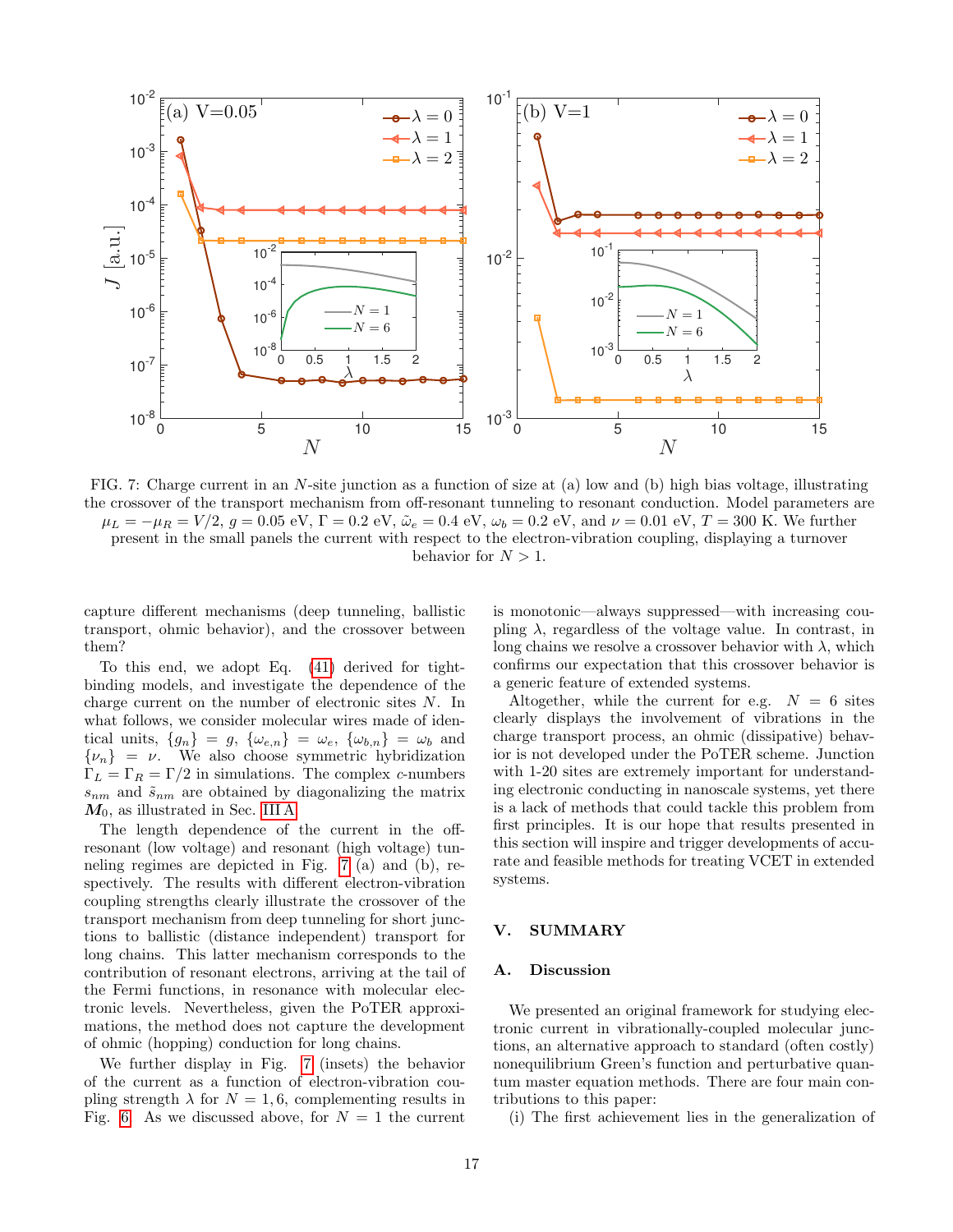the quantum optical input-output method to treat molecular electronic problems culminating with the formallyexact equation of motion for electronic operators [cf. Eq. [\(24\)](#page-5-0)]. A central advantage of our generalized inputoutput method (GIOM) lies in its transparency: The formal steady state solution (at the level of operators), Eq. [\(29\)](#page-5-1), clearly displays the effect of electron-vibration couplings on electron transport: This interaction leads to the formation of polarons that are transported through vibrationally-modified electronic resonances.

(ii) We devise an approximation scheme to the GIOM, that is, the "polaron transport in electronic resonance" (PoTER) solution, Eq. [\(32\)](#page-6-0), which describes polaron transport through purely-electronic resonances. Using this approach, we avoid perturbation expansions of parameters, achieve computationally manageable closedform expressions for the charge current, and explore challenging parameter regimes. Notably, in the GIOM scheme, the charge current expression for a generic tightbinding model involves only two types of transfer rates, which are easily computed under the PoTER approximation.

(iii) The GIOM framework exposes that the single-site vibrationally-coupled electron transfer model, though involved and rich, is in fact deceptively simple relative to the two-site model (and naturally beyond). This is because the single-site case does not necessitate the main part of the PoTER approximation, which concerns correcting electronic resonances by local and nonlocal vibrational effects. To the most part, numerical methods developed to study VCET effects in MJs have been benchmarked only on the single-site model. We argue that approximate methods that correctly reproduce vibrational effects for the single site junction may be still defective, missing fundamental VCET effects. Future development efforts should therefore focus on both models.

(iv) Using the GIOM-PoTER framework we were able to obtain improved results or new predictions regarding VCET across MJs. Signatures of such effects were distinctively observed in the current-voltage characteristics as steps in the current, the Franck-Condon current blockade at low voltage with strong electron-vibration couplings, and current suppression or enhancement as a function of the electron-vibration couplings. Specifically, we showed that in multi-site  $(N > 1)$  chains there is a crossover behavior of the current with electron-vibration coupling and metal-molecule hybridization as opposed to the single-site case. Furthermore, cooperative metalelectron-vibration effects allow to optimize electronic performance. The temperature and length dependence of the charge current indicate on the role of thermal effects in transport. Nevertheless, discerning the specific roles of vibrational modes (as opposed to electronic thermal effects) require further advancements.

# B. Outlook

Realizing the tunneling-to-hopping crossover in the electrical conductance of long molecular wires<sup>[12](#page-21-6)[,13,](#page-21-7)26-[29](#page-21-21)[,31,](#page-21-22)[33,](#page-21-23)[34](#page-21-19)[,162](#page-24-5)</sup> based on a explicit microscopic, first-principle treatment of VCET remains a fundamental, difficult challenge. In fact, ohmic-like conduction has not been conclusively realized in singlemolecule junctions (see e.g.  $30,163$  $30,163$ ); typical conductance measurements convincingly displaying this transition have been performed on a self-assembled monolayer (SAM) including over 100 parallel aligned conjugated molecular wires $^{26,29,162}$  $^{26,29,162}$  $^{26,29,162}$  $^{26,29,162}$  $^{26,29,162}$ , with the resulting normalized current reflecting an averaged behavior of the monolayer. It remains an open question as to whether such an ensemble functions as a collection of independent parallel wires, or whether cooperative effects between chains determine charge transport through a SAM. Indeed, experiments<sup>[156,](#page-24-2)[164](#page-24-7)</sup> indicate that there may be a significant difference in the conduction of isolated individual molecules and the behavior of the SAM. Furthermore, the role of electronic disorder on the development of hopping conduction in MJs is still unclear. In order to address these questions, the GIOM-PoTER scheme needs to be further advanced in two ways: (i) The Kernel [\(31\)](#page-6-1) should accommodate local dissipation effects by including the contribution of vibrations to the electronic resonances. As a basic improvement, this could be done at a mean-field level. More sophisticated approaches would rely on self-consistently solving for the electronic and nuclear degrees of freedom to improve the PoTER Kernel. (ii) The method should be generalized to treat more complex models, specifically to go beyond the present one-dimensional tight-binding model.

Beyond the calculation of charge current, shot noise, the second moment of the electron transport probability distribution in steady state, provides additional, fundamental information on the transport behavior. Signatures of vibrational effects show up in careful measurements, see for example<sup>[165](#page-24-8)[,166](#page-24-9)</sup>, but there is still discrepancy between experiments and theoreti-cal predictions<sup>[81](#page-22-29)[,167](#page-24-10)[–170](#page-24-11)</sup>. The GIOM-PoTER method, which directly constructs electronic operators, could be advanced to provide the frequency-dependent noise signal in MJs, and bring concrete predictions on signatures of VCET in the current noise.

Finally, the GIOM framework is naturally fitting to study electron transport in the context of molecular polaritonics–molecules placed in optical cavities leading to hybridized light-matter states. The cavity can cultivate effective attractive interactions between electrons, thus realizing new transport behavior in MJs. Work in this direction is in progress.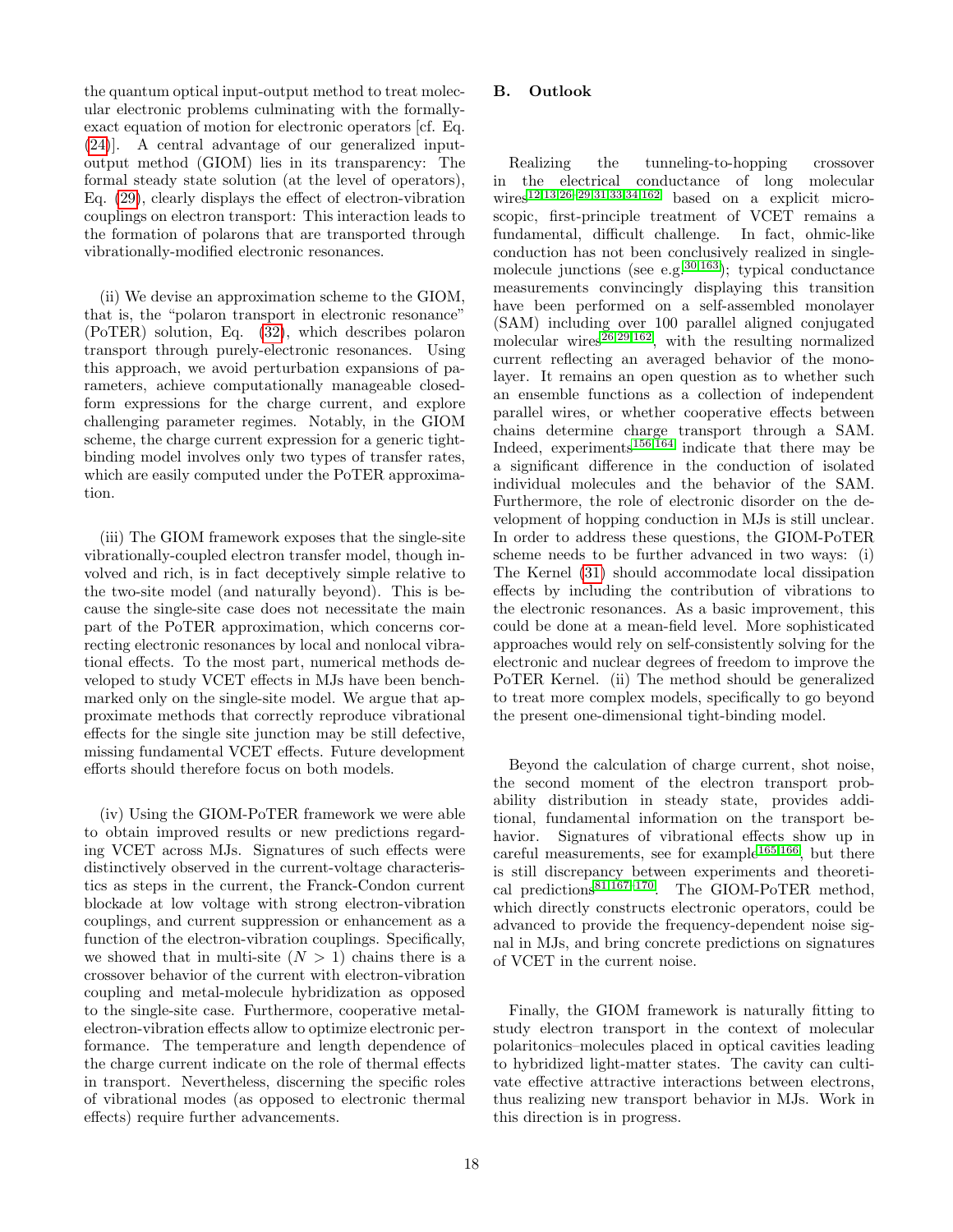#### ACKNOWLEDGMENTS

The authors acknowledge support from the Natural Sciences and Engineering Research Council (NSERC) of Canada Discovery Grant and the Canada Research Chairs Program.

# <span id="page-18-0"></span>Appendix A: Statistics of input fields and input-output relations

From the definitions of the input fields we easily identify the following commutation/anticommutation relations

$$
[b_{in}^n(t), b_{in}^{m,\dagger}(t')] = \delta_{nm} \int d\omega \frac{I_n(\omega)}{2\pi^2} e^{-i\omega(t-t')}, \quad \text{(A1a)}
$$

$$
\{d_{in}^v(t), d_{in}^{v', \dagger}(t')\} = \delta_{vv'} \Gamma_v \int \frac{d\epsilon}{2\pi^2} e^{-i\epsilon(t-t')}, \tag{A1b}
$$

from which we obtain the following correlation functions for input fields

$$
\langle b_{in}^{n,\dagger}(t')b_{in}^{m}(t)\rangle = \delta_{nm} \int d\omega \frac{I_{n}(\omega)}{2\pi^{2}} e^{-i\omega(t-t')} n_{B}(\omega),
$$
  

$$
\langle b_{in}^{n}(t)b_{in}^{m,\dagger}(t')\rangle = \delta_{nm} \int d\omega \frac{I_{n}(\omega)}{2\pi^{2}} e^{-i\omega(t-t')} [1 + n_{B}(\omega)],
$$
  

$$
\langle d_{in}^{v,\dagger}(t')d_{in}^{v'}(t)\rangle = \delta_{vv'} \Gamma_{v} \int \frac{d\epsilon}{2\pi^{2}} e^{-i\epsilon(t-t')} n_{F}^{v}(\epsilon),
$$
  

$$
\langle d_{in}^{v}(t)d_{in}^{v',\dagger}(t')\rangle = \delta_{vv'} \Gamma_{v} \int \frac{d\epsilon}{2\pi^{2}} e^{-i\epsilon(t-t')} [1 - n_{F}^{v}(\epsilon)] \text{ (A2)}
$$

Here  $n_B(\omega) = {\exp[\omega/T] - 1}^{-1}$  and  $n_F^v(\epsilon) = {\exp[(\epsilon - \epsilon_0)]}^{-1}$  $(\mu_v)/T$  + 1}<sup>-1</sup> are the Bose-Einstein distribution and the Dirac-Fermi distribution, respectively.

To define output fields, we express the formal solution of Eqs. [\(9a\)](#page-3-5) and [\(9b\)](#page-3-6) in terms of the final conditions  $r_j(t_1)$  and  $c_{kv}(t_1)$  at a later time  $t_1 > t$ ,

$$
r_{n,j}(t) = e^{-i\omega_{n,j}(t-t_1)}r_{n,j}(t_1) + i\gamma_{n,j}\int_t^{t_1} e^{-i\omega_{n,j}(t-\tau)}b_n(\tau)d
$$
\n(A3a)\n
$$
c_{kv}(t) = e^{-i\epsilon_{kv}(t-t_1)}c_{kv}(t_1) + it_{kv}\int_t^{t_1} e^{-i\epsilon_{kv}(t-\tau)}\tilde{d}_{\sigma}(\tau)d\tau.
$$
\n(A3b)

Introducing output fields

$$
b_{out}^n(t) \equiv \frac{1}{\sqrt{2\pi}} \sum_j \gamma_{n,j} e^{-i\omega_{n,j}(t-t_1)} r_{n,j}(t_1), \qquad \text{(A4a)}
$$

$$
d_{out}^v(t) \equiv \frac{1}{\sqrt{2\pi}} \sum_k t_{kv} e^{-i\epsilon_{kv}(t-t_1)} c_{kv}(t_1), \tag{A4b}
$$

we obtain the input-output relations,

$$
b_{out}^n(t) - b_{in}^n(t) = -i\sqrt{\frac{2}{\pi}}\nu_n b_n(t),
$$
 (A5a)

$$
d_{out}^{v}(t) - d_{in}^{v}(t) = -i\sqrt{\frac{2}{\pi}}\Gamma_{v}\tilde{d}_{\sigma}(t).
$$
 (A5b)

## <span id="page-18-1"></span>Appendix B: Charge conservation

The total charge should be conserved in the junction, that is in the molecule  $+$  metals. Given the approximate solution, Eq. [\(32\)](#page-6-0), its validity in this respect requires a careful examination. To this end, we focus on the time derivative of the total number operator in the system,  $\sum_n d_n^{\dagger} d_n$ , which is just  $\dot{d}^{\dagger} d + d^{\dagger} \dot{d}$  in a matrix form. From Eq. [\(32\)](#page-6-0), we find that

<span id="page-18-3"></span>
$$
\dot{\mathbf{d}}(t) = -i\sqrt{2\pi}\mathbf{R}^{-1}(t)[-\mathbf{\Lambda}_M \int_{-\infty}^t d\tau e^{-\mathbf{\Lambda}_M(t-\tau)} \mathbf{R}(\tau) \tilde{\mathbf{d}}_{in}(\tau) \n+ \mathbf{R}(t)\tilde{\mathbf{d}}_{in}(t)] = -\mathbf{M}(t) \cdot \mathbf{d}(t) - i\sqrt{2\pi}\tilde{\mathbf{d}}_{in}(t), \quad \text{(B1)}
$$

by noting that  $\mathbf{M}(t) = \mathbf{R}^{-1}(t) \cdot \mathbf{\Lambda}_M \cdot \mathbf{R}(t)$ . Hence, we have

$$
\frac{d}{dt} \sum_{n} d_{n}^{\dagger} d_{n} = -\boldsymbol{d}^{\dagger} \cdot (\boldsymbol{M} + \boldsymbol{M}^{\dagger}) \cdot \boldsymbol{d} - i\sqrt{2\pi} \boldsymbol{d}^{\dagger} \cdot \tilde{\boldsymbol{d}}_{in}
$$

$$
+ i\sqrt{2\pi} \tilde{\boldsymbol{d}}_{in}^{\dagger} \cdot \boldsymbol{d}.
$$
(B2)

The right-hand-side of the above equation is compensated by  $d(\sum_{kv} c_{kv}^{\dagger} c_{kv})/dt = \sum_{v} (i \sqrt{2\pi} \tilde{d}_{\sigma}^{\dagger} d_{in}^{v}$  $i\sqrt{2\pi}d_{in}^{v,\dagger}\tilde{d}_{\sigma} + 2\Gamma_v d_{\sigma}^{\dagger}d_{\sigma}$ . Charge conservation therefore implies that

$$
-\boldsymbol{d}^{\dagger} \cdot (\boldsymbol{M} + \boldsymbol{M}^{\dagger}) \cdot \boldsymbol{d} + 2\Gamma_v d_{\sigma}^{\dagger} d_{\sigma} = 0, \qquad (B3)
$$

which is true regardless of the PoTER approximation. We conclude that the approximate solution Eq.  $(32)$  conserves the total charge.

## <span id="page-18-2"></span> $b_n(\tau) d\tau,$ Appendix C: Charge current expression in the GIOM

In this Appendix we derive the charge current expression under the GIOM, and show that it is given by two types of rates. Performing the PoTER approximation, we reach simple integral forms for these rates that allow facile calculations. In fact, if we only make the second PoTER approximation, that is we propagate the vibrations without backaction of electrons, we reach a closed form expression for the current, which allows extensions beyond results presented in this work.

We begin with Equation [\(21\)](#page-4-2), an exact form for the charge current, and focus on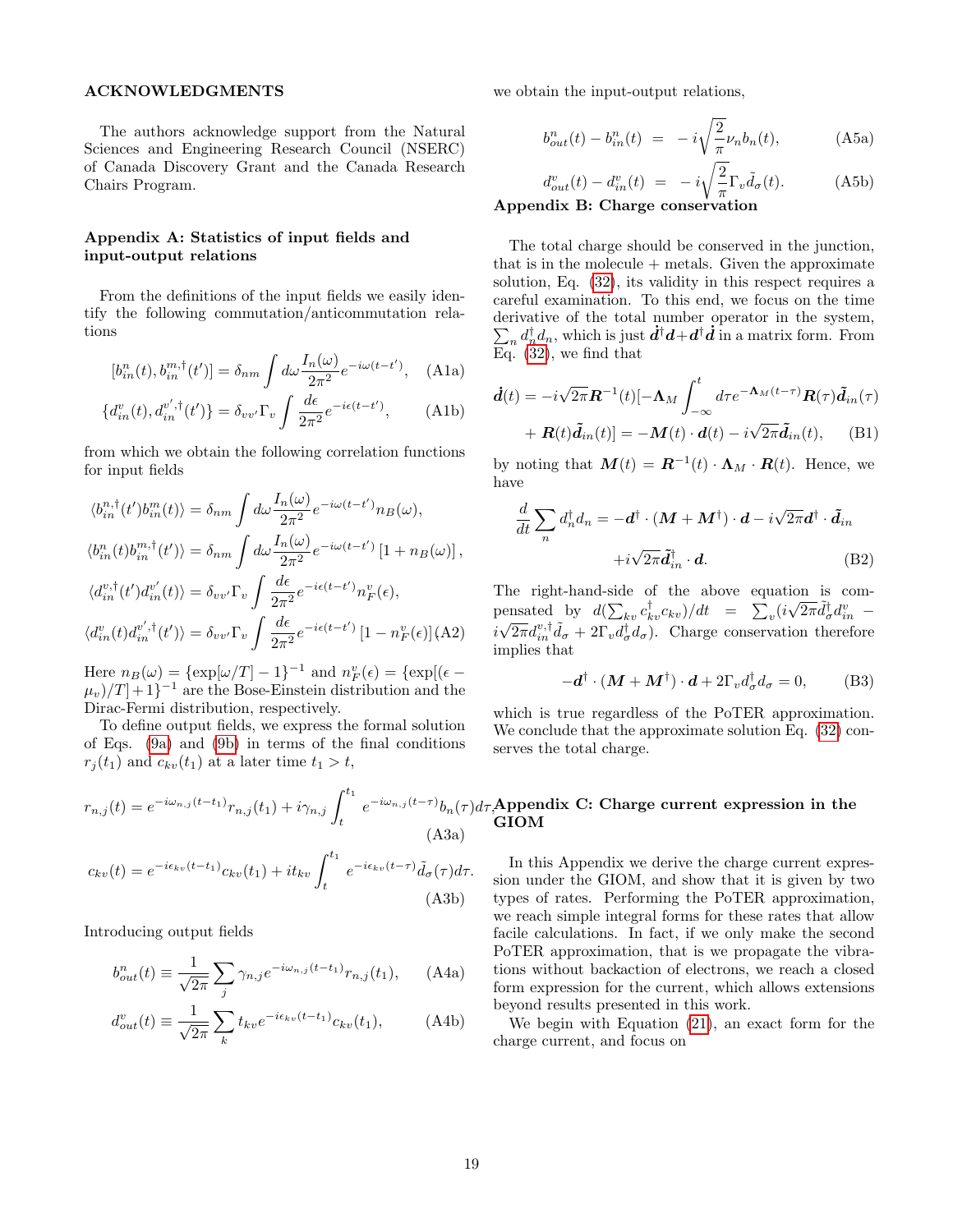$$
C_1(t) \equiv -\sqrt{2\pi} \text{Im} \left\langle d_{in}^{L,\dagger}(t) \tilde{d}_1(t) \right\rangle
$$
  
\n
$$
= 2\pi \text{Re} \sum_{nm} \int_{-\infty}^t d\tau s_{1n} \tilde{s}_{m1} \left\langle d_{in}^{L,\dagger}(t) D_1^{\dagger}(t) K_{nm}(t,\tau) d_{in}^L(\tau) \right\rangle
$$
  
\n
$$
+ 2\pi \text{Re} \sum_{nm} \int_{-\infty}^t d\tau s_{1n} \tilde{s}_{mN} \left\langle d_{in}^{L,\dagger}(t) D_1^{\dagger}(t) K_{nm}(t,\tau) d_{in}^R(\tau) \right\rangle,
$$
  
\n(C1)

with the kernel defined in Eq. [\(31\)](#page-6-1) and the operator of the system given by Eq. [\(30\)](#page-5-6). To proceed, we make the second PoTER approximation, which allows us to separate the nuclear and electronic correlation functions. Mixed correlation functions of the left and right lead electrons are zero, and we get

$$
C_1 = 2\pi \text{Re} \sum_{nm} \int_{-\infty}^t d\tau s_{1n} \tilde{s}_{m1} \left\langle d_{in}^{L,\dagger}(t) d_{in}^L(\tau) \right\rangle \langle D_1^{\dagger}(t) K_{nm}(t,\tau) \right\rangle. \tag{C2}
$$

We reorganize the result as

$$
C_1 = \text{Re}\sum_{nm} s_{1n} \tilde{s}_{m1} \chi^L_{nm},\tag{C3}
$$

where

$$
\chi_{nm}^v = 2\Gamma_v \int \frac{d\epsilon}{2\pi} n_F^v(\epsilon) \int_0^\infty d\tau e^{i\epsilon\tau} e^{-\Lambda_n \tau} B_{nm}(\tau), \tag{C4}
$$

with

$$
B_{nm}(t-\tau) = \left\langle \mathcal{D}_{n,b}^{\dagger}(t) \left[ \exp \left( \int_{\tau}^{t} (\dot{\mathbf{R}} \mathbf{R}^{-1})_{\tau'} d\tau' \right) \right]_{nm} \mathcal{D}_{m,b}(\tau) \right\rangle. \tag{C5}
$$

We identify  $\chi_{nm}^v$  as the first-order rate; it depends on a single electronic resonance. The correlation function  $B_{nm}$ only involves vibrational degrees of freedom, and one should be able to simulate it under certain assumptions. Here, we perform the PoTER and replace  $\left[\exp\left(\int_{\tau}^{t} (\dot{R}R^{-1})_{\tau'} d\tau'\right)\right]$ with  $\delta_{nm}$ . This allows us to reach

$$
C_1 = \text{Re}\sum_n s_{1n} \tilde{s}_{n1} \chi_n^L,\tag{C6}
$$

with

$$
\chi_n^v = 2\Gamma_v \int \frac{d\epsilon}{2\pi} n_F^v(\epsilon) \int_0^\infty d\tau e^{i\epsilon\tau} e^{-\Lambda_n \tau} \langle \mathcal{D}_{n,b}^\dagger(\tau) \mathcal{D}_{n,b}(0) \rangle. \tag{C7}
$$

Next, we analyze the second contribution in the charge current expression,

$$
C_2 \equiv \langle d_1^\dagger d_1 \rangle. \tag{C8}
$$

We decouple the electronic and vibrational degrees of freedom and get

$$
C_2 = 2\pi \sum_{nm} \sum_{n'm'} s_{1n}^* \tilde{s}_{m1}^* s_{1n'} \tilde{s}_{m'1} \int_{-\infty}^t d\tau \int_{-\infty}^t d\tau' \left\langle d_{in}^{L,\dagger}(\tau) d_{in}^L(\tau') \right\rangle \langle K_{nm}^{\dagger}(t,\tau) K_{n'm'}(t,\tau') \right\rangle + 2\pi \sum_{nm} \sum_{n'm'} s_{1n}^* \tilde{s}_{mN}^* s_{1n'} \tilde{s}_{m'N} \int_{-\infty}^t d\tau \int_{-\infty}^t d\tau' \left\langle d_{in}^{R,\dagger}(\tau) d_{in}^R(\tau') \right\rangle \langle K_{nm}^{\dagger}(t,\tau) K_{n'm'}(t,\tau') \right\rangle.
$$
 (C9)

Using the PoTER kernel this simplifies to

$$
C_2 = 2\pi \sum_{n} \sum_{n'} s_{1n}^* \tilde{s}_{n1}^* s_{1n'} s_{n'1} \int_{-\infty}^t d\tau' \left\langle d_{in}^{L,\dagger}(\tau) d_{in}^L(\tau') \right\rangle e^{-\Lambda_n^* (t-\tau)} e^{-\Lambda_{n'}(t-\tau')} \left\langle \mathcal{D}_{n,b}^{\dagger}(\tau) \mathcal{D}_{n,b}(t) \mathcal{D}_{n',b}^{\dagger}(t) \mathcal{D}_{n',b}(\tau') \right\rangle + 2\pi \sum_{n'} \sum_{n'} s_{1n}^* \tilde{s}_{nN}^* s_{1n'} \tilde{s}_{n'N} \int_{-\infty}^t d\tau' \left\langle d_{in}^{R,\dagger}(\tau) d_{in}^R(\tau') \right\rangle e^{-\Lambda_n^* (t-\tau)} e^{-\Lambda_{n'}(t-\tau')} \left\langle \mathcal{D}_{n,b}^{\dagger}(\tau) \mathcal{D}_{n,b}(t) \mathcal{D}_{n',b}^{\dagger}(t) \mathcal{D}_{n',b}(\tau') \right\rangle
$$
\n(C10)

This expression comprises the so-called second-order rate, since two resonances act together to build the transfer rate. Noting that the correlation functions on different sites are uncorrelated, we recover Eqs. [\(39\)](#page-7-3)-[\(40\)](#page-7-5) in the main text.

Г

# <span id="page-19-0"></span>Appendix D: Evaluation of bath correlation functions

and the photon correlation function,

$$
A(t, t') = \langle \mathcal{D}_a^{\dagger}(t) \mathcal{D}_a(t') \rangle.
$$
 (D2)

In this Appendix we calculate the following two correlation functions: The polaron correlation function, 20

$$
B_n(t, t') = \langle \mathcal{D}_{n,b}^{\dagger}(t) \mathcal{D}_{n,b}(t') \rangle, \tag{D1}
$$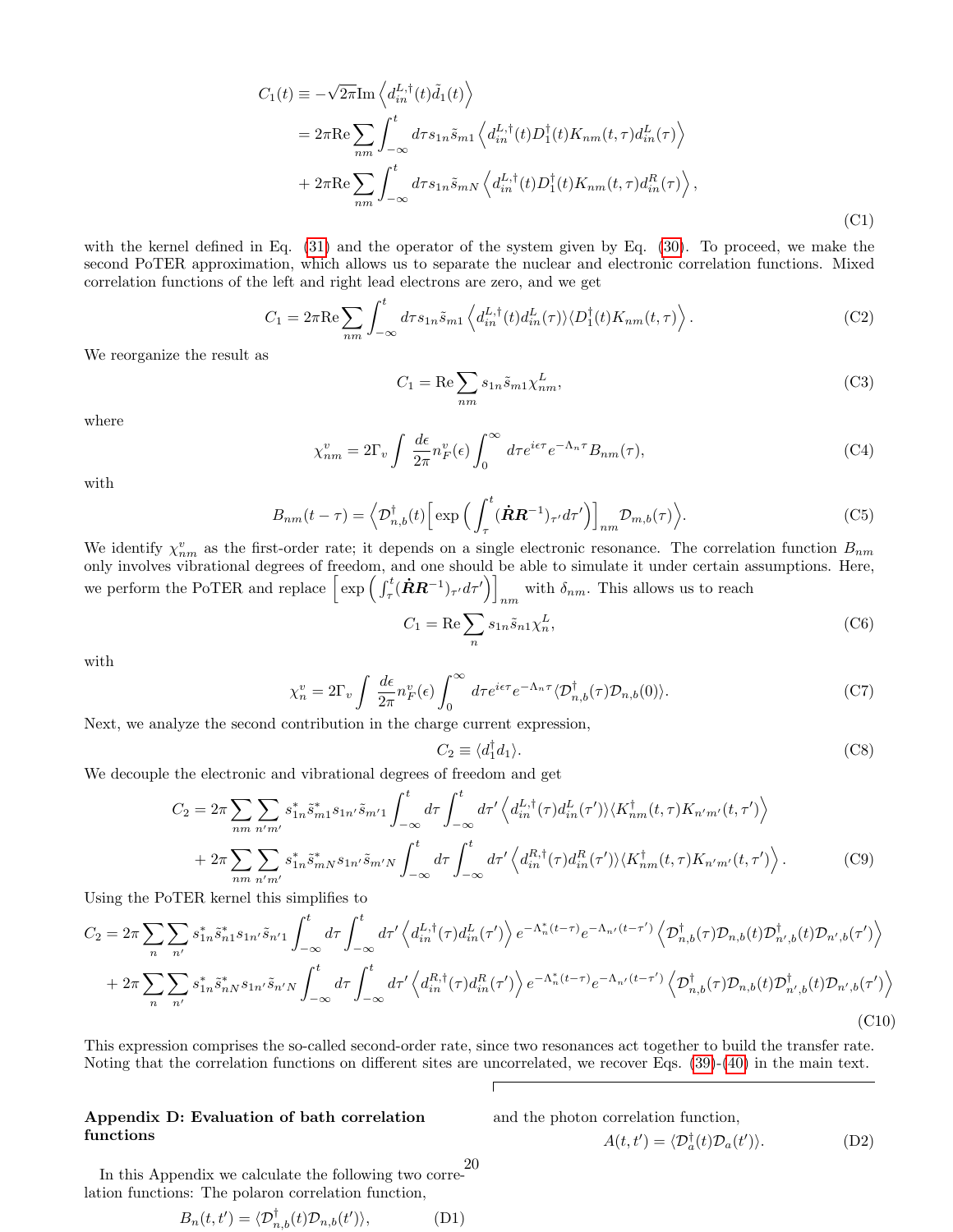Recall that the primary vibrations are coupled to a secondary phonon bath, leading to level broadening  $\nu_n$ . Similarly, the cavity mode couples to far-field modes, resulting in the decay rate  $\kappa$ .

We begin with the correlation function of displacement operators. For the sake of simplicity, we omit the subscript  $n$ . Neglecting the back-action of electrons, the GIOM EOM for the vibrations satisfy,

$$
\dot{b} = -(\nu + i\omega_b)b - i\sqrt{2\pi}b_{in}.
$$
 (D3)

The formal solution of  $b$ , together with Eq. [\(A1a\)](#page-18-3) lead to the commutation relation

$$
[b(t),b^{\dagger}(t')] = \int d\omega \frac{I(\omega)}{\pi} \frac{e^{-i\omega(t-t')}}{\nu^2 + (\omega - \omega_b)^2}.
$$
 (D4)

Considering a two-time correlation function  $B(t, t') =$  $\langle \mathcal{D}_b^{\dagger}(t) \mathcal{D}_b(t') \rangle$ , we have

$$
B(t, t') = \exp\left[-\lambda^2 \int d\omega \frac{I(\omega)}{\pi} \frac{1 - e^{-i\omega(t - t')}}{\nu^2 + (\omega - \omega_b)^2}\right] \times \underbrace{\langle e^{-\lambda b^\dagger(t)} e^{\lambda b^\dagger(t')} e^{\lambda b(t)} e^{-\lambda b(t')}}_{C(t, t')}.
$$
 (D5)

The ensemble average of  $C(t, t')$  is performed with respect to the thermal equilibrium state of thermal bath.

Adopting the technique of Feynman disentangling of  $\omega$  operators<sup>[171](#page-24-12)</sup> and the formal definition of the input field  $b_{in}(t)$ , we find

$$
C(t, t') = \exp\left[-\sum_{j} \frac{|\mu_j(t, t')|^2}{e^{\beta \omega_j} - 1}\right]
$$
 (D6)

with  $\mu_j(t,t') = -i\lambda \gamma_j \frac{e^{i\omega_j(t-t_0)} - e^{i\omega_j(t'-t_0)}}{\nu - i\omega_b + i\omega_j}$  $\frac{\omega_0 - e^{i\omega_0 + i\omega_0}}{\nu - i\omega_b + i\omega_j}$ . Inserting  $C(t, t')$  into  $B(t, t')$ , we recover Eq. [\(38\)](#page-7-6) in the main text.

As for the cavity photon correlation function, we note that the ensemble average is performed with respect to an initial vacuum state for the cavity mode, as well as for all far-field photon modes encompassed in the input noise for the cavity. The GIOM EOM of the cavity mode is (after neglecting back-action of electrons)  $\dot{a} = -(\kappa + \sqrt{\frac{g}{\kappa}})$  $i\omega_c$ )a –  $\sqrt{2\pi a_{in}}$ , and its solution leads to  $(t_0 \to -\infty$  is taken)

$$
[a(t), a^{\dagger}(t')] = \int d\omega \frac{F(\omega)}{\pi} \frac{e^{-i\omega(t-t')}}{\kappa^2 + (\omega_c - \omega)^2}.
$$
 (D7)

The cavity correlation function  $A(t, t')$  can be proceeded as follows:

$$
A(t, t') = \exp\left[-\frac{\Omega_R^2}{\omega_c^2} \int d\omega \frac{F(\omega)}{\pi [\kappa^2 + (\omega_c - \omega)^2]}\right]
$$

$$
\times \langle 0|e^{\Omega_R a(t)} e^{\Omega_R a^\dagger (t')}|0\rangle
$$

$$
= \exp\left[-\frac{\Omega_R^2}{\omega_c^2} \int d\omega \frac{F(\omega)}{\pi} \frac{1 - e^{-i\omega(t - t')}}{\kappa^2 + (\omega_c - \omega)^2}\right] \text{(D8)}
$$

# <span id="page-20-0"></span>Appendix E: Determining matrix forms for molecular dimer model

We discuss here the diagonalization of  $M$  for the two-site model, Eq. [\(58\)](#page-12-3). The left eigenvectors  $B_+$  of the M matrix are determined by the following equations

<span id="page-20-2"></span>
$$
\boldsymbol{B}_{\pm} \begin{pmatrix} \Gamma/2 + i\tilde{\omega}_{e,1} & ig \mathcal{D}_{1,b} \mathcal{D}_{2,b}^{\dagger} \\ ig \mathcal{D}_{2,b} \mathcal{D}_{1,b}^{\dagger} & \Gamma/2 + i\tilde{\omega}_{e,2} \end{pmatrix} = \Lambda_{\pm} \boldsymbol{B}_{\pm}.
$$
 (E1)

We introduce the following ansatz for the eigenvectors

$$
\boldsymbol{B}_{+} = \begin{pmatrix} \tilde{s}_{11} & \tilde{s}_{12} \mathcal{D}_{1,b} \mathcal{D}_{2,b}^{\dagger} \end{pmatrix}, \boldsymbol{B}_{-} = \begin{pmatrix} \tilde{s}_{21} \mathcal{D}_{2,b} \mathcal{D}_{1,b}^{\dagger} & \tilde{s}_{22} \end{pmatrix}.
$$
\n(E2)

Here,  $\tilde{s}_{11,12,21,22}$  are complex c-numbers. Inserting the above ansatz into Eq. [\(E1\)](#page-20-2), we identify

$$
\mathbf{B}_{+} = \begin{pmatrix} \frac{\Lambda_{+} - \Gamma/2 - i\tilde{\omega}_{e,2}}{i\sqrt{Z}} & \frac{g}{\sqrt{Z}} \mathcal{D}_{1,b} \mathcal{D}_{2,b}^{\dagger} \end{pmatrix}, \n\mathbf{B}_{-} = \begin{pmatrix} -\frac{g}{\sqrt{Z}} \mathcal{D}_{2,b} \mathcal{D}_{1,b}^{\dagger} & -\frac{\Lambda_{-} - \Gamma/2 - i\tilde{\omega}_{e,1}}{i\sqrt{Z}} \end{pmatrix}, \quad \text{(E3)}
$$

where  $Z = (\tilde{\omega}_{e,1} - \tilde{\omega}_{e,2})^2 + 4g^2$ . The matrix **R** can be expressed as

$$
\boldsymbol{R} = \begin{pmatrix} \boldsymbol{B}_+ \\ \boldsymbol{B}_- \end{pmatrix} . \tag{E4}
$$

Its inverse matrix  $R^{-1}$  takes the form

$$
\boldsymbol{R}^{-1} = \left( \begin{array}{cc} A_+ & A_- \end{array} \right) \tag{E5}
$$

with

$$
\mathbf{A}_{+} = \begin{pmatrix} 1 \\ \frac{\Lambda_{+} - \Gamma/2 - i\tilde{\omega}_{e,1}}{ig} \mathcal{D}_{2,b} \mathcal{D}_{1,b}^{\dagger} \end{pmatrix},
$$

$$
\mathbf{A}_{-} = \begin{pmatrix} \frac{\Lambda_{-} - \Gamma/2 - i\tilde{\omega}_{e,2}}{ig} \mathcal{D}_{1,b} \mathcal{D}_{2,b}^{\dagger} \\ 1 \end{pmatrix}.
$$
(E6)

One can easily check that  $\mathbf{R}^{-1}\mathbf{R} = \mathbf{I}$  and  $\mathbf{R}\mathbf{R}^{-1} = \mathbf{I}$  by noting the following identities for eigenvalues

<span id="page-20-1"></span>
$$
(\Lambda_{+} - \Gamma/2 - i\tilde{\omega}_{e,2})(\Lambda_{-} - \Gamma/2 - i\tilde{\omega}_{e,2}) = g^{2},
$$
  
\n
$$
(\Lambda_{+} - \Gamma/2 - i\tilde{\omega}_{e,1})(\Lambda_{-} - \Gamma/2 - i\tilde{\omega}_{e,1}) = g^{2},
$$
  
\n
$$
(\Lambda_{+} - \Gamma/2 - i\tilde{\omega}_{e,1})(\Lambda_{+} - \Gamma/2 - i\tilde{\omega}_{e,2}) = -g^{2},
$$
  
\n
$$
(\Lambda_{-} - \Gamma/2 - i\tilde{\omega}_{e,1})(\Lambda_{-} - \Gamma/2 - i\tilde{\omega}_{e,2}) = -g^{2}. \text{ (E7)}
$$

If  $\Gamma_L \neq \Gamma_R$ , the eigenvalues of M become

$$
\Lambda_{\pm} = \frac{1}{2} \Big[ \Gamma_L + \Gamma_R + i(\tilde{\omega}_1 + \tilde{\omega}_2) + \sqrt{[\Gamma_L - \Gamma_R + i(\tilde{\omega}_1 - \tilde{\omega}_2)]^2 - 4g^2} \Big].
$$
 (E8)

The corresponding matrices  $R$  and  $R^{-1}$  can be identified as

$$
\mathbf{R}^{-1} = \begin{pmatrix} 1 & \frac{\Lambda_{-} - \Gamma_{R} - i\tilde{\omega}_{2}}{ig} \mathcal{D}_{1,b} \mathcal{D}_{2,b}^{\dagger} \\ \frac{\Lambda_{+} - \Gamma_{L} - i\tilde{\omega}_{1}}{ig} \mathcal{D}_{2,b} \mathcal{D}_{1,b}^{\dagger} & 1 \end{pmatrix},
$$

$$
\mathbf{R} = \begin{pmatrix} \frac{\Lambda_{+} - \Gamma_{R} - i\tilde{\omega}_{2}}{\sqrt{Z}} & \frac{ig}{\sqrt{Z}} \mathcal{D}_{1,b} \mathcal{D}_{2,b}^{\dagger} \\ -\frac{ig}{\sqrt{Z}} \mathcal{D}_{2,b} \mathcal{D}_{1,b}^{\dagger} & -\frac{\Lambda_{-} - \Gamma_{L} - i\tilde{\omega}_{1}}{\sqrt{Z}} \end{pmatrix},
$$
(E9)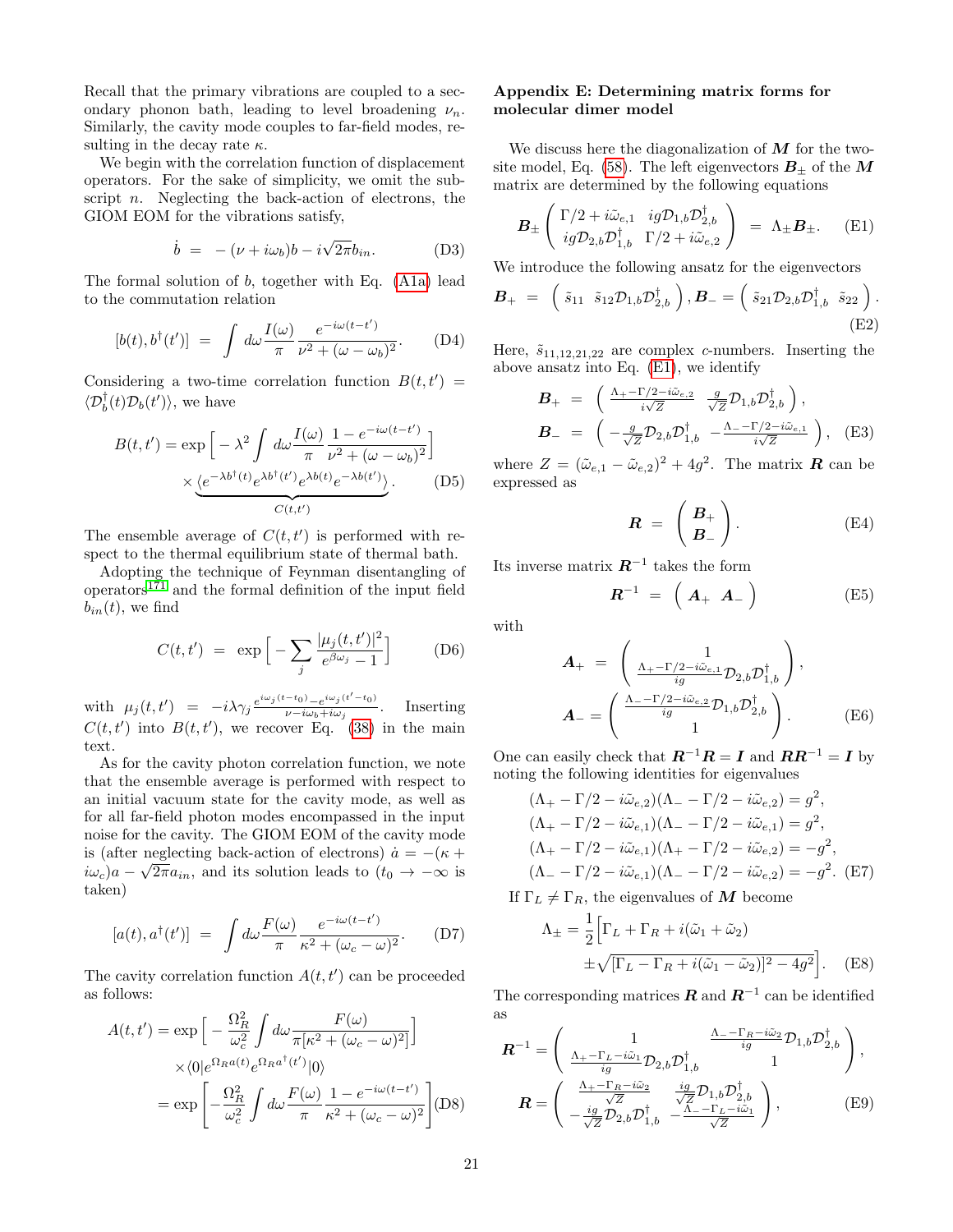where  $Z = [\Gamma_L - \Gamma_R + i(\tilde{\omega}_1 - \tilde{\omega}_2)]^2 - 4g^2$ . Equalities in Eq. [\(E7\)](#page-20-1) are replaced by more general ones

$$
(\Lambda_{+} - \Gamma_{R} - i\tilde{\omega}_{2})(\Lambda_{-} - \Gamma_{R} - i\tilde{\omega}_{2}) = g^{2},
$$
  
\n
$$
(\Lambda_{+} - \Gamma_{L} - i\tilde{\omega}_{1})(\Lambda_{-} - \Gamma_{L} - i\tilde{\omega}_{1}) = g^{2},
$$
  
\n
$$
(\Lambda_{+} - \Gamma_{L} - i\tilde{\omega}_{1})(\Lambda_{+} - \Gamma_{R} - i\tilde{\omega}_{2}) = -g^{2},
$$
  
\n
$$
(\Lambda_{-} - \Gamma_{L} - i\tilde{\omega}_{1})(\Lambda_{-} - \Gamma_{R} - i\tilde{\omega}_{2}) = -g^{2}.
$$
 (E10)

#### **REFERENCES**

- <span id="page-21-0"></span><sup>1</sup>J. C. Cuevas and E. Scheer, *Molecular Electronics:* An Introduction To Theory And Experiment (World Scientific, Singapore, 2010).
- <span id="page-21-1"></span><sup>2</sup>A. Aviram and M. A. Ratner, [Chem. Phys. Lett.](http://dx.doi.org/https://doi.org/10.1016/0009-2614(74)85031-1) 29, [277 \(1974\).](http://dx.doi.org/https://doi.org/10.1016/0009-2614(74)85031-1)
- <span id="page-21-2"></span><sup>3</sup>D. J. Wold and C. D. Frisbie, [J. Am. Chem. Soc.](http://dx.doi.org/10.1021/ja0101532) 123, [5549 \(2001\).](http://dx.doi.org/10.1021/ja0101532)
- <sup>4</sup>R. E. Holmlin, R. Haag, M. L. Chabinyc, R. F. Ismagilov, A. E. Cohen, A. Terfort, M. Rampi, and G. M. Whitesides, [J. Am. Chem. Soc.](http://dx.doi.org/10.1021/ja004055c) 123, 5075 (2001).
- <sup>5</sup>N. B. Zhitenev, H. Meng, and Z. Bao, [Phys. Rev.](http://dx.doi.org/10.1103/PhysRevLett.88.226801) Lett. 88[, 226801 \(2002\).](http://dx.doi.org/10.1103/PhysRevLett.88.226801)
- <sup>6</sup>N. Agrait, A. Yeyati, and J. M. van Ruitenbeek, [Phys.](http://www.sciencedirect.com/science/article/pii/S0370157302006336) Rep. 377[, 81 \(2003\).](http://www.sciencedirect.com/science/article/pii/S0370157302006336)
- <sup>7</sup>N. Tao, [Nat. Nanotech.](https://doi.org/10.1038/nnano.2006.130) 1, 173 (2006).
- <sup>8</sup>L. Venkataraman, J. E. Klare, C. Nuckolls, M. S. Hybertsen, and M. L. Steigerwald, [Nature](https://doi.org/10.1038/nature05037) 442, 904  $(2006).$
- <sup>9</sup>D. Ward, G. Scott, Z. Keane, N. Halas, and D. Natelson, [J. Phys.: Condens. Matter](http://dx.doi.org/ 10.1088/0953-8984/20/37/374118) 20, 374118 (2008).
- ${}^{10}R$ . L. McCreery and A. J. Bergren, [Adv. Mater.](http://dx.doi.org/10.1002/adma.200802850) 21, [4303 \(2009\).](http://dx.doi.org/10.1002/adma.200802850)
- <sup>11</sup>K. Moth-Poulsen and T. Bjornholm, [Nat. Nanotech.](https://doi.org/10.1038/nnano.2009.176) 4[, 551 \(2009\).](https://doi.org/10.1038/nnano.2009.176)
- <span id="page-21-6"></span><sup>12</sup>N. Tuccitto, V. Ferri, M. Cavazzini, S. Quici, G. Zhavnerko, A. Licciardello, and M. A. Rampi, [Nat.](https://doi.org/10.1038/nmat2332) Mater. 8[, 41 \(2008\).](https://doi.org/10.1038/nmat2332)
- <span id="page-21-7"></span><sup>13</sup>L. Lafferentz, F. Ample, H. Yu, S. Hecht, C. Joachim, and L. Grill, Science 323[, 1193 \(2009\).](http://dx.doi.org/10.1126/science.1168255)
- <span id="page-21-10"></span><sup>14</sup>S. V. Aradhya and L. Venkataraman, [Nat. Nanotech.](http://dx.doi.org/10.1038/nnano.2013.91) 8[, 399 \(2013\).](http://dx.doi.org/10.1038/nnano.2013.91)
- <span id="page-21-3"></span><sup>15</sup>D. Xiang, X. Wang, C. Jia, T. Lee, and X. Guo, Chem. Rev. 116[, 4318 \(2016\).](http://dx.doi.org/ 10.1021/acs.chemrev.5b00680)
- <span id="page-21-4"></span><sup>16</sup>H. B. Akkerman and B. de Boer, [J. Phys.: Condens.](https://doi.org/10.1088%2F0953-8984%2F20%2F01%2F013001) Matter 20[, 013001 \(2007\).](https://doi.org/10.1088%2F0953-8984%2F20%2F01%2F013001)
- $17T$ . A. Su, M. Neupane, M. L. Steigerwald, L. Venkataraman, and C. Nuckolls, [Nat. Rev. Mater.](https://doi.org/10.1038/natrevmats.2016.2) 1[, 16002 \(2016\).](https://doi.org/10.1038/natrevmats.2016.2)
- <sup>18</sup>L. Cui, R. Miao, C. Jiang, E. Meyhofer, and P. Reddy, J. Chem. Phys. 146[, 092201 \(2017\).](http://dx.doi.org/ 10.1063/1.4976982)
- <span id="page-21-5"></span> $19M$ . Thoss and F. Evers, [J. Chem. Phys.](http://dx.doi.org/10.1063/1.5003306) 148, 030901 [\(2018\).](http://dx.doi.org/10.1063/1.5003306)
- <span id="page-21-8"></span> $20\text{Y}$ . Selzer, M. A. Cabassi, T. S. Mayer, and D. L. Allara, [J. Am. Chem. Soc.](http://dx.doi.org/10.1021/ja039015y) 126, 4052 (2004).
- $21$ Y. Selzer, M. A. Cabassi, T. S. Mayer, and D. L. Allara, Nanotechnology 15, S483 (2004).
- $22E.$  A. Weiss, M. J. Tauber, R. F. Kelley, M. J. Ahrens, M. A. Ratner, and M. R. Wasielewski, [J. Am. Chem.](http://dx.doi.org/ 10.1021/ja052901j) Soc. 127[, 11842 \(2005\).](http://dx.doi.org/ 10.1021/ja052901j)
- <span id="page-21-18"></span><sup>23</sup>Y. Selzer and D. L. Allara, [Annu. Rev. Phys. Chem.](http://dx.doi.org/10.1146/annurev.physchem.57.032905.104709) 57[, 593 \(2006\).](http://dx.doi.org/10.1146/annurev.physchem.57.032905.104709)
- <span id="page-21-17"></span><sup>24</sup>M. Poot, E. Osorio, K. O'Neill, J. M. Thijssen, D. Vanmaekelbergh, C. A. van Walree, L. W. Jenneskens, and H. S. J. van der Zant, [Nano Lett.](http://dx.doi.org/ 10.1021/nl0604513) 6, [1031 \(2006\).](http://dx.doi.org/ 10.1021/nl0604513)
- <span id="page-21-14"></span><sup>25</sup>R. H. Goldsmith, O. DeLeon, T. M. Wilson, D. Finkelstein-Shapiro, M. A. Ratner, and M. R. Wasielewski, [J. Phys. Chem. A](http://dx.doi.org/10.1021/jp801084v) 112, 4410 (2008).
- <span id="page-21-20"></span><sup>26</sup>S. Ho Choi, B. Kim, and C. D. Frisbie, [Science](http://dx.doi.org/10.1126/science.1156538) 320, [1482 \(2008\).](http://dx.doi.org/10.1126/science.1156538)
- <sup>27</sup>Q. Lu, K. Liu, H. Zhang, Z. Du, X. Wang, and F. Wang, ACS Nano 3[, 3861 \(2009\).](http://dx.doi.org/10.1021/nn9012687)
- $^{28}$ L. Luo and C. D. Frisbie, *J. Am. Chem. Soc.*, [J. Am.](http://dx.doi.org/10.1021/ja103239b) Chem. Soc. 132[, 8854 \(2010\).](http://dx.doi.org/10.1021/ja103239b)
- <span id="page-21-21"></span><sup>29</sup>S. Choi, C. Risko, M. Delgado, B. Kim, J. Brdas, and C. D. Frisbie, [J. Am. Chem. Soc.](http://dx.doi.org/ 10.1021/ja910547c) 132, 4358 (2010).
- <span id="page-21-15"></span><sup>30</sup>T. Hines, I. Diez-Perez, J. Hihath, H. Liu, Z. Wang, J. Zhao, G. Zhou, K. Müllen, and N. Tao, [J. Am.](http://dx.doi.org/10.1021/ja1040946) Chem. Soc. 132[, 11658 \(2010\).](http://dx.doi.org/10.1021/ja1040946)
- <span id="page-21-22"></span> $31$ L. Luo, S. Choi, and C. D. Frisbie, [Chem. Mater.](http://dx.doi.org/10.1021/cm102402t) 23, [631 \(2011\).](http://dx.doi.org/10.1021/cm102402t)
- <span id="page-21-16"></span><sup>32</sup>G. Sedghi, V. García-Suárez, L. J. Esdaile, H. L. Anderson, C. J. Lambert, S. Martín, D. Bethell, S. J. Higgins, M. Elliott, N. Bennett, J. E. Macdonald, and R. J. Nichols, [Nat. Nanotech.](https://doi.org/10.1038/nnano.2011.111) 6, 517 (2011).
- <span id="page-21-23"></span><sup>33</sup>Z. Li, T. Park, J. Rawson, M. J. Therien, and E. Borguet, Nano Lett. 12[, 2722 \(2012\).](http://dx.doi.org/ 10.1021/nl2043216)
- <span id="page-21-19"></span><sup>34</sup>D. Taherinia, C. E. Smith, S. Ghosh, S. O. Odoh, L. Balhorn, L. Gagliardi, C. J. Cramer, and C. D. Frisbie, ACS Nano 10[, 4372 \(2016\).](http://dx.doi.org/ 10.1021/acsnano.5b08126)
- <span id="page-21-9"></span><sup>35</sup>J. O. Thomas, B. Limburg, J. K. Sowa, K. Willick, J. Baugh, G. A. D. Briggs, E. M. Gauger, H. L. Anderson, and J. A. Mol, [Nat. Commun.](https://doi.org/10.1038/s41467-019-12625-4) 10, 4628 (2019).
- <span id="page-21-11"></span><sup>36</sup>G. C. Solomon, C. Herrmann, T. Hansen, V. Mujica, and M. A. Ratner, Nat. Chem. 2[, 223 \(2010\).](https://doi.org/10.1038/nchem.546)
- <sup>37</sup>C. M. Guédon, H. Valkenier, T. Markussen, K. S. Thygesen, J. C. Hummelen, and S. J. van der Molen, [Nat. Nanotech.](http://dx.doi.org/10.1038/nnano.2012.37) 7, 305 (2012).
- <sup>38</sup>H. Vazquez, R. Skouta, S. Schneebeli, M. Kamenetska, R. Breslow, L. Venkataraman, and M. S. Hybertsen, [Nat Nanotech.](http://dx.doi.org/10.1038/nnano.2012.147) 7, 663 (2012).
- <sup>39</sup>M. H. Garner, H. Li, Y. Chen, T. A. Su, Z. Shangguan, D. W. Paley, T. Liu, F. Ng, H. Li, S. Xiao, C. Nuckolls, L. Venkataraman, and G. C. Solomon, [Nature](https://doi.org/10.1038/s41586-018-0197-9) 558, [415 \(2018\).](https://doi.org/10.1038/s41586-018-0197-9)
- <span id="page-21-12"></span><sup>40</sup>F. Evers, R. Korytár, S. Tewari, and J. M. van Ruitenbeek, [\(2019\),](https://arxiv.org/abs/1906.10449) arXiv:1906.10449.
- <span id="page-21-13"></span><sup>41</sup>P. Reddy, S. Jang, R. A. Segalman, and A. Majumdar, Science 315[, 1568 \(2007\).](http://dx.doi.org/10.1126/science.1137149)
- <sup>42</sup>J. A. Malen, P. Doak, K. Baheti, T. D. Tilley, R. A. Segalman, and A. Majumdar, [Nano Lett.](http://dx.doi.org/ 10.1021/nl803814f) 9, 1164  $(2009)$ .
- <sup>43</sup>N. A. Zimbovskaya, [J. Chem. Phys.](http://dx.doi.org/10.1063/1.4972002) 145, 221101 [\(2016\).](http://dx.doi.org/10.1063/1.4972002)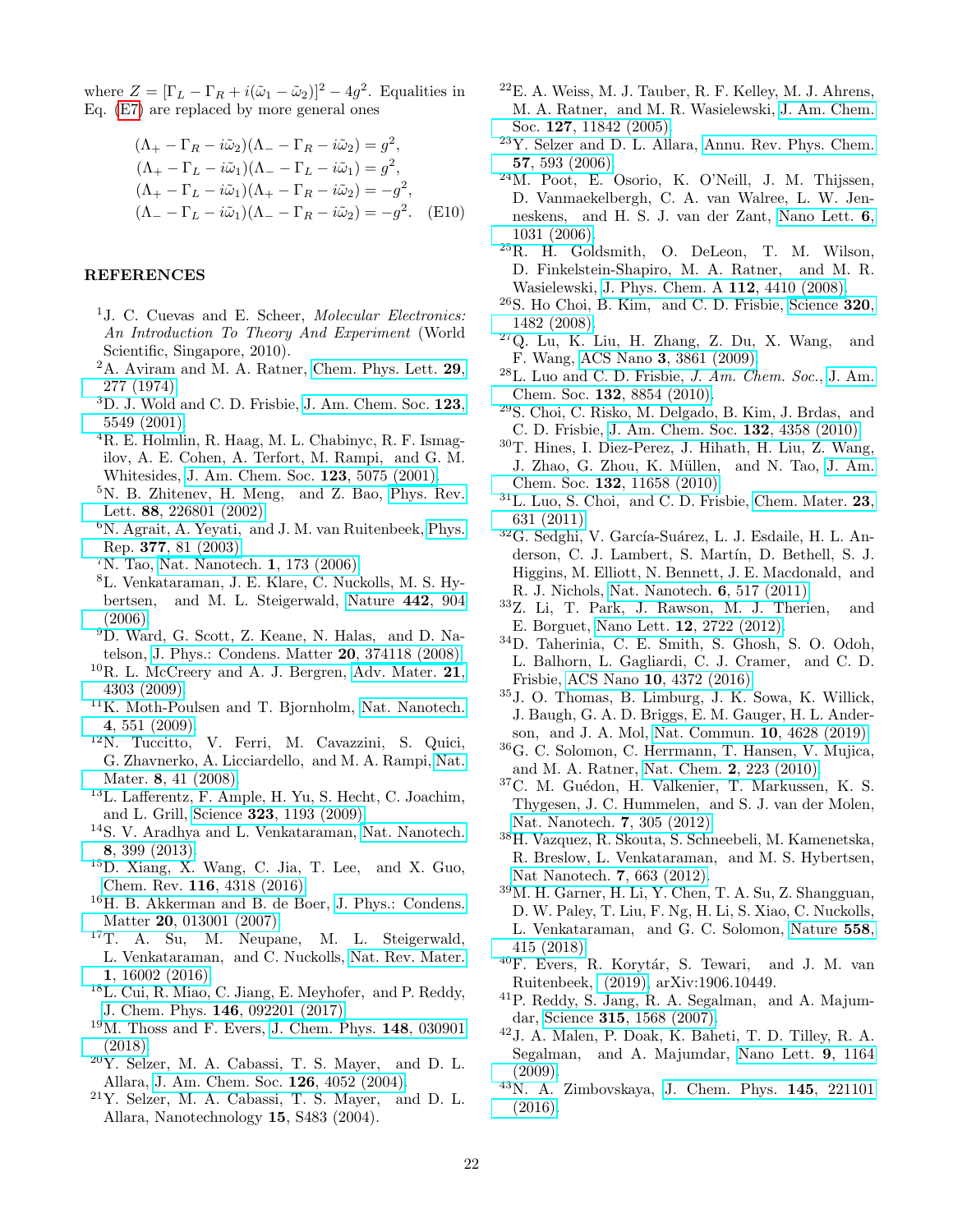- <span id="page-22-0"></span><sup>44</sup>L. Rincón-García, C. Evangeli, G. Rubio-Bollinger, and N. Agraït, [Chem. Soc. Rev.](http://dx.doi.org/10.1039/C6CS00141F) 45, 4285 (2016).
- <span id="page-22-1"></span><sup>45</sup>S. Schmaus, A. Bagrets, Y. Nahas, T. K. Yamada, A. Bork, M. Bowen, E. Beaurepaire, F. Evers, and W. Wulfhekel, [Nat. Nanotech.](https://doi.org/10.1038/nnano.2011.11) 6, 185 (2011).
- <span id="page-22-2"></span><sup>46</sup>W. Liang, M. P. Shores, M. Bockrath, J. R. Long, and H. Park, Nature 417[, 725 \(2002\).](https://doi.org/10.1038/nature00790)
- <span id="page-22-3"></span> $^{47}$ G. Scott and D. Natelson, ACS Nano 4[, 3560 \(2010\).](http://dx.doi.org/10.1021/nn100793s)
- <span id="page-22-4"></span> $^{48}$ B. Göhler, V. Hamelbeck, T. Z. Markus, M. Kettner, G. F. Hanne, Z. Vager, R. Naaman, and H. Zacharias, Science 331[, 894 \(2011\).](http://dx.doi.org/ 10.1126/science.1199339)
- <sup>49</sup>R. Naaman and D. H. Waldeck, [Ann. Rev. Phys.](http://dx.doi.org/10.1146/annurev-physchem-040214-121554) Chem. 66[, 263 \(2015\).](http://dx.doi.org/10.1146/annurev-physchem-040214-121554)
- <span id="page-22-5"></span><sup>50</sup>R. Naaman, Y. Paltiel, and D. H. Waldeck, [Nat. Rev.](https://doi.org/10.1038/s41570-019-0087-1) Chem. 3[, 250 \(2019\).](https://doi.org/10.1038/s41570-019-0087-1)
- <span id="page-22-6"></span><sup>51</sup>J. Koch and F. von Oppen, [Phys. Rev. Lett.](http://dx.doi.org/10.1103/PhysRevLett.94.206804) 94, [206804 \(2005\).](http://dx.doi.org/10.1103/PhysRevLett.94.206804)
- <sup>52</sup>J. Koch, F. von Oppen, and A. V. Andreev, [Phys.](http://dx.doi.org/10.1103/PhysRevB.74.205438) Rev. B 74[, 205438 \(2006\).](http://dx.doi.org/10.1103/PhysRevB.74.205438)
- <span id="page-22-25"></span><sup>53</sup>R. Leturcq, C. Stampfer, K. Inderbitzin, L. Durrer, C. Hierold, E. Mariani, M. G. Schultz, F. von Oppen, and K. Ensslin, Nat. Phys. 5[, 327 \(2009\).](https://doi.org/10.1038/nphys1234)
- <sup>54</sup>E. Burzurí, Y. Yamamoto, M. Warnock, X. Zhong, K. Park, A. Cornia, and H. S. J. van der Zant, [Nano](http://dx.doi.org/ 10.1021/nl500524w) Lett. 14[, 3191 \(2014\).](http://dx.doi.org/ 10.1021/nl500524w)
- <span id="page-22-7"></span><sup>55</sup>C. Lau, H. Sadeghi, G. Rogers, S. Sangtarash, P. Dallas, K. Porfyrakis, J. Warner, C. J. Lambert, G. A. D. Briggs, and J. A. Mol, Nano Lett. 16[, 170 \(2016\).](http://dx.doi.org/10.1021/acs.nanolett.5b03434)
- <span id="page-22-8"></span><sup>56</sup>H. Ness, S. A. Shevlin, and A. J. Fisher, [Phys. Rev.](http://dx.doi.org/10.1103/PhysRevB.63.125422) B 63[, 125422 \(2001\).](http://dx.doi.org/10.1103/PhysRevB.63.125422)
- $57M.$  Čížek, M. Thoss, and W. Domcke, [Phys. Rev. B](http://dx.doi.org/10.1103/PhysRevB.70.125406) 70[, 125406 \(2004\).](http://dx.doi.org/10.1103/PhysRevB.70.125406)
- <sup>58</sup>M. Caspary Toroker and U. Peskin, [J. Chem. Phys.](http://dx.doi.org/10.1063/1.2759916) 127[, 154706 \(2007\).](http://dx.doi.org/10.1063/1.2759916)
- <sup>59</sup>C. Benesch, M. Cizek, J. Klimes, I. Kondov, M. Thoss, and W. Domcke, [J. Phys. Chem. C](http://dx.doi.org/ 10.1021/jp711940n) 112, 9880 (2008).
- <sup>60</sup>N. A. Zimbovskaya and M. M. Kuklja, [J. Chem. Phys.](http://dx.doi.org/10.1063/1.3231604) 131[, 114703 \(2009\).](http://dx.doi.org/10.1063/1.3231604)
- <span id="page-22-9"></span> ${}^{61}$ R. Jorn and T. Seideman, [J. Chem. Phys.](http://dx.doi.org/10.1063/1.3276281) 131, 244114 [\(2009\).](http://dx.doi.org/10.1063/1.3276281)
- <span id="page-22-10"></span><sup>62</sup>J. Koch, M. Semmelhack, F. von Oppen, and A. Nitzan, Phys. Rev. B 73[, 155306 \(2006\).](http://dx.doi.org/10.1103/PhysRevB.73.155306)
- <span id="page-22-26"></span> $63X$ . Y. Shen, B. Dong, X. L. Lei, and N. J. M. Horing, Phys. Rev. B 76[, 115308 \(2007\).](http://dx.doi.org/ 10.1103/PhysRevB.76.115308)
- <sup>64</sup>A. A. Dzhioev and D. S. Kosov, [J. Chem. Phys.](http://dx.doi.org/10.1063/1.3626521) 135, [074701 \(2011\).](http://dx.doi.org/10.1063/1.3626521)
- <span id="page-22-11"></span><sup>65</sup>B. Li, E. Y. Wilner, M. Thoss, E. Rabani, and W. H. Miller, [J. Chem. Phys.](http://dx.doi.org/ 10.1063/1.4867789) 140, 104110 (2014).
- <span id="page-22-12"></span><sup>66</sup>D. Segal, A. Nitzan, W. B. Davis, M. R. Wasielewski, and M. A. Ratner, [J. Phys. Chem. B](http://dx.doi.org/ 10.1021/jp993260f) 104, 3817 (2000).
- $67V$ . May, Phys. Rev. B 66[, 245411 \(2002\).](http://dx.doi.org/10.1103/PhysRevB.66.245411)
- <sup>68</sup>A. Mitra, I. Aleiner, and A. J. Millis, [Phys. Rev. B](http://dx.doi.org/10.1103/PhysRevB.69.245302) 69[, 245302 \(2004\).](http://dx.doi.org/10.1103/PhysRevB.69.245302)
- <sup>69</sup>J. N. Pedersen and A. Wacker, [Phys. Rev. B](http://dx.doi.org/10.1103/PhysRevB.72.195330) 72, [195330 \(2005\).](http://dx.doi.org/10.1103/PhysRevB.72.195330)
- <sup>70</sup>U. Harbola, M. Esposito, and S. Mukamel, [Phys. Rev.](http://dx.doi.org/10.1103/PhysRevB.74.235309) B 74[, 235309 \(2006\).](http://dx.doi.org/10.1103/PhysRevB.74.235309)
- <sup>71</sup>A. Donarini, M. Grifoni, and K. Richter, [Phys. Rev.](http://dx.doi.org/10.1103/PhysRevLett.97.166801)

Lett. **97**[, 166801 \(2006\).](http://dx.doi.org/10.1103/PhysRevLett.97.166801)

- <sup>72</sup>M. Leijnse and M. R. Wegewijs, [Phys. Rev. B](http://dx.doi.org/10.1103/PhysRevB.78.235424) 78, [235424 \(2008\).](http://dx.doi.org/10.1103/PhysRevB.78.235424)
- <sup>73</sup>C. Timm, Phys. Rev. B 77[, 195416 \(2008\).](http://dx.doi.org/10.1103/PhysRevB.77.195416)
- <sup>74</sup>M. Esposito and M. Galperin, [Phys. Rev. B](http://dx.doi.org/10.1103/PhysRevB.79.205303) 79, 205303 [\(2009\).](http://dx.doi.org/10.1103/PhysRevB.79.205303)
- $^{75}R.$  Volkovich, R. Härtle, M. Thoss, and U. Peskin, [Phys. Chem. Chem. Phys.](http://dx.doi.org/ 10.1039/C1CP21161G) 13, 14333 (2011).
- $^{76}$ R. Härtle and M. Thoss, [Phys. Rev. B](http://dx.doi.org/10.1103/PhysRevB.83.115414) 83, 115414  $(2011).$
- <span id="page-22-13"></span><sup>77</sup>J. K. Sowa, J. A. Mol, G. A. D. Briggs, and E. M. Gauger, [Phys. Chem. Chem. Phys.](http://dx.doi.org/10.1039/C7CP06237K) 19, 29534 (2017).
- <span id="page-22-14"></span><sup>78</sup>K. Flensberg, Phys. Rev. B 68[, 205323 \(2003\).](http://dx.doi.org/10.1103/PhysRevB.68.205323)
- <sup>79</sup>M. Galperin, M. A. Ratner, and A. Nitzan, [J. Chem.](http://dx.doi.org/10.1063/1.1814076) Phys. 121[, 11965 \(2004\).](http://dx.doi.org/10.1063/1.1814076)
- <span id="page-22-24"></span><sup>80</sup>M. Galperin, A. Nitzan, and M. A. Ratner, [Phys.](http://dx.doi.org/10.1103/PhysRevB.73.045314) Rev. B 73[, 045314 \(2006\).](http://dx.doi.org/10.1103/PhysRevB.73.045314)
- <span id="page-22-29"></span><sup>81</sup>M. Galperin, A. Nitzan, and M. A. Ratner, [Phys.](http://dx.doi.org/10.1103/PhysRevB.74.075326) Rev. B 74[, 075326 \(2006\).](http://dx.doi.org/10.1103/PhysRevB.74.075326)
- <sup>82</sup>D. A. Ryndyk, M. Hartung, and G. Cuniberti, [Phys.](http://dx.doi.org/10.1103/PhysRevB.73.045420) Rev. B 73[, 045420 \(2006\).](http://dx.doi.org/10.1103/PhysRevB.73.045420)
- <span id="page-22-23"></span><sup>83</sup>T. Frederiksen, M. Paulsson, M. Brandbyge, and A.- P. Jauho, Phys. Rev. B 75[, 205413 \(2007\).](http://dx.doi.org/10.1103/PhysRevB.75.205413)
- <sup>84</sup>O. Entin-Wohlman, Y. Imry, and A. Aharony, [Phys.](http://dx.doi.org/10.1103/PhysRevB.80.035417) Rev. B 80[, 035417 \(2009\).](http://dx.doi.org/10.1103/PhysRevB.80.035417)
- $85R$ . Härtle, C. Benesch, and M. Thoss, [Phys. Rev. B](http://dx.doi.org/10.1103/PhysRevB.77.205314) 77[, 205314 \(2008\).](http://dx.doi.org/10.1103/PhysRevB.77.205314)
- 86R. Härtle, C. Benesch, and M. Thoss, [Phys. Rev. Lett.](http://dx.doi.org/10.1103/PhysRevLett.102.146801) 102[, 146801 \(2009\).](http://dx.doi.org/10.1103/PhysRevLett.102.146801)
- 87A. Erpenbeck, R. Härtle, and M. Thoss, [Phys. Rev.](http://dx.doi.org/10.1103/PhysRevB.91.195418) B 91[, 195418 \(2015\).](http://dx.doi.org/10.1103/PhysRevB.91.195418)
- <span id="page-22-15"></span><sup>88</sup>G. Cabra, A. Jensen, and M. Galperin, [J. Chem.](http://dx.doi.org/10.1063/1.5029252) Phys. 148[, 204103 \(2018\).](http://dx.doi.org/10.1063/1.5029252)
- <span id="page-22-16"></span><sup>89</sup>M. Galperin, M. A. Ratner, and A. Nitzan, [J. Phys.:](http://dx.doi.org/10.1088/0953-8984/19/10/103201) [Condens. Matter](http://dx.doi.org/10.1088/0953-8984/19/10/103201) 19, 103201 (2007).
- <span id="page-22-17"></span> $90$  J. Jin, X. Zheng, and Y. Yan, [J. Chem. Phys.](http://dx.doi.org/ 10.1063/1.2938087)  $128$ , [234703 \(2008\).](http://dx.doi.org/ 10.1063/1.2938087)
- <sup>91</sup>Z. Li, N. Tong, X. Zheng, D. Hou, J. Wei, J. Hu, and Y. Yan, [Phys. Rev. Lett.](http://dx.doi.org/10.1103/PhysRevLett.109.266403) 109, 266403 (2012).
- <sup>92</sup>F. Jiang, J. Jin, S. Wang, and Y. Yan, [Phys. Rev. B](http://dx.doi.org/ 10.1103/PhysRevB.85.245427) 85[, 245427 \(2012\).](http://dx.doi.org/ 10.1103/PhysRevB.85.245427)
- $93R$ . Härtle, G. Cohen, D. R. Reichman, and A. J. Millis, Phys. Rev. B 88[, 235426 \(2013\).](http://dx.doi.org/10.1103/PhysRevB.88.235426)
- $94R$ . Härtle and A. J. Millis, [Phys. Rev. B](http://dx.doi.org/10.1103/PhysRevB.90.245426) 90, 245426  $(2014).$
- <span id="page-22-21"></span><sup>95</sup>R. Härtle, G. Cohen, D. R. Reichman, and A. J. Millis, Phys. Rev. B 92[, 085430 \(2015\).](http://dx.doi.org/10.1103/PhysRevB.92.085430)
- <span id="page-22-27"></span><sup>96</sup>C. Schinabeck, A. Erpenbeck, R. Härtle, and M. Thoss, Phys. Rev. B 94[, 201407 \(2016\).](http://dx.doi.org/10.1103/PhysRevB.94.201407)
- <span id="page-22-28"></span> $97C.$  Schinabeck, R. Härtle, and M. Thoss, [Phys. Rev.](http://dx.doi.org/10.1103/PhysRevB.97.235429) B 97[, 235429 \(2018\).](http://dx.doi.org/10.1103/PhysRevB.97.235429)
- <span id="page-22-18"></span><sup>98</sup>A. Erpenbeck, C. Hertlein, C. Schinabeck, and M. Thoss, J. Chem. Phys. 149[, 064106 \(2018\).](http://dx.doi.org/10.1063/1.5041716)
- <span id="page-22-19"></span><sup>99</sup>E. Y. Wilner, H. Wang, M. Thoss, and E. Rabani, Phys. Rev. B 89[, 205129 \(2014\).](http://dx.doi.org/ 10.1103/PhysRevB.89.205129)
- <span id="page-22-20"></span> $100H$ . Wang and M. Thoss, [J. Chem. Phys.](http://dx.doi.org/10.1063/1.3173823) 131, 024114  $(2009)$ .
- <span id="page-22-22"></span> $101P$ . Werner, T. Oka, and A. J. Millis, [Phys. Rev. B](http://dx.doi.org/10.1103/PhysRevB.79.035320) 79,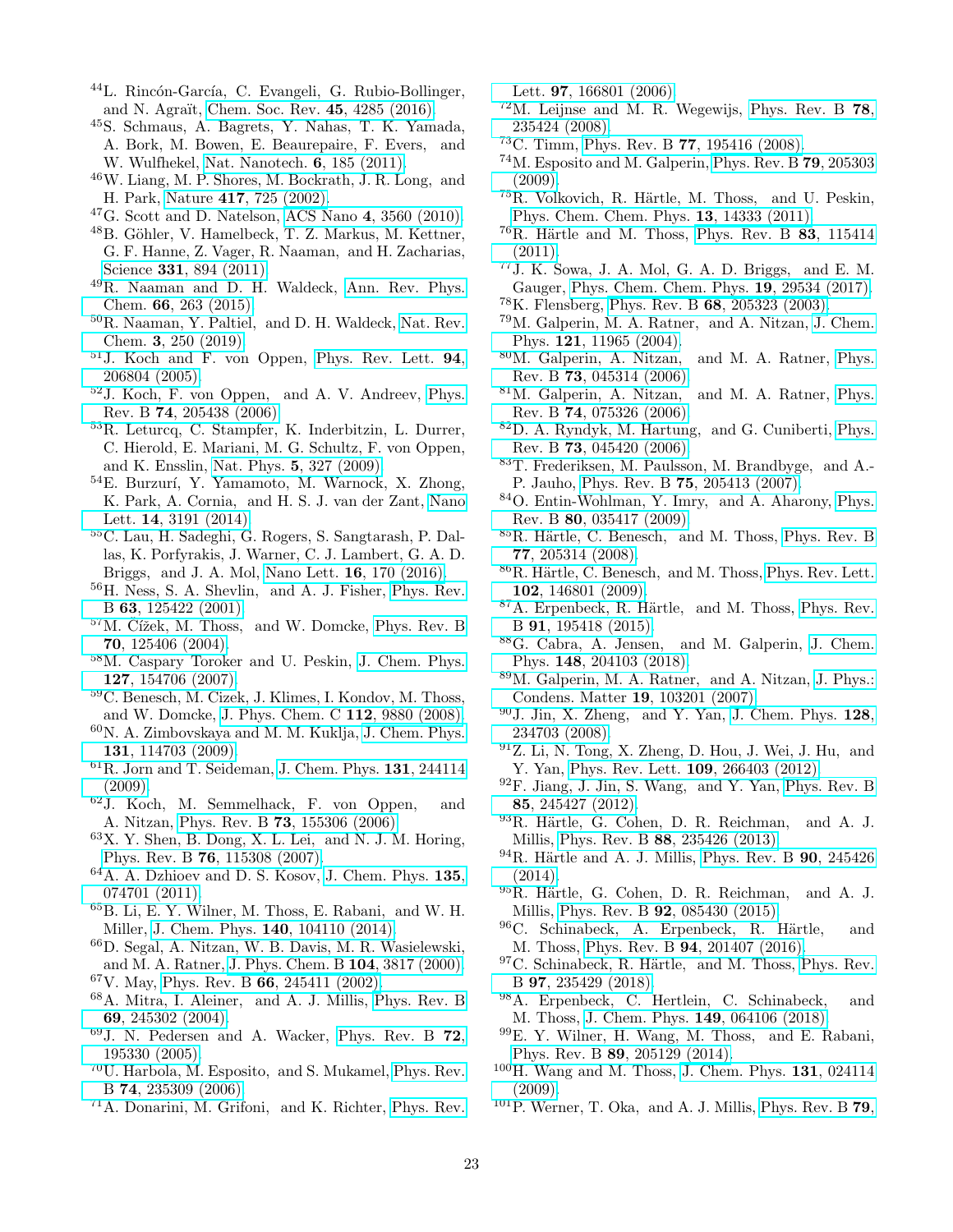[035320 \(2009\).](http://dx.doi.org/10.1103/PhysRevB.79.035320)

- <sup>102</sup>E. Gull, A. J. Millis, A. I. Lichtenstein, A. N. Rubtsov, M. Troyer, and P. Werner, [Rev. Mod. Phys.](http://dx.doi.org/ 10.1103/RevModPhys.83.349) 83, 349 [\(2011\).](http://dx.doi.org/ 10.1103/RevModPhys.83.349)
- <span id="page-23-0"></span> $103G$ . Cohen, E. Gull, D. R. Reichman, A. J. Millis, and E. Rabani, Phys. Rev. B 87[, 195108 \(2013\).](http://dx.doi.org/ 10.1103/PhysRevB.87.195108)
- <span id="page-23-1"></span> $104$ L. Mühlbacher and E. Rabani, [Phys. Rev. Lett.](http://dx.doi.org/10.1103/PhysRevLett.100.176403) 100, [176403 \(2008\).](http://dx.doi.org/10.1103/PhysRevLett.100.176403)
- <sup>105</sup>S. Weiss, J. Eckel, M. Thorwart, and R. Egger, [Phys.](http://dx.doi.org/10.1103/PhysRevB.77.195316) Rev. B 77[, 195316 \(2008\).](http://dx.doi.org/10.1103/PhysRevB.77.195316)
- <span id="page-23-2"></span><sup>106</sup>D. Segal, A. J. Millis, and D. R. Reichman, [Phys.](http://dx.doi.org/10.1103/PhysRevB.82.205323) Rev. B 82[, 205323 \(2010\).](http://dx.doi.org/10.1103/PhysRevB.82.205323)
- <span id="page-23-3"></span><sup>107</sup>P. E. Kornilovitch, A. M. Bratkovsky, and R. Stanley Williams, Phys. Rev. B 66[, 165436 \(2002\).](http://dx.doi.org/10.1103/PhysRevB.66.165436)
- <sup>108</sup>C. Verdozzi, G. Stefanucci, and C. Almbladh, [Phys.](http://dx.doi.org/10.1103/PhysRevLett.97.046603) Rev. Lett. 97[, 046603 \(2006\).](http://dx.doi.org/10.1103/PhysRevLett.97.046603)
- <span id="page-23-4"></span><sup>109</sup>A. Arnold, F. Weigend, and F. Evers, [J. Chem. Phys.](http://dx.doi.org/10.1063/1.2716664) 126[, 174101 \(2007\).](http://dx.doi.org/10.1063/1.2716664)
- <span id="page-23-5"></span> $110$ M. J. Collett and C. W. Gardiner, [Phys. Rev. A](http://dx.doi.org/10.1103/PhysRevA.30.1386)  $30$ , [1386 \(1984\).](http://dx.doi.org/10.1103/PhysRevA.30.1386)
- <span id="page-23-7"></span> $111C$ . W. Gardiner and M. J. Collett, [Phys. Rev. A](http://dx.doi.org/10.1103/PhysRevA.31.3761) 31, [3761 \(1985\).](http://dx.doi.org/10.1103/PhysRevA.31.3761)
- $112$ C. P. Search, S. Pötting, W. Zhang, and P. Meystre, Phys. Rev. A 66[, 043616 \(2002\).](http://dx.doi.org/ 10.1103/PhysRevA.66.043616)
- <span id="page-23-8"></span> $113C$ . W. Gardiner and P. Zoller, *Quantum Noise: A* Handbook of Markovian and Non-Markovian Quantum Stochastic Methods with Applications to Quantum Optics (Springer, Berlin, 2004).
- $114C$ . Ciuti and I. Carusotto, [Phys. Rev. A](http://dx.doi.org/10.1103/PhysRevA.74.033811) 74, 033811  $(2006).$
- <sup>115</sup>C. Genes, D. Vitali, P. Tombesi, S. Gigan, and M. Aspelmeyer, Phys. Rev. A 77[, 033804 \(2008\).](http://dx.doi.org/ 10.1103/PhysRevA.77.033804)
- <sup>116</sup>A. A. Clerk, M. H. Devoret, S. M. Girvin, F. Marquardt, and R. J. Schoelkopf, [Rev. Mod. Phys.](http://dx.doi.org/10.1103/RevModPhys.82.1155) 82, [1155 \(2010\).](http://dx.doi.org/10.1103/RevModPhys.82.1155)
- <sup>117</sup>P. Rabl, [Phys. Rev. Lett.](http://dx.doi.org/10.1103/PhysRevLett.107.063601) 107, 063601 (2011).
- <sup>118</sup>A. Nunnenkamp, K. Børkje, and S. M. Girvin, [Phys.](http://dx.doi.org/10.1103/PhysRevLett.107.063602) Rev. Lett. 107[, 063602 \(2011\).](http://dx.doi.org/10.1103/PhysRevLett.107.063602)
- <sup>119</sup>M. Reitz, C. Sommer, and C. Genes, [Phys. Rev. Lett.](http://dx.doi.org/10.1103/PhysRevLett.122.203602) 122[, 203602 \(2019\).](http://dx.doi.org/10.1103/PhysRevLett.122.203602)
- <span id="page-23-6"></span> $120$ A. Kiilerich and K. Mølmer, [Phys. Rev. Lett.](http://dx.doi.org/10.1103/PhysRevLett.123.123604) 123, [123604 \(2019\).](http://dx.doi.org/10.1103/PhysRevLett.123.123604)
- <span id="page-23-9"></span><sup>121</sup>R. Chikkaraddy, B. de Nijs, F. Benz, S. J. Barrow, O. A. Scherman, E. Rosta, A. Demetriadou, P. Fox, O. Hess, and J. J. Baumberg, Nature 535[, 127 \(2016\).](https://doi.org/10.1038/nature17974)
- <span id="page-23-10"></span><sup>122</sup>R. Liu, Z. Zhou, Y. Yu, T. Zhang, H. Wang, G. Liu, Y. Wei, H. Chen, and X. Wang, [Phys. Rev. Lett.](http://dx.doi.org/ 10.1103/PhysRevLett.118.237401) 118, [237401 \(2017\).](http://dx.doi.org/ 10.1103/PhysRevLett.118.237401)
- <span id="page-23-11"></span><sup>123</sup>E. Orgiu, J. George, J. A. Hutchison, E. Devaux, J. F. Dayen, B. Doudin, F. Stellacci, C. Genet, J. Schachenmayer, C. Genes, G. Pupillo, P. Samor, and T. W. Ebbesen, Nat. Mater. 14[, 1123 \(2015\).](https://doi.org/10.1038/nmat4392)
- $124D.$  Hagenmüller, J. Schachenmayer, S. Schütz, C. Genes, and G. Pupillo, [Phys. Rev. Lett.](http://dx.doi.org/10.1103/PhysRevLett.119.223601) 119, [223601 \(2017\).](http://dx.doi.org/10.1103/PhysRevLett.119.223601)
- <span id="page-23-12"></span><sup>125</sup>D. Hagenmüller, S. Schütz, J. Schachenmayer, C. Genes, and G. Pupillo, [Phys. Rev. B](http://dx.doi.org/10.1103/PhysRevB.97.205303) 97, 205303 [\(2018\).](http://dx.doi.org/10.1103/PhysRevB.97.205303)
- <span id="page-23-13"></span><sup>126</sup>J. K. Sowa, J. A. Mol, G. A. D. Briggs, and E. M. Gauger, Phys. Rev. B 95[, 085423 \(2017\).](http://dx.doi.org/10.1103/PhysRevB.95.085423)
- <span id="page-23-14"></span><sup>127</sup>M. J. Gullans, Y.-Y. Liu, J. Stehlik, J. R. Petta, and J. M. Taylor, [Phys. Rev. Lett.](http://dx.doi.org/ 10.1103/PhysRevLett.114.196802) 114, 196802 (2015).
- <span id="page-23-15"></span><sup>128</sup>N. S. Wingreen, K. W. Jacobsen, and J. W. Wilkins, Phys. Rev. B 40[, 11834 \(1989\).](http://dx.doi.org/10.1103/PhysRevB.40.11834)
- <span id="page-23-16"></span><sup>129</sup>G. E. Topp, T. Brandes, and G. Schaller, [Europhys.](http://dx.doi.org/10.1209/0295-5075/110/67003) Lett. 110[, 67003 \(2015\).](http://dx.doi.org/10.1209/0295-5075/110/67003)
- <span id="page-23-17"></span><sup>130</sup>E. Jussiau, M. Hasegawa, and R. S. Whitney, [Phys.](http://dx.doi.org/10.1103/PhysRevB.100.115411) Rev. B 100[, 115411 \(2019\).](http://dx.doi.org/10.1103/PhysRevB.100.115411)
- <span id="page-23-18"></span> $131P$ . Yang, C. Lin, and W. Zhang, [Phys. Rev. B](http://dx.doi.org/10.1103/PhysRevB.92.165403) 92, [165403 \(2015\).](http://dx.doi.org/10.1103/PhysRevB.92.165403)
- <span id="page-23-19"></span><sup>132</sup>J. K. Sowa, J. A. Mol, G. A. D. Briggs, and E. M. Gauger, [J. Chem. Phys.](http://dx.doi.org/10.1063/1.5049537) 149, 154112 (2018).
- <span id="page-23-20"></span><sup>133</sup>A.-P. Jauho, N. S. Wingreen, and Y. Meir, [Phys. Rev.](http://dx.doi.org/10.1103/PhysRevB.50.5528) B 50[, 5528 \(1994\).](http://dx.doi.org/10.1103/PhysRevB.50.5528)
- <span id="page-23-21"></span><sup>134</sup>S. Datta, Electronic Transport in Mesoscopic Systems (Cambridge University Press, New York, 1995).
- <span id="page-23-22"></span> $135H.-P.$  Breuer and F. Petruccione, The Theory of Open Quantum Systems (Oxford University Press, New York, 2002).
- <span id="page-23-23"></span> $136$ S. A. Gurvitz and Y. S. Prager, [Phys. Rev. B](http://dx.doi.org/10.1103/PhysRevB.53.15932) 53, [15932 \(1996\).](http://dx.doi.org/10.1103/PhysRevB.53.15932)
- <span id="page-23-24"></span><sup>137</sup>C. Schinabeck, *Hierarchical quantum master equa*tion approaches to nonequilibrium charge transport through single-molecule junctions, doctoralthesis, Friedrich-Alexander-Universität Erlangen-Nürnberg (FAU) (2019).
- <span id="page-23-25"></span> $138$ C. Schäfer, M. Ruggenthaler, H. Appel, and A. Rubio, [Proc. Natl. Acad. Sci. U.S.A.](http://dx.doi.org/10.1073/pnas.1814178116) 116, 4883 (2019).
- <span id="page-23-26"></span><sup>139</sup>J. del Pino, F. A. Y. N. Schröder, A. W. Chin, J. Feist, and F. J. Garcia-Vidal, [Phys. Rev. Lett.](http://dx.doi.org/10.1103/PhysRevLett.121.227401) 121, 227401 [\(2018\).](http://dx.doi.org/10.1103/PhysRevLett.121.227401)
- <span id="page-23-27"></span><sup>140</sup>H. Maguire, J. Iles-Smith, and A. Nazir, [Phys. Rev.](http://dx.doi.org/10.1103/PhysRevLett.123.093601) Lett. 123[, 093601 \(2019\).](http://dx.doi.org/10.1103/PhysRevLett.123.093601)
- <span id="page-23-28"></span> $141D.$  Sanvitto and S. Kéna-Cohen, [Nat. Mater.](https://doi.org/10.1038/nmat4668) 15, 1061  $(2016).$
- <span id="page-23-29"></span> $142$ T. W. Ebbesen, [Acc. Chem. Res.](http://dx.doi.org/10.1021/acs.accounts.6b00295) 49, 2403 (2016).
- <span id="page-23-30"></span><sup>143</sup>J. Galego, F. J. Garcia-Vidal, and J. Feist, [Phys. Rev.](http://dx.doi.org/10.1103/PhysRevX.5.041022) X 5[, 041022 \(2015\).](http://dx.doi.org/10.1103/PhysRevX.5.041022)
- <span id="page-23-31"></span><sup>144</sup>F. Herrera and F. C. Spano, [Phys. Rev. Lett.](http://dx.doi.org/10.1103/PhysRevLett.116.238301) 116, [238301 \(2016\).](http://dx.doi.org/10.1103/PhysRevLett.116.238301)
- <span id="page-23-32"></span> $145$  J. A. Ćwik, S. Reja, P. B. Littlewood, and J. Keeling, [Europhys. Lett.](http://stacks.iop.org/0295-5075/105/i=4/a=47009) 105, 47009 (2014).
- $146$ F. Herrera and F. C. Spano, [Phys. Rev. Lett.](http://dx.doi.org/10.1103/PhysRevLett.118.223601) 118, [223601 \(2017\).](http://dx.doi.org/10.1103/PhysRevLett.118.223601)
- $147F$ . Herrera and F. C. Spano, [ACS Photonics](http://dx.doi.org/10.1021/acsphotonics.7b00728) 5, 65 [\(2018\).](http://dx.doi.org/10.1021/acsphotonics.7b00728)
- <span id="page-23-33"></span><sup>148</sup>M. A. Zeb, P. G. Kirton, and J. Keeling, [ACS Pho](http://dx.doi.org/10.1021/acsphotonics.7b00916)tonics 5[, 249 \(2018\).](http://dx.doi.org/10.1021/acsphotonics.7b00916)
- <span id="page-23-34"></span> $149R$ . Härtle, M. Butzin, and M. Thoss, [Phys. Rev. B](http://dx.doi.org/10.1103/PhysRevB.87.085422) 87[, 085422 \(2013\).](http://dx.doi.org/10.1103/PhysRevB.87.085422)
- <sup>150</sup>L. Simine, W. Chen, and D. Segal, [J. Phys. Chem. C](http://dx.doi.org/10.1021/jp512648f) 119[, 12097 \(2015\).](http://dx.doi.org/10.1021/jp512648f)
- <span id="page-23-35"></span><sup>151</sup>B. Agarwalla and D. Segal, [Phys. Rev. B](http://dx.doi.org/10.1103/PhysRevB.98.155438) 98, 155438 [\(2018\).](http://dx.doi.org/10.1103/PhysRevB.98.155438)
- <span id="page-23-36"></span><sup>152</sup>S. A. Gurvitz, [Phys. Rev. B](http://dx.doi.org/10.1103/PhysRevB.57.6602) 57, 6602 (1998).
- <span id="page-23-37"></span><sup>153</sup>G. Schaller, G. Kießlich, and T. Brandes, [Phys. Rev.](http://dx.doi.org/10.1103/PhysRevB.80.245107)